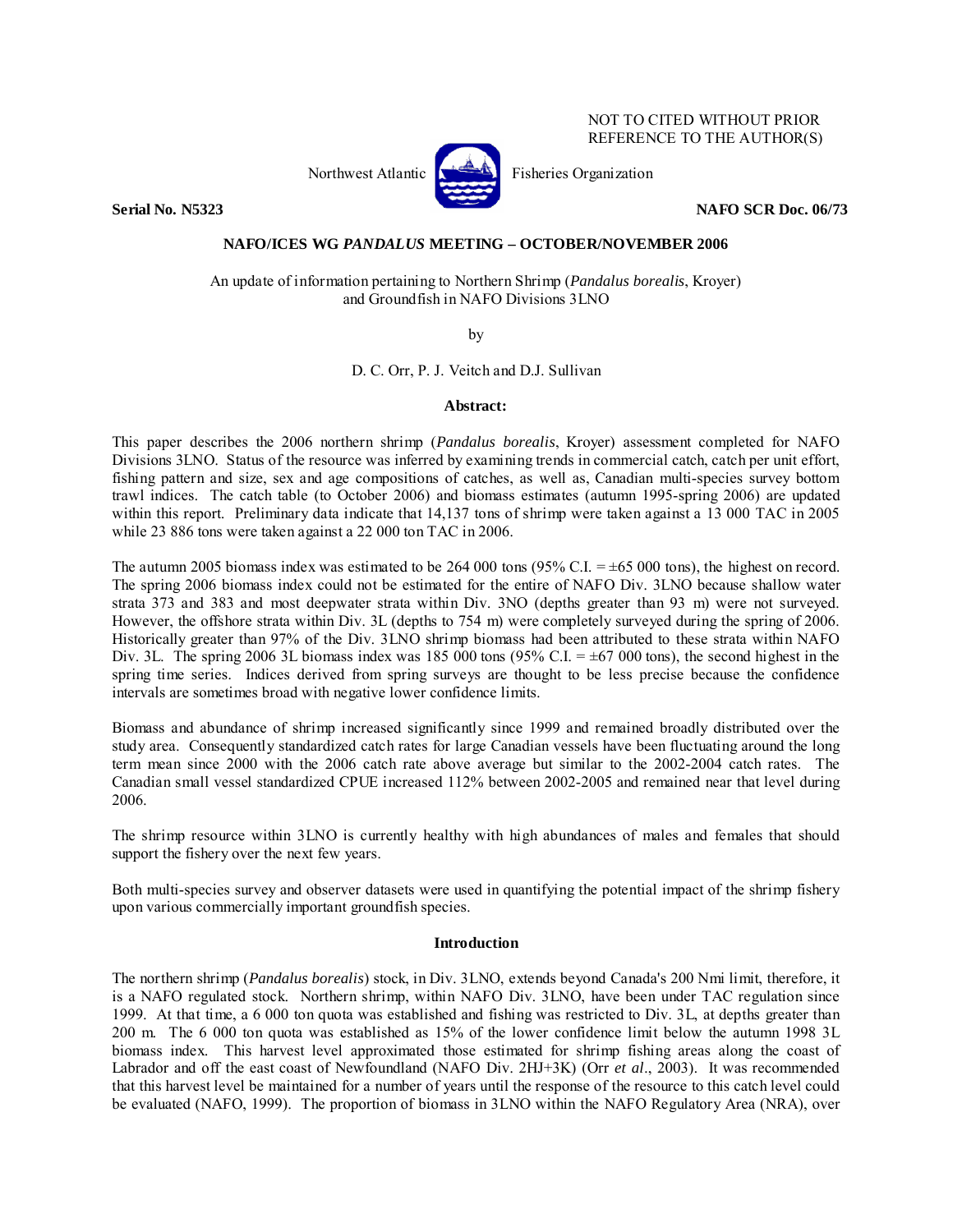the period 1995-1998, was approximately 17%. Therefore, a 5 000 ton quota was established in the Exclusive Economic Zone (EEZ) for Canada while a 1 000 ton quota was established in the NRA for all other Contracting Parties.

During November 2002, Scientific Council (SC) noted that there had been a significant increase in biomass and recruitment in Div. 3LNO shrimp since 1999. Applying a 15% exploitation rate to the lower 95% confidence interval of biomass estimates, averaged over the autumn 2000-2001 and spring 2001-2002 surveys, resulted in a catch of approximately 13 000 tons. Accordingly, SC recommended that the TAC for shrimp in Div. 3LNO in 2003 and 2004 should not exceed 13 000 tons. At that time, SC reiterated its recommendation that the fishery be restricted to Div. 3L and that the use of a sorting grate with a maximum bar spacing of 22 mm be mandatory for all vessels in the fishery (NAFO, 2002).

In 2004, an analysis was completed to determine a TAC for the 2006 fishery. Due to the highly variable nature of the spring survey indices, Scientific Council (SC) felt it was necessary to change the methodology used in determining TACs as follows. The TAC within an adjacent Canadian stock had been 12% of the fishable biomass since 1997. Applying this percentage to the inverse variance weighted average fishable biomass from the autumn 2002-spring 2004 surveys resulted in a TAC of 22 000 tons. Had this new method been used in 2003, it is likely that the adviced TAC calculated for 2005 would have been around 22 000 tons instead of the 13 000 tons actually advised. However, SC noted that the TAC recommendation for this stock has always included advice that "the development of any fishery in the Div. 3L area take place in a gradual manner with conservative catch limits imposed and maintained for a number of years in order to monitor stock response." The initial TAC of 6 000 tons was in place for 3 years, however the current TAC of 13,000 tons had been in place since the beginning of 2003. A two year period was insufficient to determine the impact of a 13,000 ton catch level upon the stock; therefore SC recommended that the 13 000 TAC be maintained through 2005. Scientific Council recommended that the 2006 TAC for shrimp in Divs. 3LNO should not exceed 22 000 tons. At that time, SC reiterated its recommendation that the fishery be restricted to Div. 3L and that the use of a sorting grate with a maximum bar spacing of 22 mm be mandatory for all vessels in the fishery. During the November 2005 shrimp assessment, SC decided that this advice should extend through 2007, and that the advice would be reviewed in September 2006 (NAFO, 2005).

Biomass and abundance indices and length frequencies were estimated using stratified area expansion calculations (Cochran, 1997; using SAS programs written by D. Orr).

Numerous studies indicate that pandalid shrimp have neither a fixed size nor a fixed age at sex change and that age or size at sex change is altered in response to yearly changes in the environment. Environmental changes may include age and size distribution of breeding adults, in which case, size at sex change may be positively correlated with the maximum size of mature shrimp (Charnov and Anderson, 1989; Skúlladóttir and Pétursson, 1999; Charnov and Skúlladóttir, 2000). Localized decreases in size at sex change could be an attempt by the species to compensate for a reduction in reproductive potential at times when there are temporary decreases in female biomass, or a very large year-class of males (Charnov, 1982). Faster growth and earlier maturation are positively related to higher temperatures (Skúlladóttir and Pétursson, 1999; Wieland, 2004; 2004), within the optima of 1-6<sup>o</sup>C (Shumway *et al.*, 1985). Koeller *et al.* (2000) and Wieland (2004) found that size at sex change could decrease at times of high density when there is competition for resources. Regardless of the mechanism(s) causing changes in growth rates and size at sex reversal, faster growth and early maturation are normally associated with lower fecundity. Therefore it is important that 3LNO shrimp stock assessments include change in maturation schedule.

Full assessments of this stock are completed during the annual October - November shrimp assessment meetings. Results from these assessments provide necessary input for quota decisions made during Fishery Commission meetings, held during September. Canadian autumn and spring multi-species bottom trawl surveys are completed in 3LNO in the time between the assessment and the commission meetings. The additional biomass information derived from these surveys is provided, within interim monitoring reports, to NAFO SC just prior to the annual Fishery Commission meetings. The last interim monitoring report was presented to NAFO SC during September 2006.

The present document was produced for the November 2006 SC assessment meeting and therefore provides a full assessment of the Div. 3LNO shrimp resource.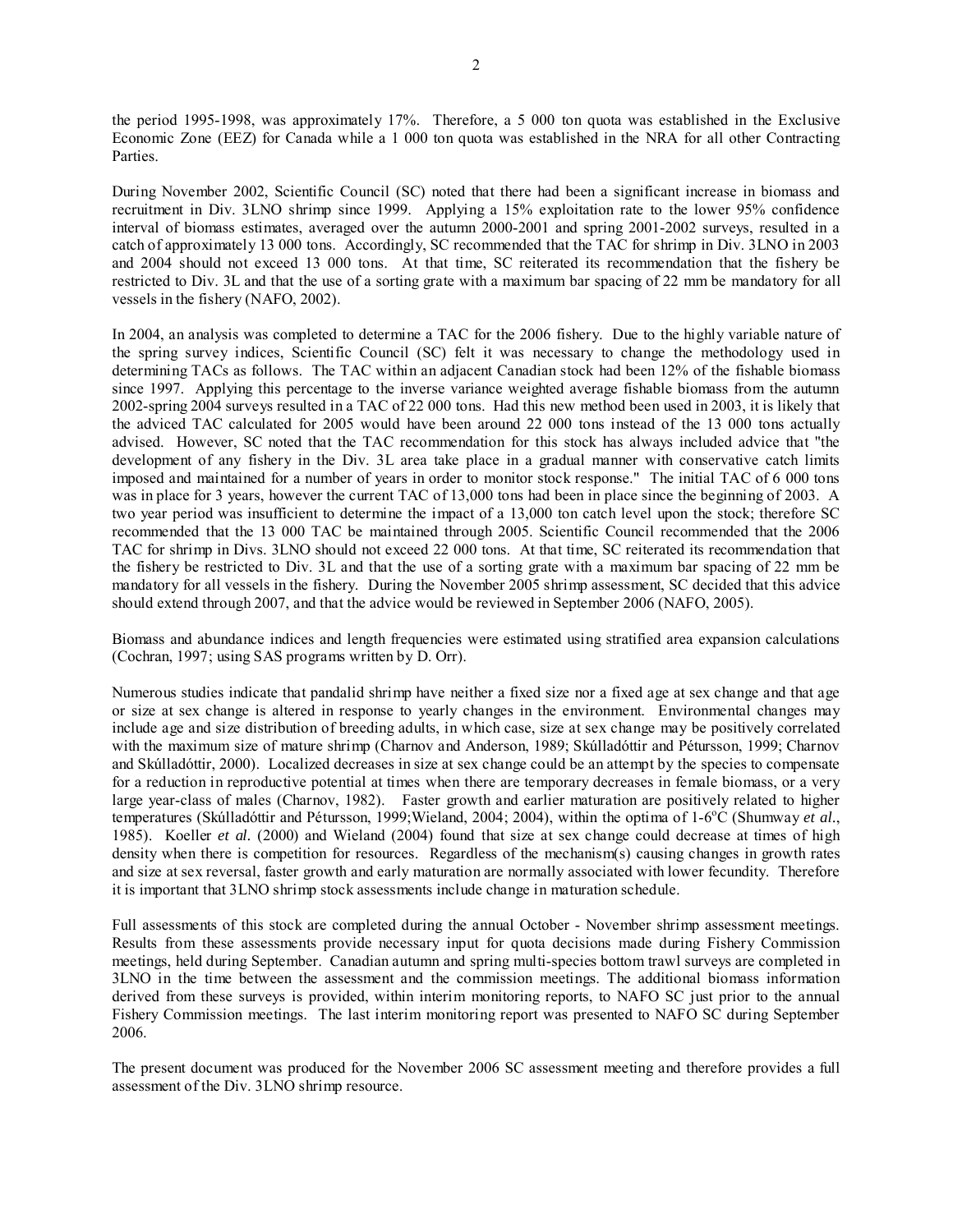The fishery overlaps the distribution of several groundfish stocks that are presently under moratoria. Hence, this paper also assesses the impact that the fishery may have upon groundfish co-existing in the area.

#### **Methods and Materials**

Data were collected from the following sources: Canadian observer databases; Canadian logbook databases; International observer/ logbook databases; and Canadian autumn and spring multi-species research surveys.

## **Canadian observer database:**

Approximately 12 large ( $>500$  ton) fishing vessels and more than 300 smaller ( $\leq 500$  ton;  $\leq 100'$ ) vessels fish shrimp within Davis Strait, along the coast of Labrador and off the east coast of Newfoundland. There is 100% mandatory observer coverage of the large vessels, but less than 10% coverage of the small vessels.

Observers working on large vessels collect detailed maturity stage length frequency information from random sets. Those working on small vessels collect ovigerous/ non-ovigerous length frequencies from random sets and one detailed maturity stage length frequency per trip. Observers on both types of vessels record: shrimp catches, effort, amount of discarding, weights and length frequencies of by-caught species.

The Observer database was used to determine the catch-per-unit effort (CPUE) for the large vessel shrimp fishing fleet. Observed data were used to present results accounting for number of trawls and usage of windows (escape openings). The number of trawls and usage of windows are captured in the observer data set but not in the logbooks. Raw catch/ effort data was standardized by multiple regression, weighted by effort, in an attempt to account for variation due to year, month, number of trawls, gross registered tonnage (grt) etc. The multiplicative model has the following logarithmic form:

Ln(CPUEijkml) = ln(*u*) + ln(S*j*) + ln(V*k*) + ln(T*m*) +ln(Y*l*) + *eijkml*

where: CPUE<sub>ijkm</sub> is the CPUE for grt *k*, fishing x number of trawls, in month *j* during year *l* ( $k=1, \ldots, a; j=1, \ldots, s;$ ) *l*=1,…..,*y*);

 $ln(u)$  is the overall mean  $ln(CPUE)$ ;

 $S_j$  is the effect of the  $j<sup>th</sup>$  month;

 $V_k$  is the effect of the  $k^{th}$  grt;

 $T_m$  is the effect of m number of trawls;

 $Y_l$  is the effect of the  $l^{th}$  year;

 $e_{ijkl}$  is the error term assumed to be normally distributed  $N(0,\sigma^2/n)$  where *n* is the number of observations in a cell and  $\sigma^2$  is the variance.

Standardized CPUE indices are the antilog of the year coefficient. Final models included all significant class variables with the YEAR effect used to track the trend in stock size over time. The difference (or similarity) between the 2006 YEAR parameter estimate and those of previous years was inferred from the output statistics.

 In order to track only experienced fishers, the standard data set included only data from vessels with more than two years of shrimp fishing experience. This increased our confidence when interpreting results.

The observer database also provides information used to determine the potential impacts that shrimp fishing may have upon groundfish species. Groundfish by-catch is recorded to 1 kg precision for all observed fishing sets. Wherever possible, sexed length frequencies (1 cm. precision) were taken from randomly selected samples of commercial groundfish species. Using a ratio of weight of fish measured to by-catch weight, the length frequencies were corrected on a set by set basis. Length frequencies were added together on a species by species basis. An average length frequency distribution per kg. of by-catch was produced and then merged with the catch records. The frequencies were multiplied by the by-catch weights in an effort to produce length frequency data on a set by set, species by species, basis. The length frequencies were aggregated to obtain total removals by species, year and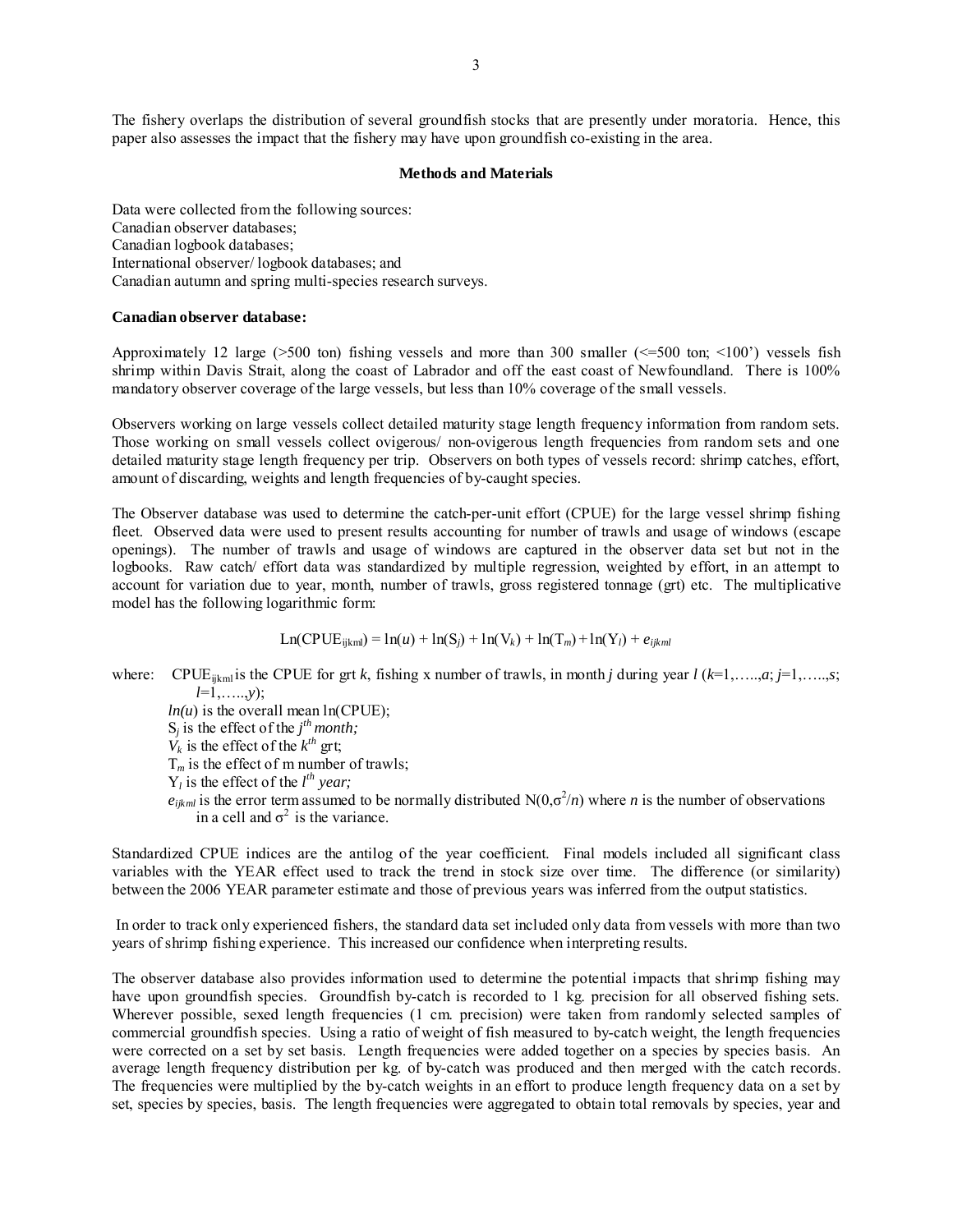size of vessel. Length frequencies were then applied to species specific population adjusted age length keys, from the previous autumn survey, to obtain estimates of number at age.

### **Canadian logbook database:**

The small vessel CPUE dataset was created using logbook data because all shrimp fishing vessels must complete logbooks, whereas, observer coverage in the small vessel shrimp fishery may be as low as 2%.

The landings by small and large vessels allowed a comparison with the total observed catches for each fleet. This comparison provided an indication of percent of total catch observed. This percentage was used in estimating total groundfish by-catch on a species by species basis.

### **International observer and logbook information:**

These data were made available by Contracting Parties that fish shrimp in Div. 3L. They were used in CPUE calculations and were added to the Canadian catches when determining a total catch. Where no information was provided by a Contracting Party, information was augmented through the use of Canadian surveillance data, as well as, NAFO STATLANT 21A and monthly provisional catch tables. Estonia, Iceland, Greenland, Norway and Russia provided catch and effort data over a number of years making it possible to derive standardized catch rates for the NRA. Spain and the Ukraine provided only a single year of catch rate data; therefore, raw CPUE indices were produced from these sources.

## **Canadian spring and autumn multi-species research surveys:**

Spring and autumn multi-species research surveys, using a Campelen 1800 shrimp trawl, have been conducted onboard the Canadian Coast Guard vessels *Wilfred Templeman*, *Teleost* and *Alfred Needler* since 1995. Fishing sets of 15 minute duration, with a tow speed of 3 knots, were randomly allocated to strata covering the Grand Banks and slope waters to a depth of 1 462 m in the autumn and 731 m in the spring, with the number of sets in a stratum proportional to its size (Fig. 1). All vessels used a Campelen 1800 shrimp trawl with a codend mesh size of 40 mm and a 12.7 mm liner. SCANMAR sensors were employed to monitor net geometry. Details of the survey design and fishing protocols are outlined in (Brodie, 1996; McCallum and Walsh, 1996).

Due to operational difficulties it was not possible to survey all of the strata within NAFO Div. 3LNO during autumn 2004 (Brodie, 2005). The deepwater strata (deeper than 731 m) within 3LNO as well as several shallow water strata within 3L were not surveyed. Historically very few northern shrimp have been taken from the deepwater strata; therefore, the impact of not sampling the deepwater was felt to be negligible (Table 1). Strata that were missed in 3L (autumn 2004) are highlighted in Table 1 and Fig. 2. Analyses of the autumn 1995-2003 and 2005 survey data indicate that the 3L strata missed in 2004 (93-549 m) are important in determining the biomass indices. Typically these strata account for 25-61% of the 3L biomass (Table 1). Figures 3 and 4 confirm the importance of these strata and that catches, within these strata, vary both seasonally and annually.

Please note that all strata, within the NRA, that contained significant quantities of northern shrimp, in previous spring and autumn surveys, were surveyed during autumn 2004.

All strata were surveyed during autumn 2005.

Due to operational difficulties it was not possible to survey all of the strata within NAFO Div. 3NO during spring 2006. Strata 373 and 383 as well as most strata deeper than 92 m were not surveyed (Fig. 1).

Since 2003, shrimp species and maturity stage identifications, as well as length frequency determinations have been made at sea, whenever possible. Otherwise, shrimp were frozen and returned to the Northwest Atlantic Fisheries Centre where identification to species and maturity stage was made. Shrimp maturity was defined by the following five stages:

> males; transitionals; primiparous females; ovigerous females,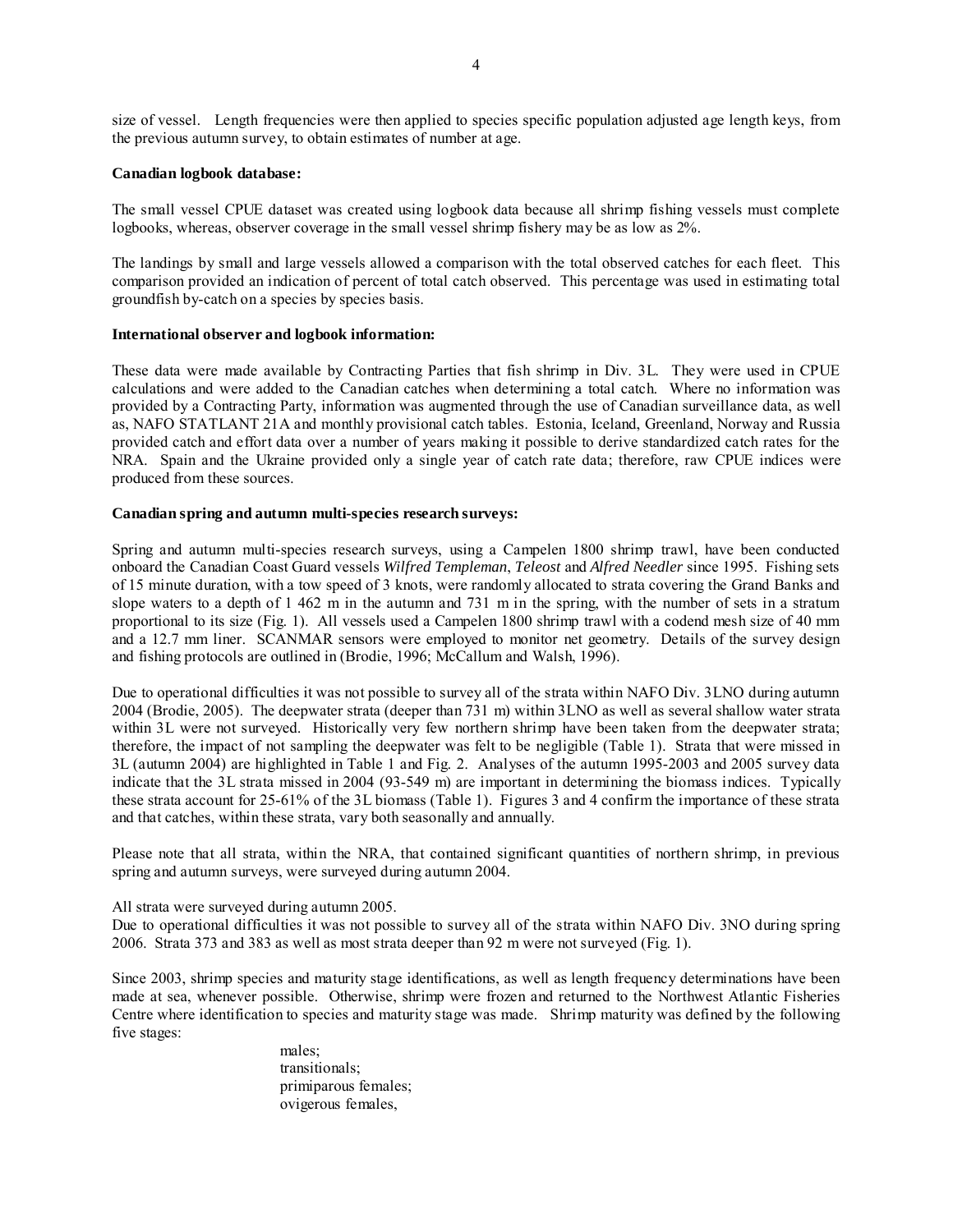#### and multiparous females

as defined by Ramussen (1953), Allen (1959) and McCrary (1971). Oblique carapace lengths (0.1 mm) were recorded while number and weight per set were estimated from the sampling data. Inshore strata were not sampled in all years; therefore, the analysis was restricted to data collected from offshore strata only (Fig. 1). Length frequencies were estimated using stratified area expansion calculations (Cochran, 1997; using SAS programs written by D. Orr). During spring and autumn of 2004, carapace lengths and live weights of approximately 1500 *Pandalus borealis* were measured within 24 hours of capture. Lengths and weights were converted to  $log_{10}$  values, and regression models were developed for males, transitionals ovigerous and non-ovigerous females.

Modal analysis using Mix 3.1A (MacDonald and Pitcher, 1979) was conducted on male research length frequencies. Abundances of age 2 males<sub>year</sub> were plotted against fishable biomass<sub>year +2</sub> to determine whether a recruitment – stock relationship exists. Such a relationship could be used to predict stock prospects.

Exploitation indices were developed by dividing total catch by each of the following estimates:

lower 95% confidence interval below the biomass index, spawning stock biomass (SSB), and fishable biomass.

The fishable component of the population was defined as all animals greater than 17 mm CL. Male biomass was determined by converting abundances to biomass using the male models:

> $Wt(g) = 0.00088*lt/mm^{2.857}$  for autumn samples  $Wt(g) = 0.000966*lt/mm^{2.842}$  for spring samples (these models were derived from length weight relationships described above)

Spawning stock biomass (transitionals + primiparous females and ovigerous + multiparous females) was determined via stratified area expansion calculations. Female and male (>17 mm carapace length) biomasses were added together to obtain total fishable biomass.

Trends in size at sex change were examined by comparing autumn male with female spawning stock length frequencies from research survey data. A logistic model with a logit link function and a binomial error was fit to the data to estimate the size at 50% maturity by year. Estimation of parameters was performed using SAS Proc Probit. The hypothesis that size at transition changed over time was tested using SAS Proc Genmod with a logit link function and binomial error (SAS version 8.01, 1993). The model had the general form:

 $Pf_{C(I_t)} = 1/(1 + e^{(-(\text{Int} + \text{Letff}(Lt) + Yreff))})$ 

where  $\text{Pfe}_{(1,t)} = \text{percent female at length}$ 

 $Int = intercept$ Lteff  $=$  length effect  $Lt = length$  $Yreff = year effect$ 

Similarly, trends in size at sex change were determined from the Canadian large vessel observer dataset.

The small and large vessel observer datasets were examined to determine the impacts of the shrimp fishery upon various commercially important groundfish stocks as previously discussed.

Both the observer and logbook data sets complement the research trawl survey data sets. Research data are collected during the spring and autumn using stratified random set allocations that cover the Grand Banks. Conversely, the observer and logbook data sets are treated as being representative of the commercial fishery. They focus upon fishing areas and cover a much broader seasonal scale than the research data. All three were used in determining an exploitation index (catch/biomass), which is a proxy for fishing mortality. These datasets also provide insight for the impact of shrimp fishing upon groundfish.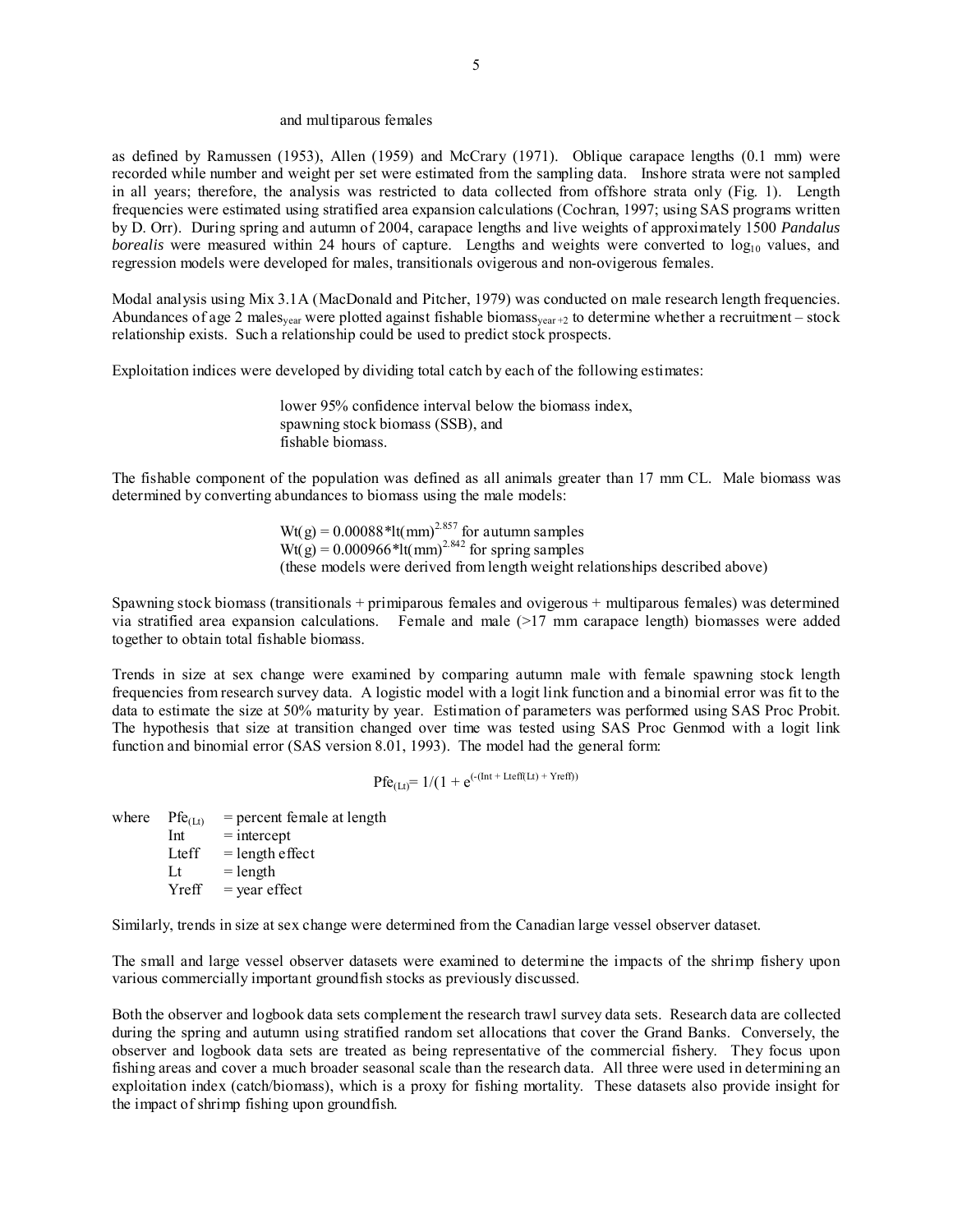Logbook and research catches were plotted using Surfer 8.0 (Golden Software, 2002). The area fished each year was divided into 10 min. X 10 min. cells, catches were aggregated by cells, and aggregated catches were organized into a cumulative percent frequency (cpf). The cpf was used to determine the number of cells accounting for 95% of the catch each year (Swain and Morin, 1996). The plots and quantification of spatial coverage were used in describing changes in distribution thereby aiding the interpretation of CPUE trends.

## **Results and Discussion**

## **Fishery Data**

## *Catch trends*

Canadian vessels caught 11 tons of shrimp in division 3L during 1989. However, Faroese fishermen are generally credited with starting the exploratory fishery for 3LNO shrimp within the NRA. The Faroese exploratory fishery began in 1993 and lasted until 1999. Over this 7 year period, the Faroese catches were 1789, 1865, 0, 171, 485, 544 and 706 tons respectively (STATLANT 21A).

During autumn 1995, the Canadian multi-species surveys began to use a Campelen 1800 shrimp trawl and shrimp were included in the multi-species survey data collections. As a result of Faroese and Canadian multi-species survey efforts, various nations became interested in exploiting shrimp in Div. 3LNO. During 1999, one Spanish and four Canadian exploratory fishing trips were made in 3LNO. The combined catch was 89 tons.

Catches increased dramatically since 1999, with the beginning of a regulated fishery. Since then, sixteen contracting nations have exercised their privileges to fish shrimp in 3L. Over the period 2000-2004, catches were 4 869, 10 566, 6 977, 11,947 and 12 622 tons, respectively (Table 2; Fig. 5). Catch data indicate that 14 137 tons of shrimp were taken against a 13 000 ton quota in 2005. Preliminary data indicate that by October 2006, 23 886 tons had been taken against a 22 000 ton TAC.

As per NAFO agreements, Canadian vessels took most of the catch during each year. Canadian catches increased from 4 250 tons in 2000 to 18 271 tons in 2006. Catches by Non Canadian nations increased from 619 tons to 5 5615 tons over this period.

## *Canadian fleet*

Since 2000, large ( $>500$  t) and small ( $\leq=500$  t) shrimp fishing vessels catches have been taken from a broad area (Figs. 6 and 7) from the northern border with 3K south east along the 200-500 m contours to the NRA border. As noted in Orr *et al.* (2005) there are similarities between the distribution of small vessel logbook catches and autumn survey catches with a one year lag (Fig. 8). However, there was insufficient 2006 logbook data to provide an areal index update for small vessel catches during 2006 (Fig. 6).

The area occupied by large vessels has been fairly stable over much of the time series with a 66% increase in area fished after 2005. The area accounting for 95% of the autumn survey catches also showed stability with an increase after 2003 (no index in 2004; Fig. 8). Relative stability within each of the distribution time series is reflected in the small and large vessel CPUE time series. The distribution of large vessel catches also increased during 2006.

Large vessel catch rates were analyzed by multiple regression, weighted by effort, for year, month, number of trawls and vessel effects. The final model explained 79% of the variance in the catch rate data. Standardized catch rates for large Canadian vessels have been fluctuating around the long term mean since 2000 with the 2006 standardized catch rate index (2050 kg/hr; table 4) above average and similar to the catch rates for 2002-2004 catch rates (tables 3 and 4; Fig. 9). There were no trends in the residuals around parameter estimates (Fig. 10). The fact that the area fished by large vessels increased during 2006 at a time when CPUE increased implying that the resource is healthy.

Preliminary data exploration indicated that there was no relationship be length of small vessel (<=500t) and tonnage or horsepower. Therefore, small vessel CPUE was modeled using month and year as explanatory variables. The final model explained 95% of the variance in the data and indicated that the annual, standardized catch rates have increased significantly since 2001 with all estimates being significantly lower than the 2003-2006 estimates (645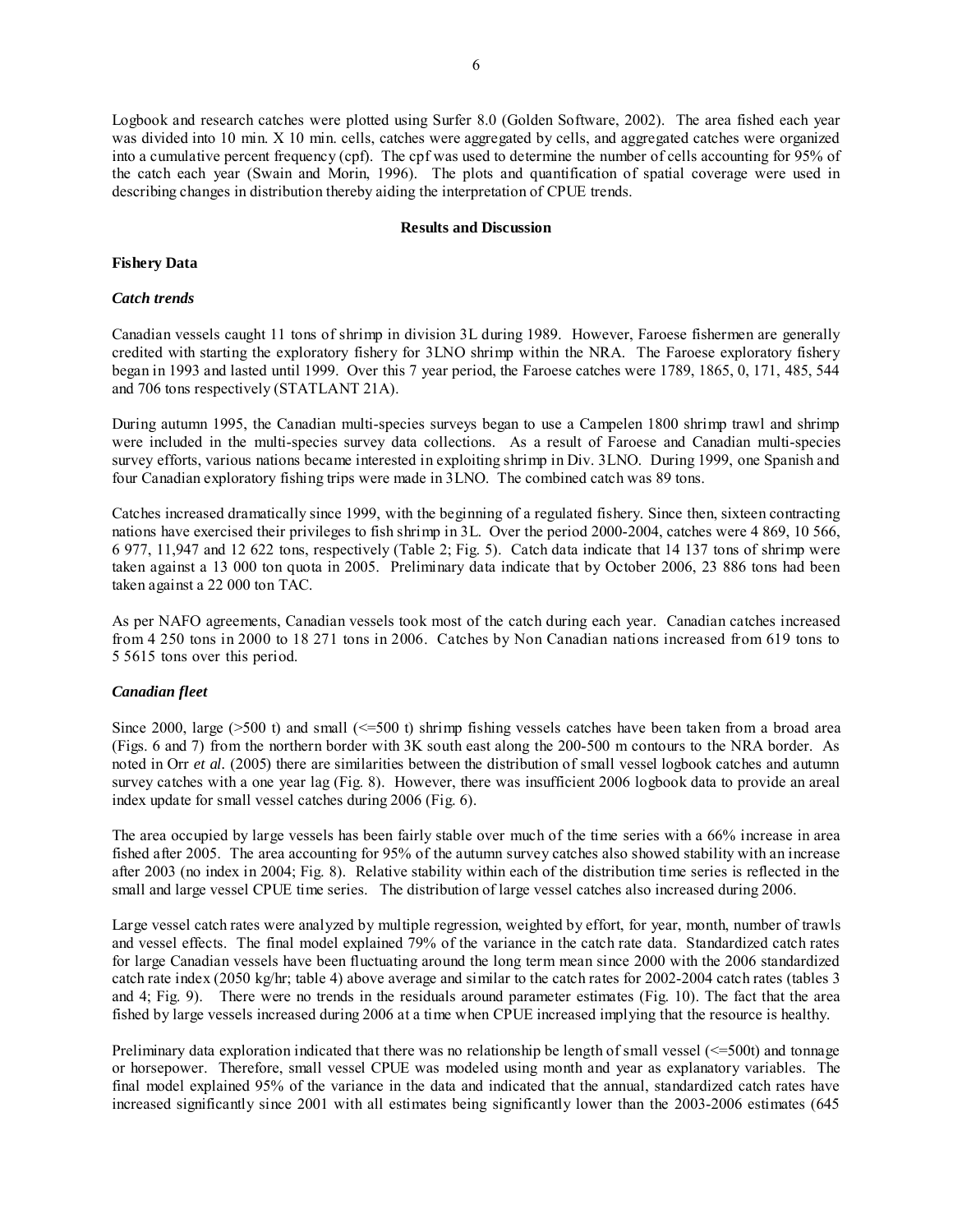kg/hr during 2006; Tables 5 and 6; Fig. 9). There may be a slight trend in the residuals around the year estimates, however, the range in residuals is very low (-.4 to .5) and the trend is being driven by a few good catches in the first two years of the small vessel catch rate series. Since 2002, there is relative stability in all of the residuals (Fig. 11).

## *International fleet*

A standardized catch rate model was produced using data from Estonian, Greenlandic, Icelandic, Norwegian and Russian vessels fishing shrimp in the NRA. Ship, month, and year were used as independent variables and produced a model that explained 85% of the variance. Catch rates increased by 124% from 343 kg/hr in 2001 to 769 kg/hr in 2004 but then decreased by 50% over the next two year resulting in a 388 kg/hr catch rate during 2006 (Tables 7 and 8; Fig. 12). The 2006 model catch rate was similar to the 2000-2002 catch rates while lower than all others. There were no trends in the residuals around parameter estimates (Fig. 13).

Catch data were also available from Spain for 2005 and a Ukrainian vessel for 2006. The raw 2005 Spanish CPUE was 640 kg/hr was higher than the model rate of 546 kg/hr; similarly the 2006 Ukranian CPUE was 1 280 kg/hr during June-August, 2006 which was much higher than the model rate of 388 kg/hr (Fig. 12).

## *Size composition*

Several length frequency observations were taken from large vessel catches (Fig. 14). Catch at length from samples taken by observers on large vessels consisted of a broad size range of males and females believed to be at least three years of age. The male modes overlapped to the extent that it was not possible to complete Mix distribution analysis; however, the male modes often had two faint sub-peaks implying the presence of more than one year-class. Given that the modes were usually near 18 mm and 20 mm, these animals were probably 3 and 4 years of age respectively. The female length frequency distributions were also broad indicating that the female portion of the catch probably consists of more than one age group. Catch rates had been maintained at over 200 000 animals per hour. The within year frequency weighted average carapace lengths for males ranged between 18.4 mm and 19.7 mm, while the weighted average carapace lengths for females ranged between 22.9 mm and 23.7 mm. There were no trends in the average size of either males or females.

Figures 15 and 16 present the length frequencies from the Icelandic and Ukranian catches.

These length frequencies also show broad male and female modes implying the presence of more than one yearclass within each sex.

Probit analyses from winter (January-March) large vessel commercial and autumn survey carapace length frequency data are presented in Tables 10 and 11 as well as Fig. 17. Least squares difference comparisons presented in Table 10 indicate that size at transition within commercial samples decreased between 2001 and 2002, but has since been increasing with the 2006 estimates being the highest level in the time series (21.70 mm) (Fig. 17). The 2006 size at sex change is statistically similar to the 2001 value but is significantly greater than the value within each of the other years. The research survey data indicate that size at sex change decreased from 22.28 mm in 1998 to 21.48 mm in 2000, fluctuated near the long term average (21.8 mm) and then increased to 22.14 mm in 2005. The 2005 value is statistically similar to the 1996, 1998 and 2001 values and higher than all other values.

An increase in size at transition implies increased individual fecundity.

### **Research Survey Data**

## *Stock size*

Analyses of the autumn 1995 - 2003 survey data indicate that the 3L strata missed in 2004 (93-549 m; Fig. 2) are important in determining the biomass indices. Typically these strata account for 25-61% of the 3L biomass (Table 1). Figures 3 and 4 confirm the importance of these strata and that catches, within these strata, vary both seasonally and annually. Analyses from the spring 2005 survey indicated that the Div. 3LNO trawlable biomass was 155 627 tons (95% C.I.  $= \pm 67$  124 tons), the third highest value in the time series (Tables 13 and 15; Fig. 19). However, it must be noted that in general, the spring indices are thought to be less precise because the 95% confidence intervals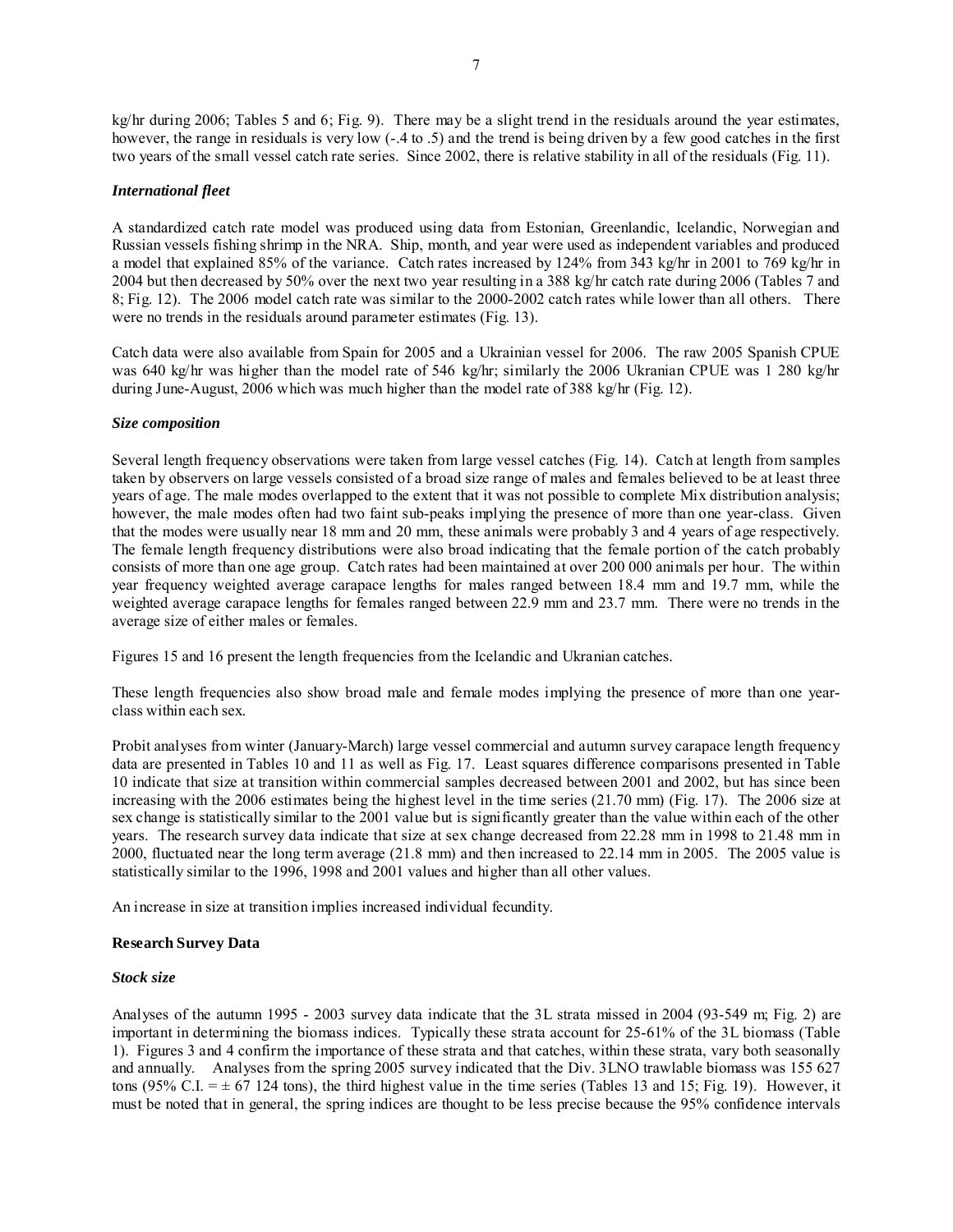are sometimes broad with negative lower confidence interval values. The autumn 2005 survey resulted in a biomass estimate of 263 815 tons (95% C.I. =  $\pm$  64 641 tons); the highest in the time series (Tables 12 and 14; Fig. 19). The spring 2006 biomass index was 180 642 tons (95% C.I.  $= \pm 111$  096 tons), the second highest in the time series.

#### *Distribution of shrimp in Divisions 3L, 3N and 3O*

Between 90.5 and 99.9% of the total 3LNO biomass was found within Div. 3L, mostly within depths from 185 to 550 m. Over the study period, the area outside 200 Nmi accounted for between 11 and 32% of the estimated total 3LNO biomass (Tables 14 and 15; Fig. 3 and 4). Three year running averages were estimated in order to smooth the peaks and troughs within the data. They indicate that 11-29% of the total 3LNO autumn biomass is within the NRA. Over the period 2000-2005 the overall average autumn percent biomass within the NRA was 20.2%. However, during the spring, the percent biomass within the NRA ranged between 11 and 29%. Over the period 1999 – 2004 the average spring percent biomass with the NRA was 20.2%.

In all surveys, Div. 3N accounted for .05-9% of the total 3LNO biomass. More than 74% of the 3N biomass was found outside the 200 Nmi limit. Division 3O accounted for less than 1% of the 3LNO biomass. Less than 36% of the Div. 3O biomass was found outside the 200 Nmi limit.

#### *Stock composition*

Length distributions representing abundance-at-length from the autumn 1995-spring 2006 surveys are compared in Fig. 20 and 21. Modes increase in height as one moves from ages 1-3 indicating that modes become more overlapping and that catchability of the research trawl probably improves as the shrimp increase in size. Tables 16 and 17 provide the modal analysis and the estimated demographics from each survey.

These time series provides a basis for comparison of relative year-class strength and illustrate the changes in stock composition over time. There appear to be two regimes; one prior to 2000 at a time during which abundances at age are low and a second period after 1999 during which abundances are much higher. The 1997 year-class first appeared in the 1998 survey as one year old shrimp and was the first in a series of strong year-classes. This yearclass was strong and could be followed throughout the next three years. However, it is important to note that the age 1 modes do not always give a clear recruitment signal. For instance, the 1998 age 1 mode appeared weak in 1999, but was almost as strong as the 1997 year-class in later years. Strong age 2 modes appear strong throughout their history, conversely weak year-classes such as the 1995 and 1996 appear weak as 2 males and remain weak throughout their history.

Modal length at age varies between years reflecting different growth rates for the different cohorts. However, there is some inter-annual consistency in modal positions and the relative strength of cohorts is maintained from one year to the next (Tables 16 and 17; Fig. 20 and 21).

Shrimp aged 3 and 4 dominated the male component of the length frequencies in spring 2005 (2002 and 2001 yearclasses) survey with carapace length frequency modes at 16.94 and 19.55 mm, respectively. Similarly, abundance estimates from the autumn 2005 survey were dominated by shrimp aged 3 and 4 (2002 and 2001 year-classes) with modes at 17.00 and 19.59 mm, respectively. While shrimp aged 2-4 dominated the spring 2006 survey (2004, 2003 and 2002 year-classes). The 2004 year-class, as seen in the spring 2006 survey, the most abundant age 2 year-class in any of the length frequency analyses.

The spring and autumn surveys showed an increase in the abundance of female (transitionals + females) shrimp over the full time series. Autumn male abundance indices increased until 2001 and have since remained stable at a high level while spring male abundance indices have varied over time (Tables 18 and 19; Fig. 22).

Fishable biomass has been increasing throughout both the spring and autumn time series (Table 20; Fig. 23). Similarly, the autumn spawning stock biomass (transitionals and all females) index has been steadily increasing since 1999 (Table 18; Fig. 24) while the spring survey index increased from 1999-2003 and varied without trend thereafter (Table 9; Fig. 25).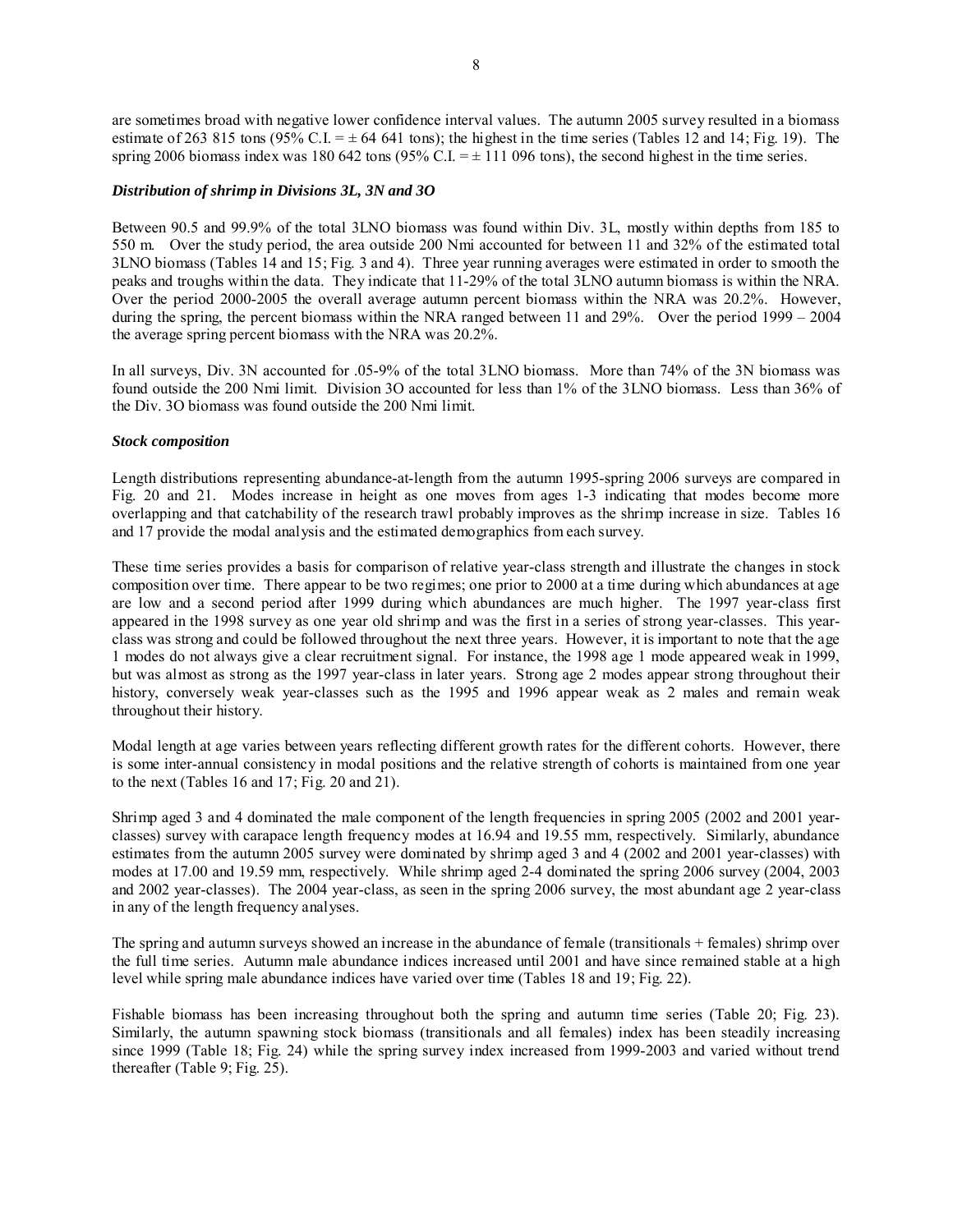Given the relative strength of the 2002-2004 year-classes, size at sex change remained stable over a number of years and has increased during the past year, fishable biomass has been increasing over time and the female portion of the population is relatively abundant, probably consisting of more than one year-class, the present fishery should be sustainable over the next few years.

## *Recruitment Index*

Recruitment indices (age 2 abundance) were constructed from the autumn 1995-2005 and spring 1999-2006 surveys. Due to the incomplete survey in autumn 2004, this value was excluded from the autumn time series. Recruitment indices were based upon modal analysis of length frequencies. The autumn 93 to 98 year-classes appeared progressively stronger, the 99 year-class remained strong; however, since then there has been a general decrease in autumn age 2 abundance. The 03 year-class as seen in the autumn 2005 survey is the second lowest in the time series (Tables 16 and 21; Fig. 26). Spring recruitment indices have been fluctuating around the mean with the 04 year-class being the strongest in the time series.

Figure 27 presents fishable biomass with various lags regressed against the recruitment indices (age 2 abundance) using Canadian autumn survey data. The graph with a lag of one years and two years resulted in similar regression coefficients while the three year lag resulted in a much lower regression coefficient. The two year lag was used to predict fishable biomass for 2007. This predictive relationship is presented in Fig. 28; it is statistically significant and may be written as the following model:

Fishable biomass<sub>year +2</sub>= 20.854(autumn recruitment index<sub>year</sub>) + 13156.

If the autumn 2005 recruitment index  $(2.887 \times 10^9 \text{ animals})$  is applied to this simple model then the predicted fishable biomass will be 73 361 tons in 2007.

A similar regression analysis using spring survey data provided a statistically insignificant relationship.

## *Exploitation Rates*

Exploitation levels using ratios of catch divided by the previous year's Canadian survey index, in this case: lower 95% confidence interval below the biomass estimate, spawning stock biomass fishable biomass. In general, they all follow similar trajectories (Table 22). Overall, exploitation has been low even though catches have increased over time because the stock parameters also increased. Figure 27 presents the exploitation rate index determined as catch/ previous year's autumn fishable biomass. The 2006 exploitation rate index was 11.2%.

## *By-catch*

Tables 23 and 24 indicate that relatively low numbers and weights of Atlantic cod (*Gadus morhua*) and American plaice (*Hippoglossoides platessoides*) had been taken by Canadian shrimp fishing fleets. The 2006 total estimated by-catch of Atlantic cod and American plaice were approximately 0.5, 4.8 tons, respectively.

Relative to other species, high levels of redfish (*Sebastes* spp.) and Greenland halibut (*Rheinhardtius hippoglossoides*) are taken in the shrimp fishery. The 2006 total estimated by-catch of redfish and Greenland halibut were 19.0 and 9.4 tons compared to a NAFO Div. 3L autumn 2005 biomass indices of ?? tons, respectively (Healey and Dwyer, 2005). High spatial overlap with shrimp, fusiform shape and the fact that Greenland halibut swim upright allowing relatively large animals to pass through the Nordmore Grate, result in a higher Greenland halibut by-catch within the shrimp fishery. As with the other groundfish species, the biomass of Greenland halibut in 3L has been declining over the past few years.

Tables 23 and 24 provide an estimate of groundfish removals at age. This is important because each kg of fish removed may represent several juvenile fish. Caution should be used in reading these tables because observed weights are recorded in kilograms. If a single fish was caught, and it weighed 5 grams, the weight was recorded as 1 kg. Thus by-catch levels presented in this document may be artificially high.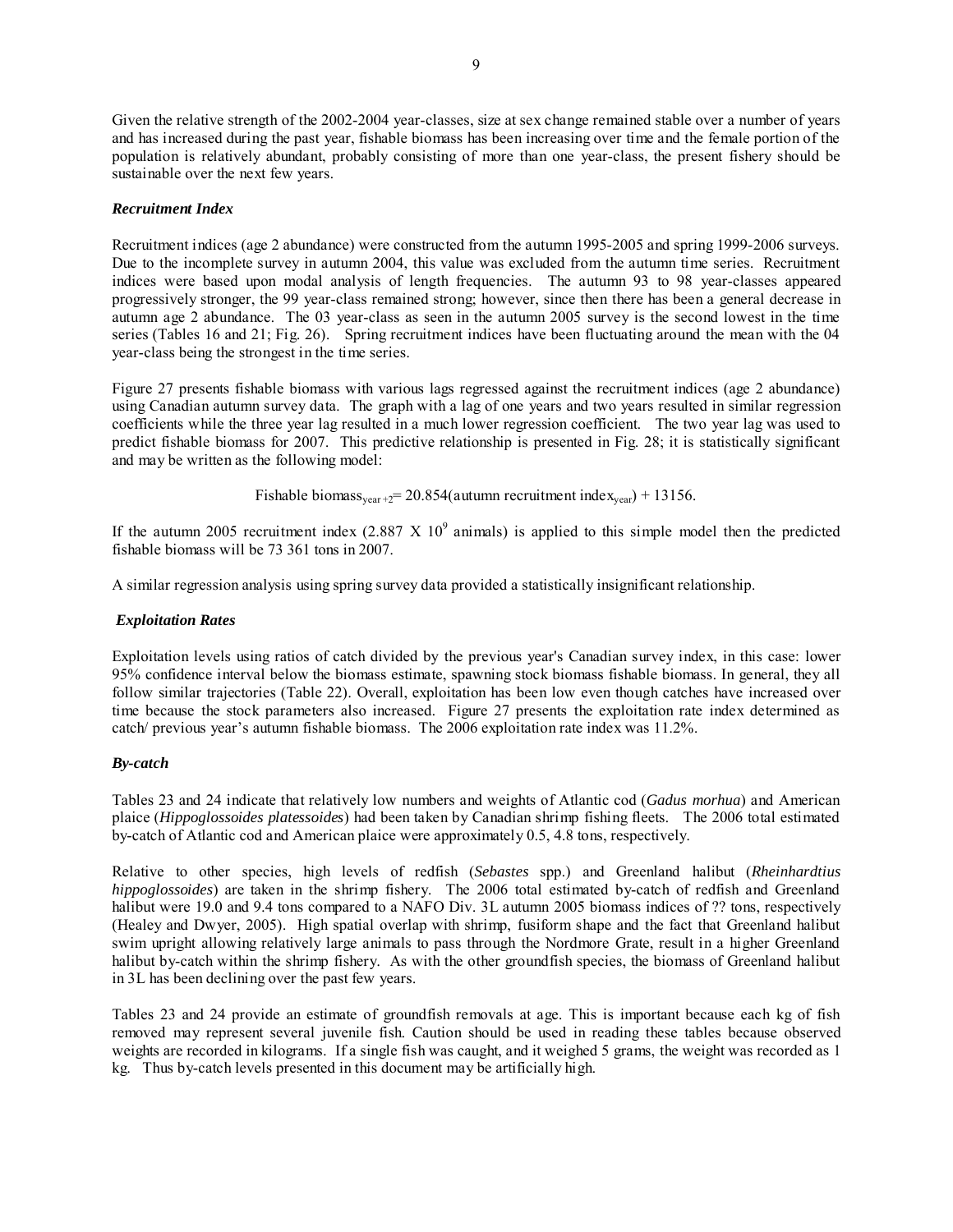Levels of observer coverage are provided by the correction factors (logbook catch/ observer catch). Almost 100% of the large vessel fishing sets were observed, as indicated by correction factors that were just slightly above 1. Thus there should be high confidence in the large vessel by-catch values for the period 2003-2006. Small vessel observer coverage ranged between 4.8% (correction factor = 20.6 in 2005) and  $3.2\%$  (correction factor = 38.6 in 2006). There is less confidence in whether the small vessel by-catch estimates are representative of the fishery.

Due to the number of tasks undertaken by observers, and because conditions on vessels are not always conducive for detailed sampling of several species, few length measurements were taken. Where number of fish measured are low (<200), it is not clear whether the number at age were representative of the by-catch.

## *Resource Status*

Canadian large (>500 t) fishing vessel catch rates have fluctuated around the long term mean since 2000 with the 2006 catch rate index above average and similar to the 2002-2004 catch rates. The Canadian small vessel standardized CPUE increased by 86% between 2003-2005 and remained near that level during 2006. The large vessel CPUE increased at a time when the distribution of this portion of the fishery and the resource has been expanding. However, there was not sufficient small vessel data to complete an analysis of distribution for 2006.

The standardized non-Canadian CPUE made use of data from Estonia, Greenland, Iceland and Norway. It increased by 258% from 330 kg/hr in 2001 to 1 108 kg/hr in 2004 but then decreased by 61% over the next two year resulting in a 431kg/hr catch rate during 2006. The 2006 model catch rate was significantly lower than the 2003 and 2004 catch rates while similar to all other rates.

Based on Canadian surveys, over 90% of the biomass was found in Div. 3L, distributed mainly along the northeast slope in depths from 185-550 m. There was a significant increase in autumn shrimp biomass indices between 1995 and 2001 and this index has since remained stabilized at a high level. The autumn 2005 index was 264 000 tons (53 billion animals), the highest in the autumn time series. The spring 2006 biomass index was 180 000 tons (35 billion animals), the second highest in spring time series. Due to broad confidence limits around these estimates, spring survey indices are not thought to be as reliable as the autumn survey indices.

The spring and autumn surveys showed an increase in the abundance of female (transitionals + females) shrimp over the full time series. Autumn male abundance indices increased until 2001 and have since remained stable at a high level while spring male abundance indices have varied over time.

The autumn 93 to 98 year-classes appeared progressively stronger, the 1999 year-class remained strong; however, since then there has been a general decrease in year-class strength. The 2003 year-class as seen in the autumn 2005 survey is the second lowest in the time series. Spring recruitment indices have been fluctuating around the mean with the 2004 year-class being the strongest in the time series

Shrimp aged 3 and 4 dominated the male component of the length frequencies in spring 2005 (02 and 01 yearclasses) survey with carapace length frequency modes at 16.94 and 19.55 mm, respectively. Similarly, abundance estimates from the autumn 2005 survey were dominated by shrimp aged 3 and 4 (02 and 01 year-classes) with modes at 17.00 and 19.59 mm, respectively. While shrimp aged 2-4 dominated the spring 2006 survey (2002-2004 year-classes). A broad mode of females was present in all surveys implying the presence of more than one yearclass of females.

Size at sex change as determined from large vessel observer and autumn survey data indicated stability throughout most of each time series with an increase in the final year that was statistically significant over several of the previous years. This would imply that individual female fecundity has increased at the time of transition.

Fishable biomass has been increasing throughout both the spring and autumn time series. Due to the increase in fishable biomass, the exploitation rate index has remained low in spite of increased catches.

Given the relative strength of this 2002-2004 year-classes, size at sex change remained stable over a number of years and has increased during the past year, fishable biomass has been increasing over time and the female portion of the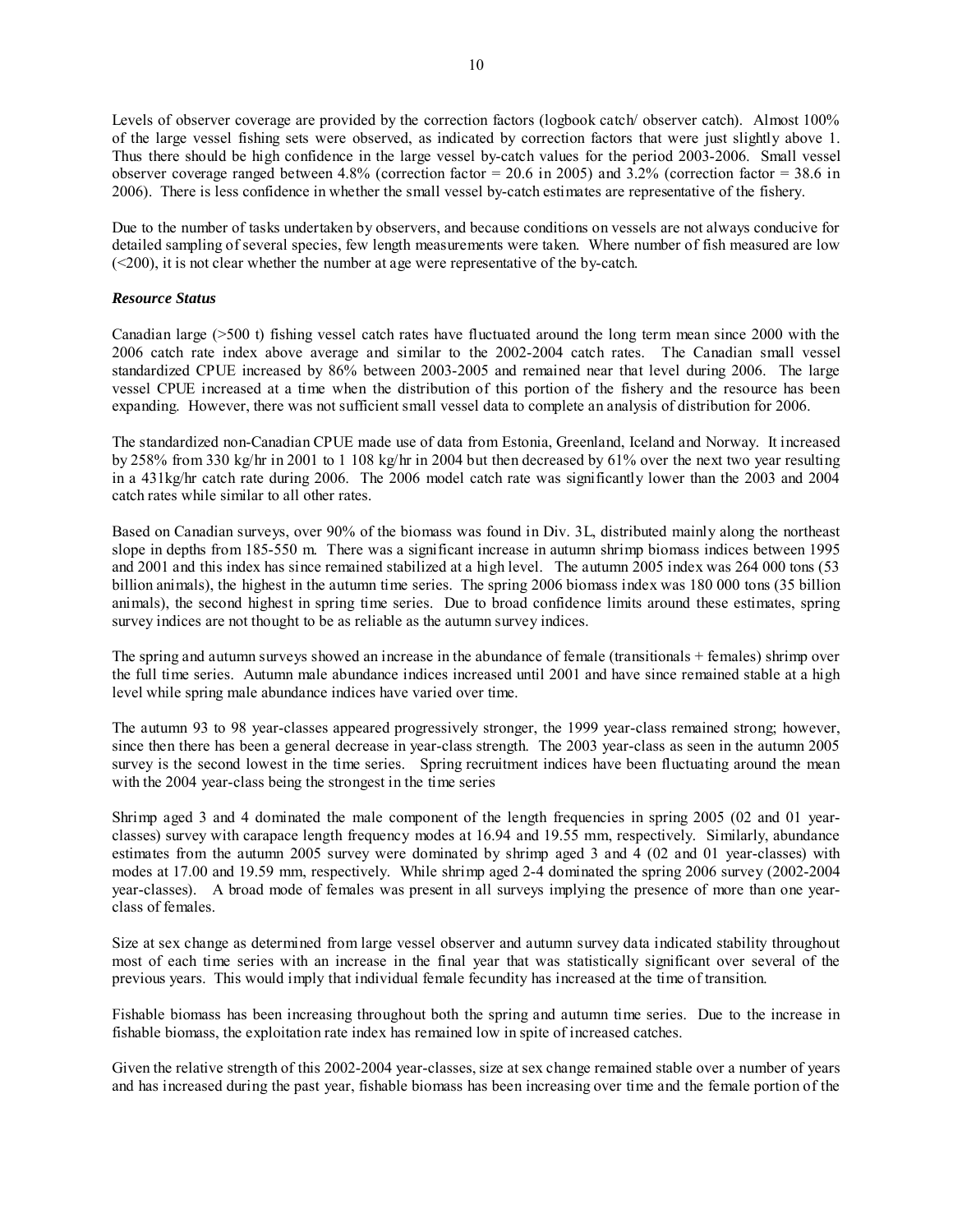population is relatively abundant, probably consisting of more than one year-class, the present fishery should be sustainable over the next few years.

Caution should be used in the fishery because it may also affect other important fish stocks. Even though groundfish by-catch due to Canadian shrimp fishing activities has been low many of the species that were studied are at low enough stock levels that fishing moratoria have been imposed upon them. For this reason, it is important that by-catch continue to be monitored and that the exercise should extend to by-catch from foreign fleets.

#### **References**

- Allen, J.A., 1959. On the biology of *Pandalus borealis* Kroyer, with reference to a population off the Northumberland coast. J. mar. biol. Ass. 38: 89 – 220.
- Brodie, W.B. 1996. A description of the 1995 fall groundfish survey in Division 2J3KLMNO. NAFO SCR. Doc. 96/27, Serial No. N2700. 7p.
- Brodie, W.B. 2005. A description of the fall multispecies surveys in SA2+ Divisions 3KLMNO from 1995-2004. NAFO SCR. Doc. 05/08. Serial No. N5083.
- Charnov, E.L. 1982. The theory of sex allocation. Princeton University Press, Princeton, NJ. 355p.
- Charnov, E.L., P.J. Anderson. 1989. Sex change and population fluctuations in pandalid shrimp. Am. Nat., 134, 824-827.
- Charnov, E.L. and U. Skǘladóttir. 2000.
- Cochran, W. G. 1997. Sampling Techniques. Third Edition. John Wiley & Sons. Toronto. 428 p.
- Dίaz, P. 2001. Northern shrimp (*Pandalus borealis*) on Flemish Cap in July 2001. NAFO SCR Doc. 01/172. Serial No. N4517. 18p.
- Golden Software, Inc. 2002. Surfer Version 8.0. contouring and 3D surface mapping for scientists and engineers. Golden Colorado. U.S.A.
- Healey, B.P. and K.S. Dwyer. 2005. A simple examination of Canadian autumn survey trends in NAFO Division 3LNO for Greenland halibut and American plaice: the impact of the incomplete coverage of this survey in 2004. NAFO SCR. Doc. 05/34. Serial No. N5117. 28p.
- Koeller, P., R. Mohn, and M. Etter. 2000. Density dependent sex change in northern shrimp *Pandalus borealis*, on the Scotian Shelf. J. Northw. Atl. Fish. Sci. Vol.27: 107-118.
- MacDonald, P.D.M., and T. J. Pitcher. 1979. Age-groups from size-frequency data: a versatile and efficient method of analyzing distribution mixtures. J. Fish. Res. Broad. Can. 36:987-1001.
- McCallum, B.R. and S.J. Walsh. 1996. Groundfish survey trawls used at the Northwest Atlantic Fisheries Centre, 1971 – present. NAFO SCR Doc. 96/50, Serial No. N2726. 18p.
- McCrary, J.A. 1971. Sternal spines as a characteristic for differentiating between females of some Pandalidae. J. Fish. Res. Bd. Can.., 28: 98 – 100.
- Morgan, M.J. 2004. The relationship between fish condition and the probability of being mature in American plaice (*Hippoglossoides platessoides*). ICES J. Mar. Sci, 61:64-70.
- NAFO, 1999. Scientific Council Reports. p 207-215.
- NAFO 2002. Scientific Council Reports. p. 237-238.
- NAFO 2005. Scientific Council Reports.
- Nicolajsen, A. 2002. Biomass estimate, growth, length and age distribution of the northern shrimp (*Pandalus borealis*) stock on Flemish Cap (NAFO division 3M) in June 2002, 20 p.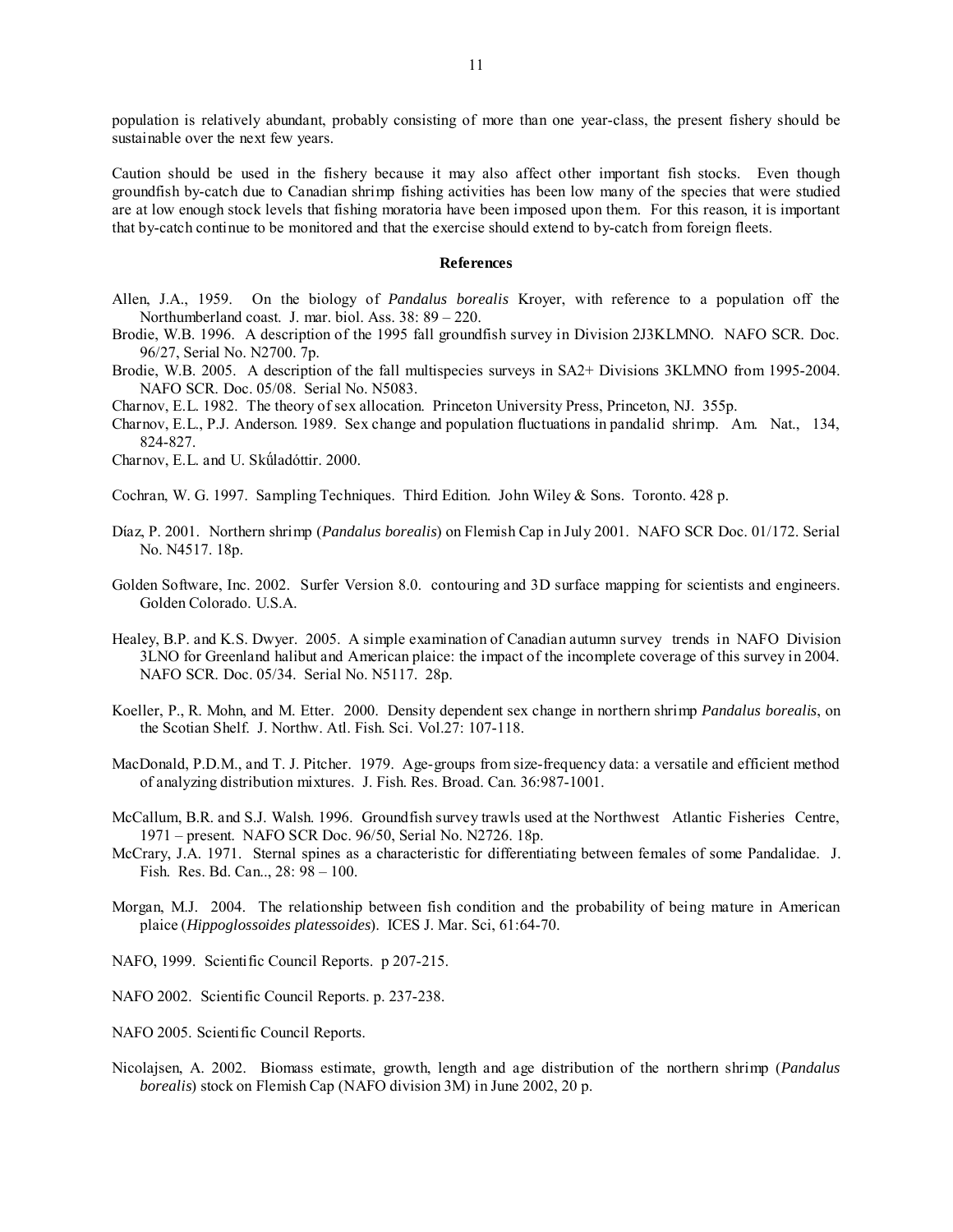- Orr, D.C., D.G. Parsons, P.J. Veitch and D.J. Sullivan. 2003 Northern shrimp (*Pandalus borealis*) off Baffin Island, Labrador and northeastern Newfounland. CSAS Res. Doc. 2003/50. 59 p.
- Orr, D. C., P.J. Veitch and D. Sullivan. 2000. An update of Information pertaining to northern shrimp (*Pandalus borealis*) and groundfish in NAFO Divisions 3LNO. NAFO SCR. 00/85, Serial No. 4342. 33p.
- Orr, D. C., P.J. Veitch and D. Sullivan. 2004. Ogive MAPping (ogmap) as an alternative means of estimating indices and setting TACs. NAFO SCR. 04/\*\*, Serial No. \*\*p.
- Rasmussen, B. 1953. On the geographical variation in growth and sexual development of the Deep Sea Prawn (*Pandalus borealis*, Kr.). Norweg. Fish. And Mar. invest. Rep., 10 (3): 1-160.
- SAS, 1993. Version 8.01. Carey, South Carolina. USA.
- Shumaway, S.E., H.C. Perkins, D.F. Schick and A.P. Stickney, 1985. Synopsis of biological data on the pink shrimp *Pandalus borealis*, Kroyer. 1838 NOAA Technical Report NMFS30 FAO Fisheries Synopsis No. 144, 57 p.
- Skǘladóttir, U. 1997. The Icelandic shrimp fishery (*Pandalus borealis* Kr.) at the Flemish Cap in 1993 1997. NAFO SCR Doc. 97/85 Serial No. N2931 30 p.
- Skǘladóttir U., G. Pétursson, 1999. Defining populations of northern shrimp, *Pandalus borealis* (Kroyer 1838), in Icelandic waters using maximum length and maturity ogive of females. Rit. Fiskideildar 16: 247-262.
- Skǘladóttir U. and D.C. Orr. 2002. The assessment of the international fishery for shrimp (*Pandalus borealis*) in division 3M (Flemish Cap), 1993-2002. NAFO SCR Doc. 02/163, Serial No. N4793. 17 p.
- Swain, D.P. and R. Morin. 1996. Relationships between geographic distribution and abundance of American plaice (*Hippoglossoides platessoides*) in the southern Gulf of St. Lawrence. Can. J. Fish. Aquat. Sci. Vol 53: 106-119.
- Wieland, K., 2004. Length at sex transition in northern shrimp (*Pandalus borealis*) off West Greenland in relation to changes in temperature and stock size. Vol 69: 49-56.
- Wieland, K. 2005. Changes in recruitment, growth and stock size of northern shrimp (*Pandalus borealis*) at West Greenland: temperature and density-dependent effects at released predation pressure. ICES J. Mar. Sci, 62 (7): 1454-1462.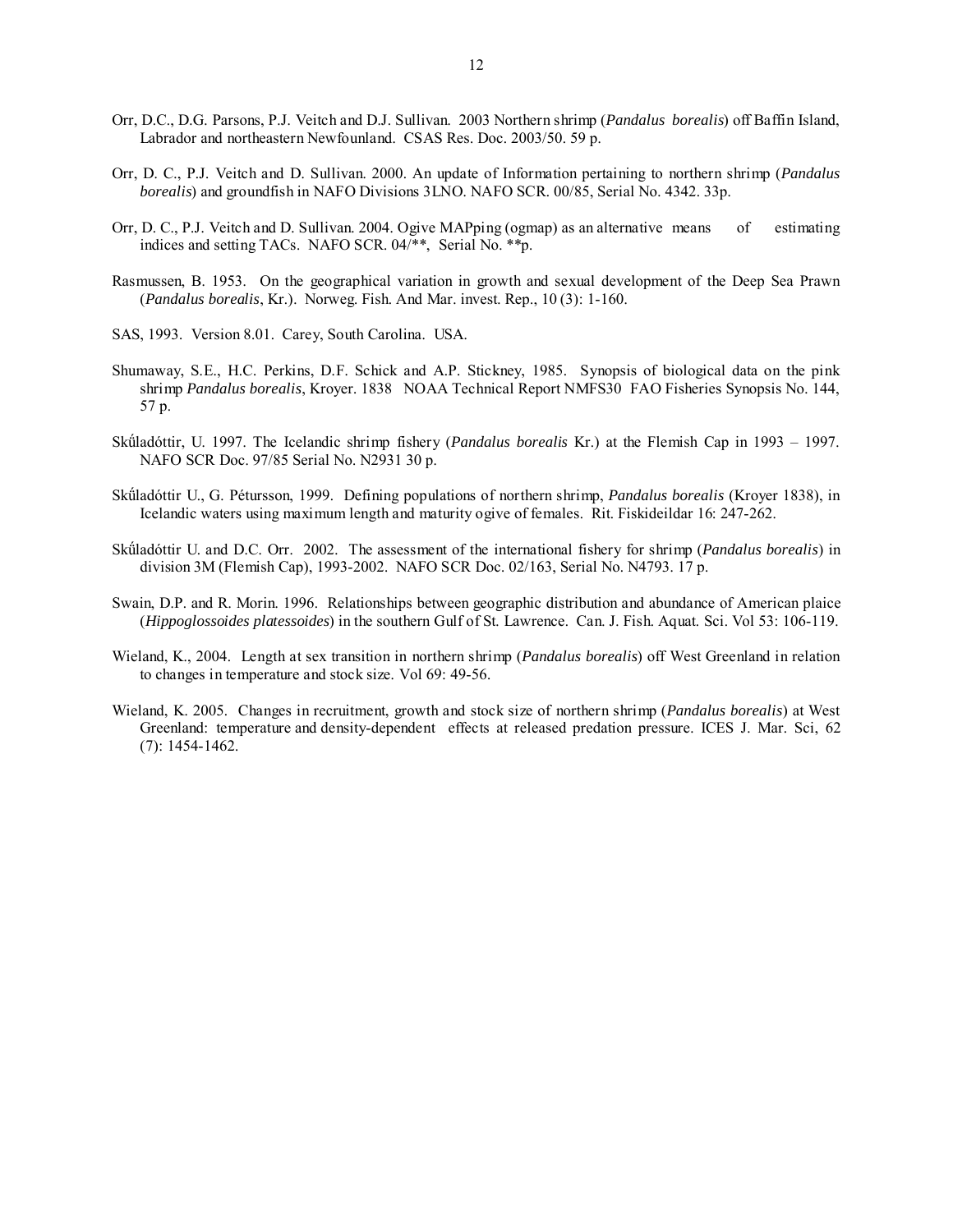Table 1. Biomass estimates (tons) of northern shrimp (*Pandalus borealis*) from Canadian autumn surveys in Div. 3L using a Campelen research shrimp trawl over the period 1995 -2005. Light shading indicates strata not fished during 2004. The inshore strata were not consistently sampled over the years therefore this table includes only offshore strata. (standard 15 min. tows).

| Depth range (m)              | Area       | Stratum    | 1995           | 1996                    | 1997                    | 19981            | 1999                    | 2000                     | 2001                    | 2002            | 2003                 | 2004         | 2005             |
|------------------------------|------------|------------|----------------|-------------------------|-------------------------|------------------|-------------------------|--------------------------|-------------------------|-----------------|----------------------|--------------|------------------|
| $57 - 92$                    | 2071       | 350        | 0              | 0                       | $\mathbf{1}$            | 3                | 1                       | 1                        | $\overline{2}$          | 31              | 38                   | 4            |                  |
|                              | 1780       | 363        | 0              | 1                       | 1                       | $\overline{c}$   | 0                       | $\overline{\mathcal{I}}$ | 19                      | 18              | 622                  | 1            | 0                |
|                              | 1121       | 371        | 0              | 0                       | 1                       | $\mathbf 0$      | 0                       | 7                        | 5                       | 10              | 23                   | 0            | 3                |
|                              | 2460       | 372        | 0              | 3                       | 12                      | 6                | $\mathbf{1}$            | 7                        | $\overline{7}$          | 106             | 166                  | 8            | 0                |
|                              | 1120       | 384        | 0              | $\overline{\mathbf{c}}$ | $\mathbf{1}$            | 1                | $\overline{\mathbf{c}}$ | 12                       | 5                       | 489             | 38                   | 6            | 0                |
| 93 - 183                     | 1519       | 328        | 32             | 57                      | 92                      | 15               | 41                      | 12                       | 14                      | 28              | 73                   | 38           | 24               |
|                              | 1574       | 341        | 0              | 81                      | 41                      | 4                | 18                      | 27                       | 21                      | 52              | 58                   | 37           |                  |
|                              | 585        | 342        | 0              | $\mathbf{1}$            | 0                       | 25               | 4                       | 444                      | 4                       | 35              | 48                   | $\mathbf{1}$ | 0                |
|                              | 525        | 343        | 0              | 1                       | 1                       | 5                | 1                       | 5                        | 4                       | 5               | 4                    | 19           | 24               |
|                              | 2120       | 348        | 4              | 18                      | 20                      | 56               | 291                     | 361                      | 435                     | 675             | 195                  | 5,309        | 6,419            |
|                              | 2114       | 349        | 0              | 3                       | 6                       | 16               | 12                      | 30                       | 40                      | 466             | 298                  | 37           | 38               |
|                              | 2817       | 364        | 1              | 3                       | 44                      | 14               | 5                       | 120                      | 190                     | 316             | 92                   | 26           | 748              |
|                              | 1041       | 365        | $\overline{1}$ | 3                       | 105                     | 179              | 63                      |                          | 3,385                   | 3,405           | 99                   |              | 10,161           |
|                              | 1320       | 370        | $\overline{2}$ | $\overline{1}$          | 57                      | 712              | 134                     | 84                       | 3,011                   | 129             | 103                  |              | 12               |
|                              | 2356       | 385        | 1              | 9                       | 1,471                   | 205              | 1,274                   | 2,078                    | 4,307                   | 3,629           | 7,381                | 5,367        | 8,411            |
|                              | 1481       | 390        | 0              | $\mathbf 0$             | 10                      | 6                | 12                      | 152                      | 2,498                   | 3,520           | 7,928                | 1,330        | 2,555            |
| 184 - 274                    | 1582       | 344        | 8              | 29                      | 104                     | 2,858            | 5,068                   | 3,192                    | 1,971                   | 7,549           | 2,084                | 14,774       | 15,440           |
|                              | 983        | 347        | 21             | 45                      | 25                      | 4,850            | 1,547                   | 7,372                    | 10,450                  | 8,516           | 1,743                | 21,775       | 13,749           |
|                              | 1394       | 366        | 674            | 560                     | 11,878                  | 5,425            | 7,673                   | 24,193                   | 25,316                  | 27,047          | 22,959.              |              | 34,421           |
|                              | 961        | 369        | 23             | 182                     | 1,843                   | 6,319            | 3,939                   | 3,353                    | 10,842                  | 6,694           | 21,994               |              | 28,648           |
|                              | 983        | 386        | 18             | 304                     | 9,299                   | 5,981            | 7,884                   | 6,161                    | 15,245                  | 25,131          | 22,962               |              | 21,600           |
|                              | 821        | 389        | 42             | 2,007                   | 1,630                   | 6,917            | 10,065                  | 25,088                   | 32,443                  | 34,321          | 17,502               | 11,248       | 12,341           |
|                              | 282        | 391        | 0              | 391                     | 236                     | 166              | 246                     | 3,643                    | 353                     | 106             | 7,838                | 2,312        | 2,072            |
| 275 - 366                    | 1432       | 345        | 723            | 2,030                   | 5,976                   | 9,954            | 4,361                   | 18,288                   | 17,904                  | 31,885          | 16,945               | 20,045       | 27,257           |
|                              | 865        | 346        | 1,802<br>77    | 7,069<br>1,232          | 5,608                   | 3,510<br>358     | 5,328<br>101            | 6,251<br>27              | 18,983<br>16,985        | 35,886          | 29,796<br>$10,162$ . | 11,056       | 35,328           |
|                              | 334        | 368<br>387 |                | 2,393                   | 483<br>4,258            | 7,197            | 3,908                   | 12,013                   | 43,798                  | 457             | 44,725               |              | 11,151<br>23,107 |
|                              | 718<br>361 | 388        | 1,199<br>363   | 1,599                   | 2,117                   | 1,485            | 570                     | 4,326                    | 13,612                  | 11,890<br>7,204 | 3,747.               |              | 8,845            |
|                              | 145        | 392        | 210            | 324                     | 73                      | 187              | 123                     | 387                      | 320                     | 44              | 881                  | 906          | 694              |
| 367 - 549                    | 186        | 729        | 0              | 3                       | $\overline{2}$          | $\mathbf 0$      | 51                      | $\mathbf{1}$             | 603                     | $\pmb{0}$       | 15                   | $\mathbf{1}$ |                  |
|                              | 216        | 731        | 0              |                         | 16                      | 11               | 14                      | 112                      | 92                      | 772             | 0                    | 1,496        | 130              |
|                              | 468        | 733        | 8              | 212                     | 170                     | 12               | 66                      | 0                        | 243                     | 4               | 0                    | 262          | 32               |
|                              | 272        | 735        | 134            | $\overline{2}$          | 166                     | $\overline{2}$   | 57                      | 119                      | $\overline{\mathbf{8}}$ | 12              | 147                  |              | 57               |
| 550 - 731                    | 170        | 730        | $\pmb{0}$      | 1                       | $\pmb{0}$               | $\pmb{0}$        | $\pmb{0}$               | 0                        | $\mathbf{1}$            | $\mathbf 0$     | 0                    | $\mathbf 0$  | 29               |
|                              | 231        | 732        | 12             | 0                       | 0                       | $\pmb{0}$        | 1                       | 0                        | $\overline{\mathbf{c}}$ | 9               | 0                    | 866          |                  |
|                              | 228        | 734        | $\overline{0}$ | $\overline{0}$          | $\overline{1}$          | $\overline{0}$   | $\overline{0}$          | $\overline{0}$           | $\overline{1}$          | 9               | $\overline{0}$       |              |                  |
|                              | 175        | 736        | $\overline{1}$ | $\overline{0}$          | $\overline{\mathbf{8}}$ | $\overline{2}$   | $\overline{2}$          | 27                       | 13                      | $\overline{0}$  | 18 <sup>°</sup>      |              |                  |
| 732 - 914                    | 227        | 737        | $\overline{0}$ | $\overline{0}$          | $\overline{0}$          | $\overline{0}$   | $\overline{0}$          | 1                        | $\overline{0}$          | $\overline{0}$  | $\overline{0}$       |              |                  |
|                              | 223        | 741        |                | $\overline{0}$          | $\overline{0}$          | $\overline{0}$   | $\overline{0}$          | $\overline{0}$           | $\overline{0}$          | $\overline{0}$  | 21                   |              |                  |
|                              | 348        | 745        |                | $\overline{0}$          | $\overline{0}$          | $\overline{0}$   | $\overline{0}$          | $\overline{0}$           | 10                      | $\overline{0}$  | 8                    |              |                  |
|                              | 159        | 748        |                | $\overline{0}$          | $\overline{0}$          | $\overline{0}$   | $\overline{0}$          | $\overline{1}$           | 3                       | $\overline{0}$  | 1.                   |              |                  |
| 915-1097                     | 221        | 738        | $\overline{0}$ | $\overline{0}$          | $\overline{0}$          | $\overline{0}$   | $\overline{0}$          | $\overline{0}$           | $\overline{0}$          | $\overline{0}$  | $\overline{0}$       |              |                  |
|                              | 206        | 742        |                | $\overline{0}$          | $\overline{0}$          | $\overline{0}$   | $\overline{0}$          | $\overline{0}$           | $\overline{0}$          | $\overline{0}$  | $\overline{0}$       |              |                  |
|                              | 392        | 746        |                | $\overline{0}$          | $\overline{0}$          | $\overline{0}$   | $\overline{0}$          | $\overline{0}$           | 4                       | $\overline{0}$  | 1                    |              |                  |
|                              | 126        | 749        |                | $\overline{0}$          | $\overline{0}$          | $\overline{0}$ . |                         | $\overline{0}$           | $\overline{0}$          | $\overline{0}$  | $\overline{0}$       |              |                  |
| 1098-1280                    | 254        | 739        |                | $\overline{0}$          | $\overline{0}$          | $\overline{0}$   | $\overline{0}$          | $\overline{0}$           | $\overline{0}$          | $\overline{0}$  | $\Omega$             |              |                  |
|                              | 211        | 743        |                | $\overline{0}$          | $\overline{0}$          | $\overline{0}$   | $\overline{0}$          | $\overline{0}$           | $\overline{0}$          | $\overline{0}$  | $\overline{0}$       |              |                  |
|                              | 724        | 747        |                | $\overline{0}$          | $\overline{0}$          | $\overline{0}$   | $\overline{0}$          | $\overline{0}$           | $\overline{0}$          | $\overline{1}$  | $\overline{0}$       |              |                  |
|                              | 556        | 750        |                | $\overline{0}$          | $\overline{0}$          | $\overline{0}$   | $\overline{0}$          | $\overline{0}$           | $\overline{0}$          | $\overline{1}$  | $\overline{0}$       |              |                  |
| 1281-1463                    | 264        | 740        |                | $\overline{0}$          | $\overline{0}$          | $\overline{0}$   | $\overline{0}$          | $\overline{0}$           | $\overline{0}$          | $\overline{0}$  | $\overline{0}$       |              |                  |
|                              | 280        | 744        |                | $\overline{\mathbf{0}}$ | $\overline{0}$          | $\overline{0}$ . |                         | $\overline{0}$           | $\overline{0}$          | $\overline{0}$  | $\overline{0}$       |              |                  |
|                              | 229        | 751        |                | $\Omega$                | $\overline{0}$          | $\Omega$         |                         | $\overline{0}$           | $\overline{0}$          | $\overline{0}$  | $\overline{0}$       |              |                  |
| <b>Biomass estimate</b>      |            |            | 5358           | 18,566                  | 45,758                  | 56,485           | 52,864                  | 117,902                  | 223,149                 | 210,453         | 220,711              | 96,926       | 263,307          |
| Upper 95% CL.                |            |            | 7397           | 28,893                  | 66,426                  | 76,064           | 69,804                  | 142,948                  | 369,574                 | 299,083         | 337,973              | 118,670      | 327,947          |
| Lower 95% CL                 |            |            | 3318           | 8,238                   | 25.090                  | 36,905           | 35.923                  | 92,855                   | 76,725                  | 121.821         | 103,549              | 75,182       | 198,667          |
|                              |            |            |                |                         |                         |                  |                         |                          |                         |                 |                      |              |                  |
| % of 3L autumn biomass index |            |            |                | 39.73% 25.19%           | 61.40% 46.34%           |                  | 44.95%                  | 39.00%                   | 53.15%                  | 35.53%          | 55.81%               | ???          | 49.05%           |
| within the missing strata    |            |            |                |                         |                         |                  |                         |                          |                         |                 |                      |              |                  |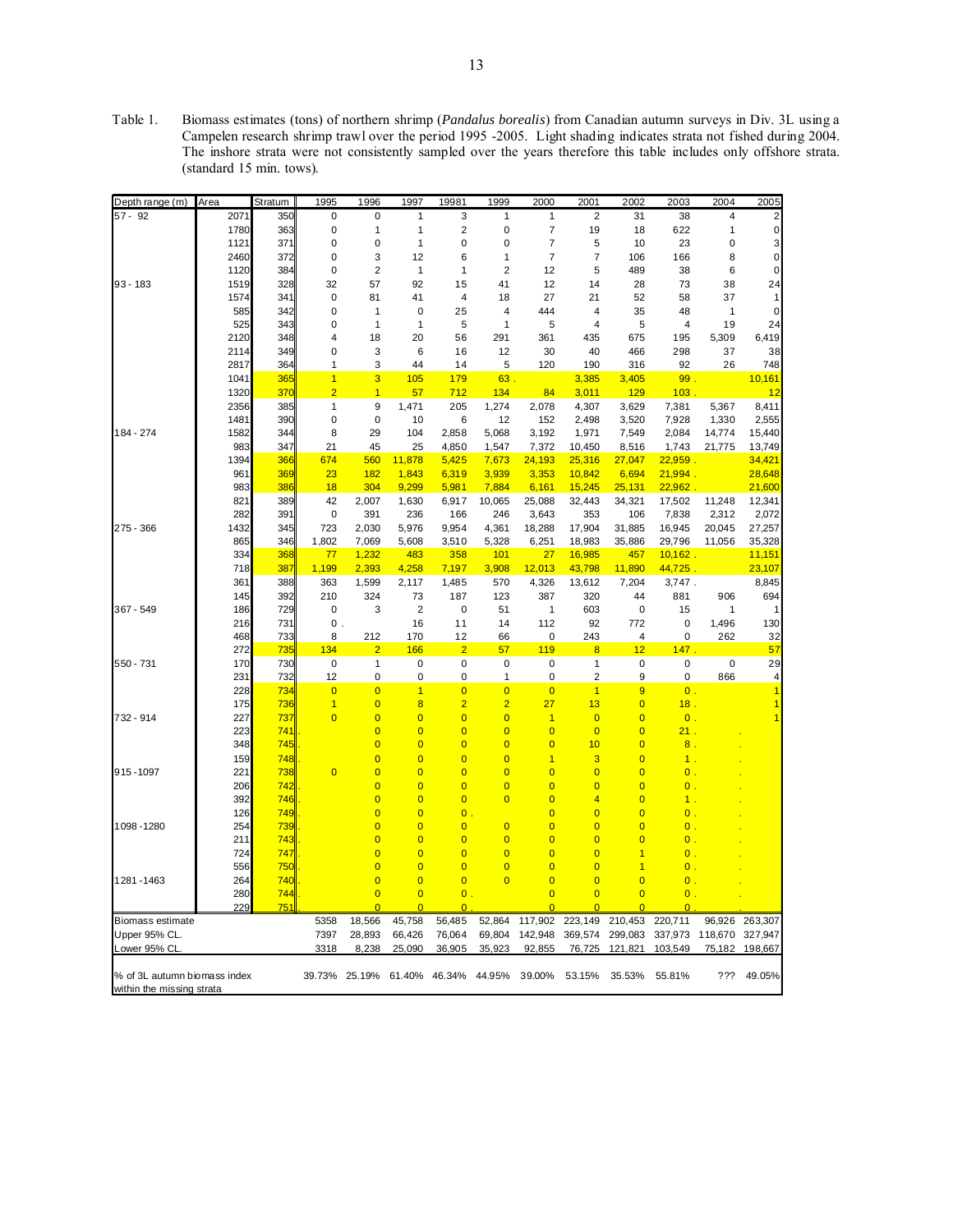|                                | 1999            | 2000            | 2001               | 2002             | 2003             | 2004             | 2005             | 2006                | 2007   |
|--------------------------------|-----------------|-----------------|--------------------|------------------|------------------|------------------|------------------|---------------------|--------|
| Canada                         | $78^1$          | $4,250^2$       | $5,129^2$          | $5,414^2$        | $10,008^2$       | $10,613^2$       | $11,176^2$       | $18,271^2$          |        |
| Cuba                           |                 |                 |                    | 70 <sup>3</sup>  | 146'             | $145^1$          | $136^1$          |                     |        |
| Estonia                        |                 | $64^1$          | $2,264^4$          | $450^5$          | $152^1$          | $87^{1}$         |                  |                     |        |
| European Union                 |                 |                 |                    |                  | 117 <sup>1</sup> | 159 <sup>1</sup> | $767^1$          | $1751$ <sup>1</sup> |        |
| Faroe Islands                  | 706'            | $42^{1}$        | 2,052 <sup>4</sup> | 620 <sup>5</sup> |                  | $614^1$          | $1044^1$         | 947 <sup>1</sup>    |        |
| France (SPM)                   |                 | $67^1$          |                    | $36^{3}$         |                  |                  | $147^1$          |                     |        |
| Greenland                      |                 | 34 <sup>1</sup> |                    |                  | $672^8$          | 296'             | $302^1$          | $324^{8}$           |        |
| Iceland                        |                 | 97 <sup>1</sup> | $55^{7}$           | $55^7$           | 133 <sup>7</sup> | $105^{7}$        | $140^{11}$       | $226^7$             |        |
| Latvia                         |                 | $64^1$          | $67^{1}$           | $59^{3}$         | 144 <sup>1</sup> | $105^1$          |                  |                     |        |
| Lithuania                      |                 | $67^{1}$        | $51^{3}$           | $67^{3}$         | $142^1$          | $62^1$           |                  |                     |        |
| Norway                         |                 | 77 <sup>1</sup> | $78^{6}$           | $70^{6}$         | $145^9$          | 148 <sup>1</sup> | $144^1$          |                     |        |
| Poland                         |                 | 40 <sup>1</sup> | 54 <sup>1</sup>    |                  |                  | 144 <sup>1</sup> |                  |                     |        |
| Portugal                       |                 |                 | $61^{5}$           |                  |                  |                  |                  |                     |        |
| Russia                         |                 | $67^1$          | $67^{1}$           | $67^{3}$         |                  |                  | $144^1$          | 248 <sup>1</sup>    |        |
| Spain                          | 11 <sup>1</sup> |                 | $699^{4}$          |                  |                  |                  |                  |                     |        |
| Ukraine                        |                 |                 | 57 <sup>1</sup>    |                  | $144^1$          | 144 <sup>1</sup> |                  | $119^{10}$          |        |
| <b>USA</b>                     |                 |                 |                    | $69^{3}$         | 144 <sup>1</sup> |                  | 137 <sup>1</sup> |                     |        |
| Estimated additional<br>catch  |                 |                 |                    |                  |                  |                  |                  | $2,000^5$           |        |
| <b>GRAND TOTAL</b>             | 795             | 4,869           | 10,566             | 6,977            | 11,947           | 12,622           | 14,137           | 23,886              |        |
| $\overline{\text{TAC}}$ (tons) |                 | 6,000           | 6,000              | 6,000            | 13,000           | 13,000           | 13,000           | 22,000              | 22,000 |

Table 2. Annual nominal catches by contracting party of northern shrimp (*Pandalus borealis*) caught in NAFO Div. 3L.

#### Sources:

- 
- <sup>1</sup><br>
<sup>2</sup><br>
2 Canadian Atlantic Quota Report, or other preliminary sources<br>
<sup>3</sup>
- NAFO monthly records of provisional catches
- 4  $V$ alue agreed upon in STACFIS
- $\frac{5}{6}$  Canadian surveillance reports
- Observer datasets
- 7 Icelandic logbook dataset.
- 8 Greenlandic logbook dataset.
- 9 Norwegian logbook dataset.
- 10 Ukranian logbook dataset
- <sup>11</sup> Data provided by Icelandic Scientist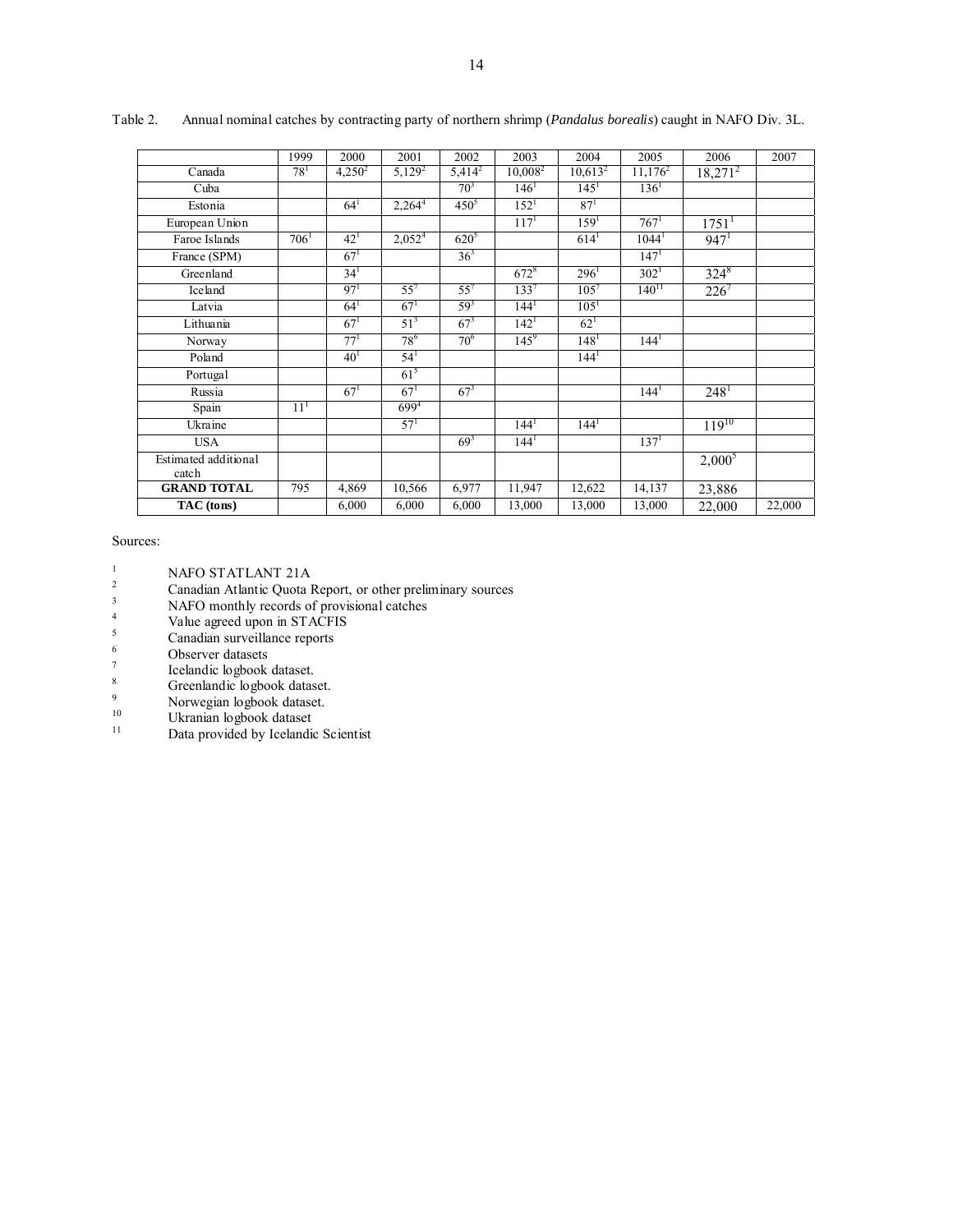Table 3. Multiplicative, year, month, ship and gear type model for Canadian large (>500 t) vessels fishing northern shrimp in NAFO Div. 3LNO over the period 2000-2006. (Weighting by effort, single trawl, no windows, observer data, history of at least two years for each vessel)

|                                                                                |                                                      |                                                                                           |                                                                                                                                                             |                        | The GLM Procedure<br>Class Level Information                                                            |                                                                                 |                                                                                   |                                                  |
|--------------------------------------------------------------------------------|------------------------------------------------------|-------------------------------------------------------------------------------------------|-------------------------------------------------------------------------------------------------------------------------------------------------------------|------------------------|---------------------------------------------------------------------------------------------------------|---------------------------------------------------------------------------------|-----------------------------------------------------------------------------------|--------------------------------------------------|
|                                                                                |                                                      | Class<br>year<br>month<br>cfv                                                             | Level s<br>7<br>6<br>13                                                                                                                                     | Val ues<br>1 2 3 4 5 6 | 2000 2001 2002 2003 2004 2005 2006                                                                      |                                                                                 |                                                                                   |                                                  |
|                                                                                |                                                      | qear                                                                                      | $\overline{2}$                                                                                                                                              | 66 99                  |                                                                                                         |                                                                                 |                                                                                   |                                                  |
|                                                                                |                                                      |                                                                                           | Number of observations                                                                                                                                      |                        |                                                                                                         | 128                                                                             |                                                                                   |                                                  |
| Weight: effort                                                                 | Dependent Variable: Incpue                           |                                                                                           |                                                                                                                                                             |                        |                                                                                                         |                                                                                 |                                                                                   |                                                  |
| Source<br>Model<br>Error<br>Corrected Total                                    |                                                      | DF<br>24<br>103<br>127                                                                    | 1801.742336<br>486.708037<br>2288.450373                                                                                                                    | Sum of<br>Squares      | Mean Square<br>75.072597<br>4.725321                                                                    |                                                                                 | F Val ue<br>15.89                                                                 | Pr > F<br>< 0001                                 |
| Source<br>year<br>month<br>cfv<br>gear                                         | R-Square<br>0.787320                                 | Coeff Var<br>29.53145<br>DF<br>6<br>5<br>12<br>1                                          | Type I SS<br>947.3352918<br>204.1795998<br>604.7907367<br>45.4367080                                                                                        | Root MSE<br>2.173780   | Incpue Mean<br>7.360898<br>Mean Square<br>157.8892153<br>40.8359200<br>50. 3992281<br>45.4367080        |                                                                                 | F Val ue<br>33.41<br>8.64<br>10.67<br>9.62                                        | Pr > F<br>< 0.0001<br>< 0001<br>< 0001<br>0.0025 |
| Source<br>year<br>month<br>cfv<br>gear                                         |                                                      | DF<br>6<br>5<br>12<br>1                                                                   | Type III SS<br>320.3646034<br>206.9444239<br>479.8813051<br>45.4367080                                                                                      |                        | Mean Square<br>53.3941006<br>41.3888848<br>39.9901088<br>45.4367080<br>Standard                         |                                                                                 | F Val ue<br>11.30<br>8.76<br>8.46<br>9.62                                         | Pr > F<br>< 0.0001<br>< 0001<br>< 0001<br>0.0025 |
| Parameter<br>Intercept<br>year<br>year<br>year<br>year<br>year<br>year<br>year | 2000<br>2001<br>2002<br>2003<br>2004<br>2005<br>2006 |                                                                                           | Estimate<br>7.654545941 B<br>$-0.668527998B$<br>$-0.482342605$ B<br>$-0.148562287B$<br>0.207044870 B<br>-0.174164128 B<br>$-0.315574374 B$<br>0.000000000 B |                        | Error<br>0.12607920<br>0.12661663<br>0.10535890<br>0.11460988<br>0.11817920<br>0.11311125<br>0.09274942 | t Value<br>60.71<br>$-5.28$<br>$-4.58$<br>$-1.30$<br>1.75<br>$-1.54$<br>$-3.40$ | Pr >  t <br>< .0001<br>< .0001<br>< .0001<br>0.1978<br>0.0828<br>0.1267<br>0.0010 |                                                  |
|                                                                                | year<br>2000<br>2001<br>2002<br>2003<br>2004<br>2005 | I ncpue<br>LSMEAN<br>6.957248<br>7.143433<br>7.477214<br>7.832821<br>7.451612<br>7.310202 | 95% Confidence Limits<br>6.765336<br>6.979533<br>7.295962<br>7.648247<br>7.270258<br>7.172659                                                               |                        | 7.149160<br>7.307334<br>7.658465<br>8.017395<br>7.632965<br>7.447744                                    |                                                                                 |                                                                                   |                                                  |

2006 7.625776 7.482290 7.769262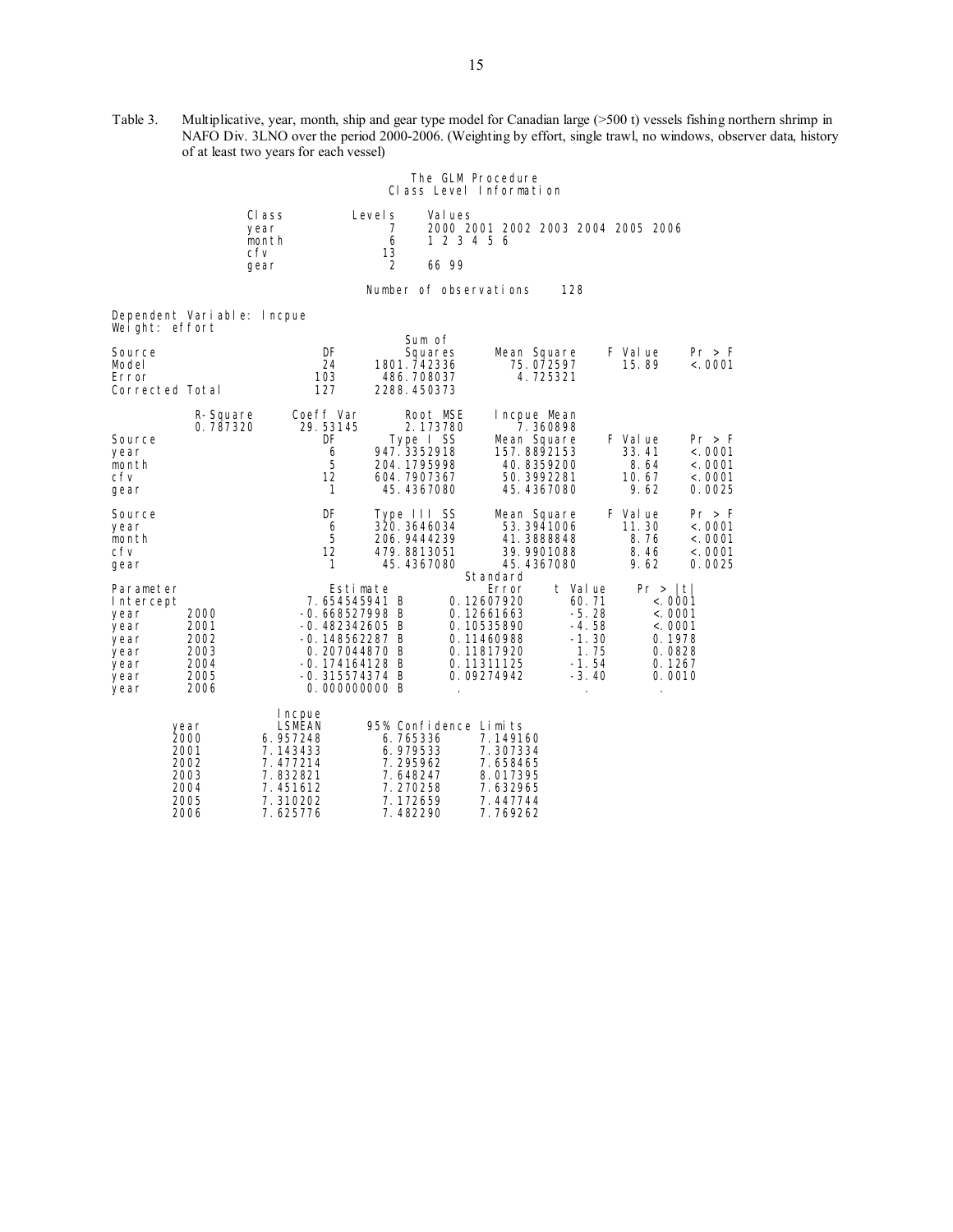|             |            |              | $\overline{2}$<br><b>PERCENT</b> |             | <b>UNSTANDARDIZED</b> | 3             |                 | <b>STANDARDIZED</b> |               |
|-------------|------------|--------------|----------------------------------|-------------|-----------------------|---------------|-----------------|---------------------|---------------|
| <b>YEAR</b> | <b>TAC</b> | <b>CATCH</b> | <b>CATCH</b>                     | <b>CPUE</b> | <b>CPUE</b>           | <b>EFFORT</b> | <b>RELATIVE</b> | <b>MODELLED</b>     | <b>EFFORT</b> |
|             | (t)        |              | (t) OBSERVED                     | (KG/HR)     | <b>INDEX</b>          | (HR)          | <b>CPUE</b>     | <b>CPUE</b>         | (HRS)         |
| 1998        |            | 82           |                                  |             |                       |               |                 |                     |               |
| 1999        |            | 61           |                                  |             |                       |               |                 |                     |               |
| 2000        | 2,500      | 982          | 77                               | 841         | 0.451                 | 1,168         | 0.513           | 1,051               | 935           |
| 2001        | 2.500      | 2.394        | 78                               | 1.279       | 0.686                 | 1.871         | 0.617           | 1.266               | 1,891         |
| 2002        | 2,500      | 2,455        | 85                               | 1,862       | 0.998                 | 1,318         | 0.862           | 1,767               | 1,389         |
| 2003        | 4.267      | 3.956        | 68                               | 3,695       | 1.980                 | 1.071         | 1.230           | 2,522               | 1,569         |
| 2004        | 4,267      | 4,037        | 37                               | 2,052       | 1.100                 | 1,968         | 0.840           | 1.723               | 2,344         |
| 2005        | 4.267      | 4.037        | 65                               | 1.755       | 0.940                 | 2.301         | 0.730           | 1.495               | 2,699         |
| 2006        | 5,268      | 3,868        | 87                               | 1,866       | 1.000                 | 2,073         | 1.000           | 2,050               | 1,886         |
|             |            |              |                                  |             |                       |               |                 |                     |               |

Table 4. Large vessel (>500 t) shrimp fishing fleet catch rate indices for NAFO Div. 3L, 2000-2006.

 **CATCH (TONS) AS REPORTED IN ECONOMIC ASSESSMENT OF THE NORTHERN SHRIMP FISHERY AND FROM YEAR-END QUOTA REPORTS AND/OR LOGBOOK RECORDS.**

 **2**

**3**

**1**

 **PERCENT CATCH OBSERVED IN CALENDAR YEAR AS REPORTED IN STANDARDIZED OBSERVER CPUE DATASET.**

 **EFFORT CALCULATED (CATCH/CPUE) FROM LARGE VESSEL OBSERVER DATA, SINGLE + DOUBLE TRAWL, NO WINDOWS.** Multiplicative, year month and size class model for Canadian small (<=500 t)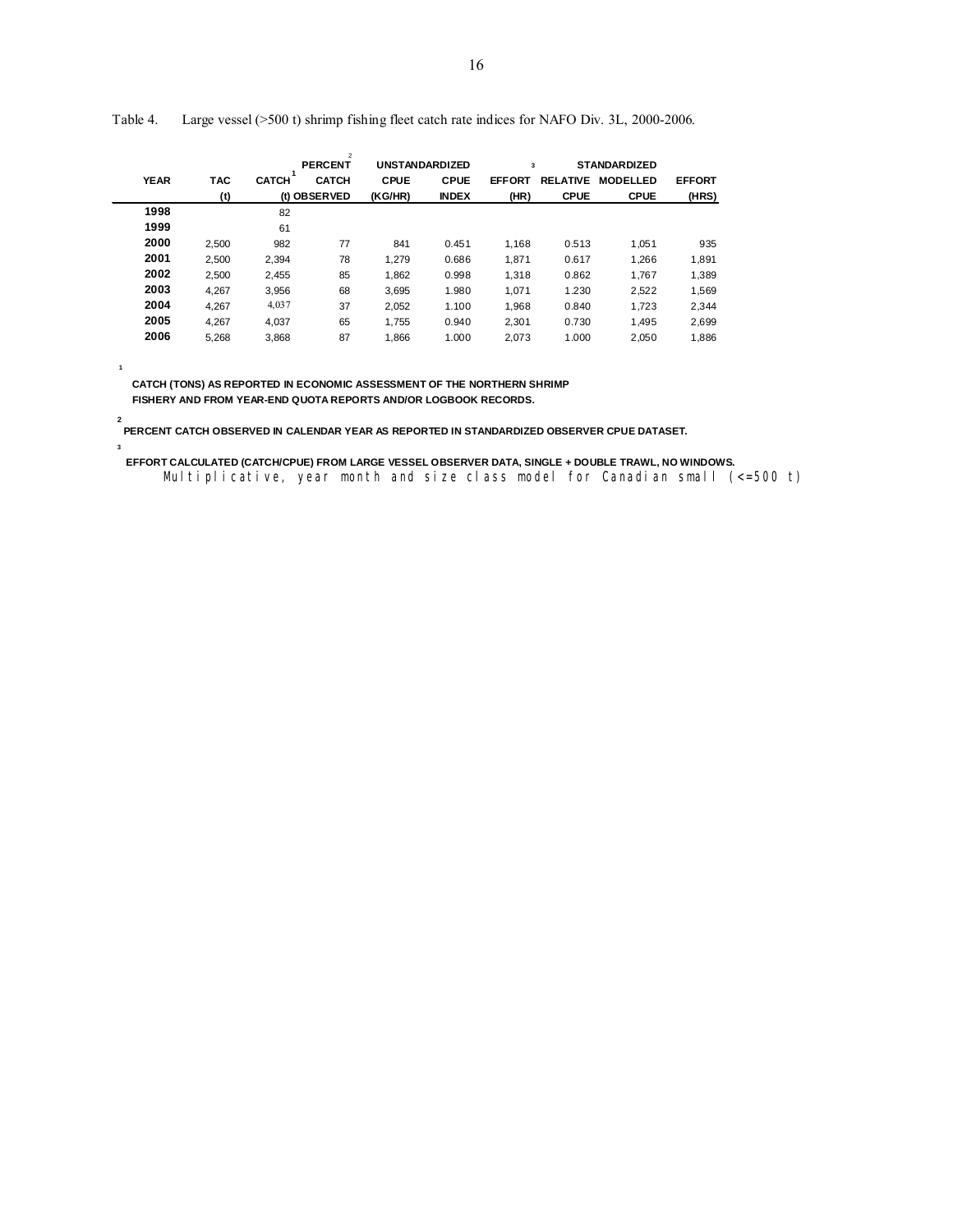Table 5. Multiplicative, year and model for Canadian small (<=500 t) vessels fishing northern shrimp in NAFO Divs. 3LNO over the period 2000-2006. (Weighting by effort, single trawl, logbook data, history of at least two years for each vessel)

|                                                                                |                                                      |                                                                                                                                                                | The GLM Procedure<br>Class Level Information                  |                                                                                                                                             |                                                                                  |                           |                                                                                 |
|--------------------------------------------------------------------------------|------------------------------------------------------|----------------------------------------------------------------------------------------------------------------------------------------------------------------|---------------------------------------------------------------|---------------------------------------------------------------------------------------------------------------------------------------------|----------------------------------------------------------------------------------|---------------------------|---------------------------------------------------------------------------------|
|                                                                                | CI ass<br>Year<br>Month                              | Level s<br>7<br>6                                                                                                                                              | Val ues<br>5 7 8 9 10 99                                      |                                                                                                                                             | 2000 2001 2002 2003 2004 2005 2006                                               |                           |                                                                                 |
| Dependent Variable: Incpue<br>Weight: wfactor                                  |                                                      |                                                                                                                                                                | Number of observations                                        |                                                                                                                                             | 30                                                                               |                           |                                                                                 |
| Source<br>Model<br>Error<br>Corrected Total                                    |                                                      | DF<br>11<br>18<br>29                                                                                                                                           | Sum of<br>Squares<br>4565.508710<br>251.943785<br>4817.452495 |                                                                                                                                             | Mean Square<br>415.046246<br>13.996877                                           | F Value<br>29.65          | Pr > F<br>< .0001                                                               |
|                                                                                | R-Square<br>0.947702                                 | Coeff Var<br>61.70799                                                                                                                                          |                                                               | Root MSE<br>3.741240                                                                                                                        | Incpue Mean<br>6.062813                                                          |                           |                                                                                 |
| Source<br>Year<br>Month                                                        |                                                      | DF<br>6<br>5                                                                                                                                                   | Type I SS<br>4280.368199<br>285.140511                        |                                                                                                                                             | Mean Square<br>713.394700<br>57.028102                                           | F Val ue<br>50.97<br>4.07 | Pr > F<br>< .0001<br>0.0119                                                     |
| Source<br>Year<br>Month                                                        |                                                      | DF<br>6<br>5                                                                                                                                                   | Type III SS<br>2025, 418758<br>285.140511                     |                                                                                                                                             | Mean Square<br>337.569793<br>57.028102                                           | F Val ue<br>24.12<br>4.07 | Pr > F<br>< .0001<br>0.0119                                                     |
| Parameter<br>Intercept<br>Year<br>Year<br>Year<br>Year<br>Year<br>Year<br>Year | 2000<br>2001<br>2002<br>2003<br>2004<br>2005<br>2006 | Estimate<br>6.589923830 B<br>$-0.646930373 B$<br>$-0.671148787B$<br>$-0.631391700$ B<br>$-0.458850167 B$<br>$-0.275625998$ B<br>0.082600512 B<br>0.000000000 B |                                                               | Standard<br>Error<br>0.24818723<br>0.24999700<br>0.25160289<br>0.25146108<br>0.25061624<br>0.25172850<br>0.25261520<br>$\ddot{\phantom{a}}$ | t Value<br>26.55<br>$-2.59$<br>$-2.67$<br>$-2.51$<br>$-1.83$<br>$-1.09$<br>0.33  | $\blacksquare$            | Pr >  t <br>< .0001<br>0.0186<br>0.0157<br>0.0218<br>0.0837<br>0.2880<br>0.7475 |
|                                                                                | Year                                                 | I ncpue<br>LSMEAN                                                                                                                                              |                                                               | 95% Confidence Limits                                                                                                                       |                                                                                  |                           |                                                                                 |
|                                                                                | 2000<br>2001<br>2002<br>2003<br>2004<br>2005<br>2006 | 5.823593<br>5.799374<br>5.839132<br>6.011673<br>6.194897<br>6.553124<br>6.470523                                                                               |                                                               | 5.708559<br>5.693079<br>5.732607<br>5.936040<br>6.085528<br>6.437279<br>5.953421                                                            | 5.938627<br>5.905670<br>5.945656<br>6.087306<br>6.304266<br>6.668969<br>6.987625 |                           |                                                                                 |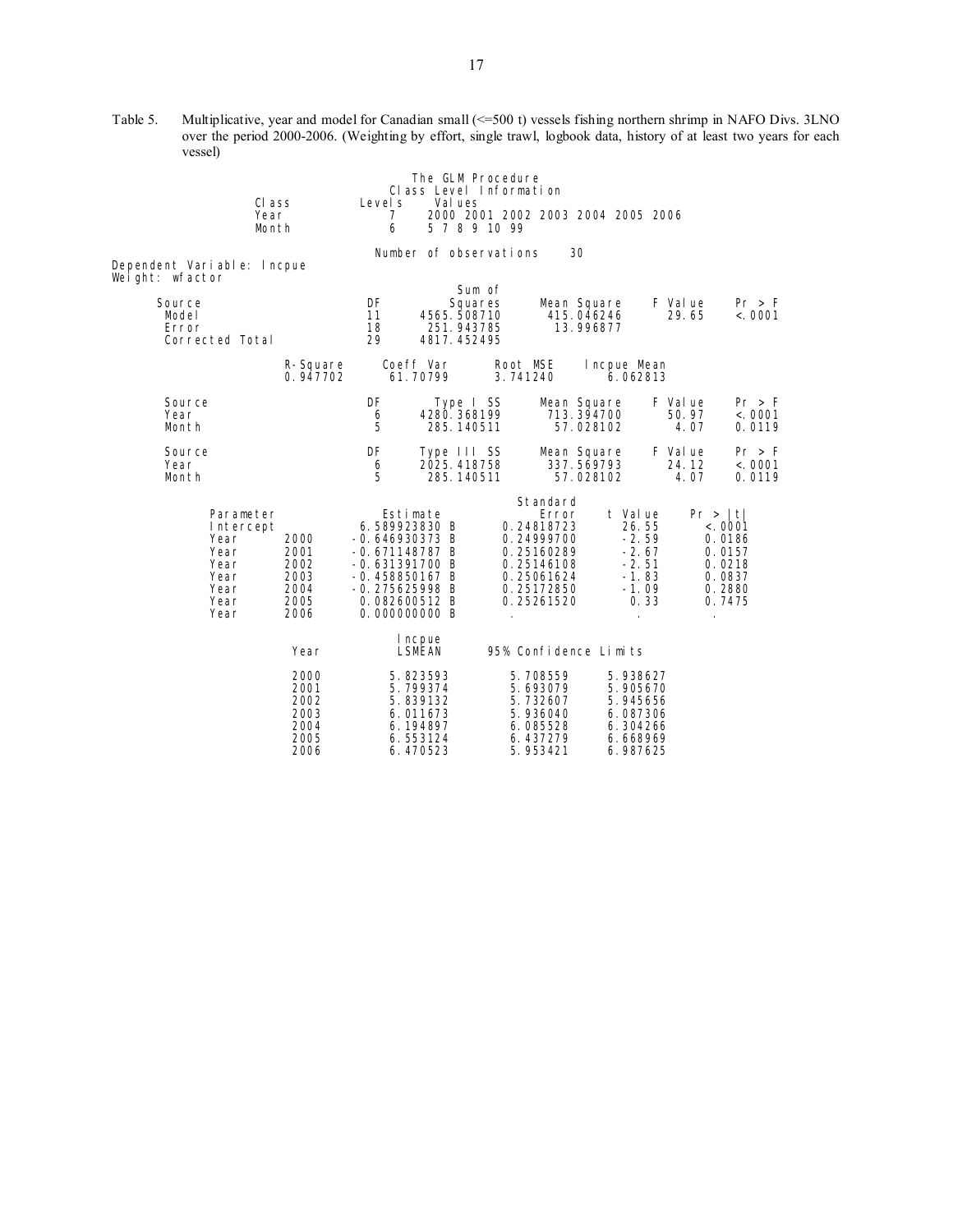|             |        |              | $\overline{2}$<br><b>PERCENT OF</b> |             | <b>UNSTANDARDIZED</b> | $\overline{\mathbf{3}}$ |             | <b>STANDARDIZED</b>      |               |
|-------------|--------|--------------|-------------------------------------|-------------|-----------------------|-------------------------|-------------|--------------------------|---------------|
| <b>YEAR</b> | TAC    | <b>CATCH</b> | <b>CATCH IN</b>                     | <b>CPUE</b> | <b>CPUE</b>           | <b>EFFORT</b>           |             | <b>RELATIVE MODELLED</b> | <b>EFFORT</b> |
|             | (t)    | (t)          | <b>STANDARD DATASET</b>             | (KG/HR)     | <b>INDEX</b>          | (HR)                    | <b>CPUE</b> | <b>CPUE</b>              | (HRS)         |
| 1999        |        | 17           |                                     |             |                       |                         |             |                          |               |
| 2000        | 2.500  | 3.247        | 79.6                                | 372         | 0.478                 | 8.722                   | 0.524       | 338                      | 9,601         |
| 2001        | 2.500  | 2.482        | 91.3                                | 319         | 0.427                 | 7,785                   | 0.511       | 330                      | 7,518         |
| 2002        | 2.500  | 2.861        | 92.0                                | 331         | 0.473                 | 8,635                   | 0.532       | 343                      | 8,331         |
| 2003        | 6.566  | 6,457        | 86.4                                | 394         | 0.897                 | 16.368                  | 0.632       | 408                      | 15,820        |
| 2004        | 6.566  | 6.576        | 80.6                                | 545         | 0.661                 | 12.067                  | 0.759       | 490                      | 13,414        |
| 2005        | 6.566  | 7.147        | 69.8                                | 778         | 0.503                 | 9,186                   | 1.086       | 701                      | 10.189        |
| 2006        | 12,297 | 11,946       | 1.3                                 | 655         | 1.000                 | 18.249                  | 1.000       | 646                      | 18,497        |

Table 6. Small vessel (<=500 t) shrimp fishing fleet catch rate indices for NAFO Div. 3L, 2000-2006.

 **CATCH (TONS) AS REPORTED IN ECONOMIC ASSESSMENT OF THE NORTHERN SHRIMP FISHERY AND FROM YEAR-END QUOTA REPORTS AND/OR LOGBOOK RECORDS.**

 **PERCENT CATCH FROM LOGBOOK DATASETS AS CAPTURED BY THE MODEL FOR EACH CALENDAR YEAR.**

 **EFFORT CALCULATED (CATCH/CPUE) FROM SMALL VESSEL LOGBOOK DATASET, ALL WERE SINGLE TRAWL.**

Table 7. Multiplicative, ship, year and month model for Non Canadian vessels fishing northern shrimp in NAFO Div. 3LNO over the period 2000-2006.

 (Data from Estonia, Greenland, Iceland, Norway, and Russia, single and double trawl data only) Class Level Information

| Level s | Val ues                                                |
|---------|--------------------------------------------------------|
|         | 2000 2001 2002 2003 2004 2005 2006                     |
|         | 1 2 3 4 5 6 7 9 11 12 13 15 16 17 18 19 20 21 22 23 26 |
|         | 1 2 3 4 5 6 7 8 9 10 11 12                             |
|         |                                                        |

Number of observations 109

Dependent Variable: lncpue Weight: effort

 **2**

**3**

**1**

| Source<br>Model<br>Error<br>Corrected Total                                                                                          |                                                                                                  | DF<br>37<br>71<br>108                                                                                                                                                                                                                                           |                       | Sum of<br>Squares<br>2203.487569<br>383.838954<br>2587.326523 |                                                                                                                                                                                                         | Mean Square<br>59.553718<br>5.406182                                                                                    | F Value<br>11.02                   | Pr > F<br>< .0001                                                                                                                |
|--------------------------------------------------------------------------------------------------------------------------------------|--------------------------------------------------------------------------------------------------|-----------------------------------------------------------------------------------------------------------------------------------------------------------------------------------------------------------------------------------------------------------------|-----------------------|---------------------------------------------------------------|---------------------------------------------------------------------------------------------------------------------------------------------------------------------------------------------------------|-------------------------------------------------------------------------------------------------------------------------|------------------------------------|----------------------------------------------------------------------------------------------------------------------------------|
|                                                                                                                                      | R-Square<br>0.851646                                                                             |                                                                                                                                                                                                                                                                 | Coeff Var<br>35.21721 |                                                               | Root MSE<br>2.325120                                                                                                                                                                                    | Incpue Mean<br>6.602225                                                                                                 |                                    |                                                                                                                                  |
| Source<br>year<br>shi p<br>month                                                                                                     |                                                                                                  | DF<br>6<br>20<br>11                                                                                                                                                                                                                                             |                       | Type I SS<br>631.932795<br>1449.979318<br>121.575456          |                                                                                                                                                                                                         | Mean Square<br>105.322132<br>72.498966<br>11.052314                                                                     | F Val ue<br>19.48<br>13.41<br>2.04 | Pr > F<br>< .0001<br>< .0001<br>0.0363                                                                                           |
| Source<br>year<br>shi p<br>month                                                                                                     |                                                                                                  | DF<br>6<br>20<br>11                                                                                                                                                                                                                                             |                       | Type III SS<br>165.122636<br>1075.747223<br>121.575456        |                                                                                                                                                                                                         | Mean Square<br>27.520439<br>53.787361<br>11.052314                                                                      | F Val ue<br>5.09<br>9.95<br>2.04   | Pr > F<br>0.0002<br>< .0001<br>0.0363                                                                                            |
| Parameter<br>Intercept<br>year<br>year<br>year<br>year<br>year<br>year<br>year<br>shi p<br>shi p<br>shi p<br>shi p<br>shi p<br>shi p | 2000<br>2001<br>2002<br>2003<br>2004<br>2005<br>2006<br>1<br>$\frac{2}{3}$<br>$\frac{4}{5}$<br>6 | Estimate<br>5.890959912 B<br>0.050625412 B<br>$-0.123252689$ B<br>0.214205013 B<br>0.573973681 B<br>0.684054694 B<br>0.342003042 B<br>0.000000000 B<br>0.276242041 B<br>$-0.660512540$ B<br>0.182927252 B<br>$-1.053363634 B$<br>0.295457959 B<br>0.525083314 B |                       |                                                               | Standard<br>Error<br>0.15369420<br>0.26697748<br>0.21504302<br>0.25089525<br>0.15341375<br>0.18327432<br>0.12350972<br>0.16267014<br>0.17241633<br>0.12467556<br>0.22612339<br>0.13540520<br>0.41773467 | t Value<br>38.33<br>0.19<br>$-0.57$<br>0.85<br>3.74<br>3.73<br>2.77<br>1.70<br>$-3.83$<br>1.47<br>-4.66<br>2.18<br>1.26 | Pr >  t                            | < .0001<br>0.8501<br>0.5684<br>0.3961<br>0.0004<br>0.0004<br>0.0072<br>0.0939<br>0.0003<br>0.1467<br>< 0.001<br>0.0324<br>0.2129 |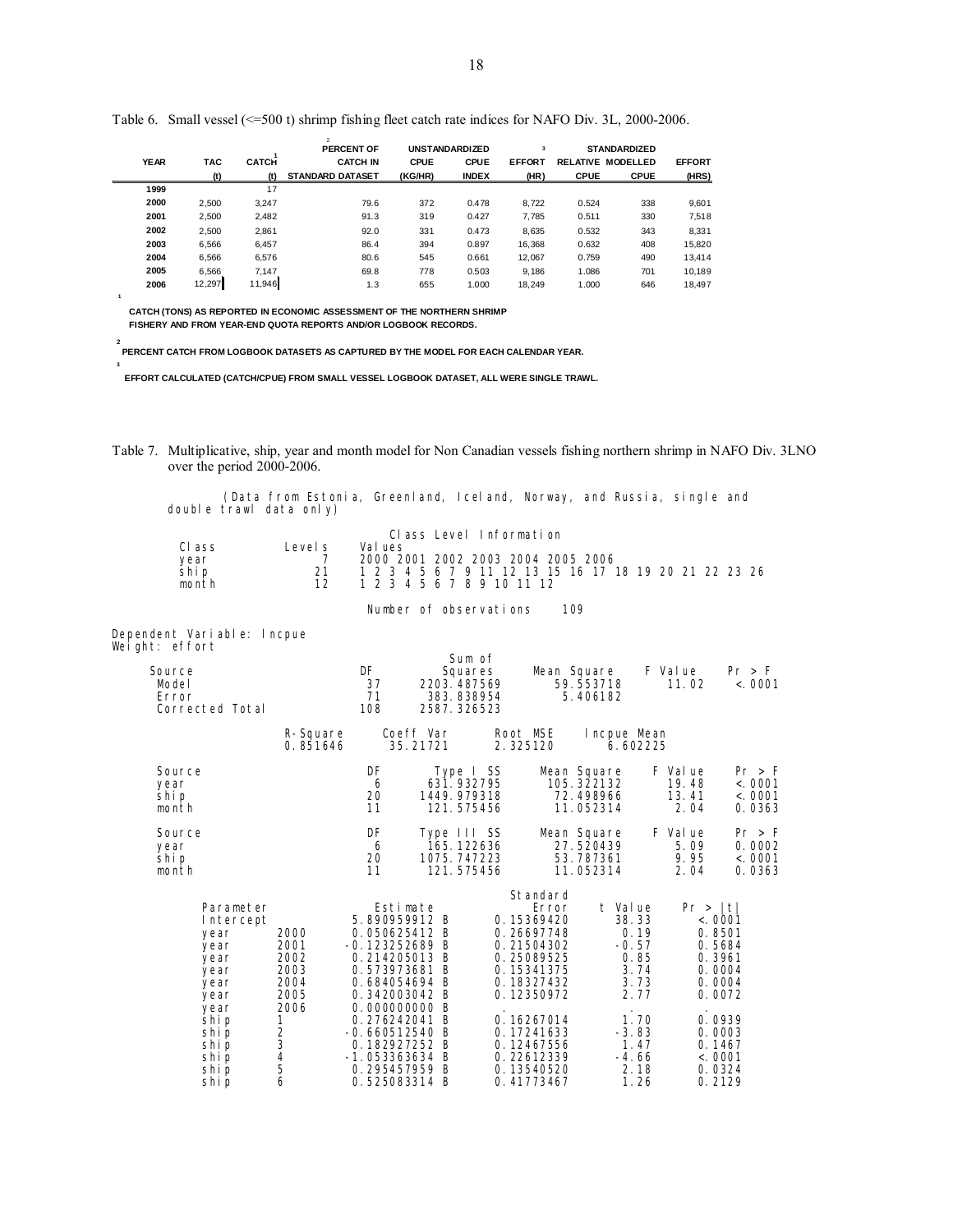Table 7. Multiplicative, ship, year and month model for Non Canadian vessels fishing northern shrimp in NAFO Divs. 3LNO over the period 2000-2006. (Data from Estonia, Greenland, Iceland, Norway, and Russia, single and double trawl data only). (Continued)

| Parameter                                                                                                                                                                                                                                       |                                                                                                                                                                           | Estimate                                                                                                                                                                                                                                                                                                                                                                                                                                                                                                | Standard<br>Error                                                                                                                                                                                                                                                                                                                                          | t Value                                                                                                                                                                                                                               | Pr >  t                                                                                                                                                                                                                                                  |
|-------------------------------------------------------------------------------------------------------------------------------------------------------------------------------------------------------------------------------------------------|---------------------------------------------------------------------------------------------------------------------------------------------------------------------------|---------------------------------------------------------------------------------------------------------------------------------------------------------------------------------------------------------------------------------------------------------------------------------------------------------------------------------------------------------------------------------------------------------------------------------------------------------------------------------------------------------|------------------------------------------------------------------------------------------------------------------------------------------------------------------------------------------------------------------------------------------------------------------------------------------------------------------------------------------------------------|---------------------------------------------------------------------------------------------------------------------------------------------------------------------------------------------------------------------------------------|----------------------------------------------------------------------------------------------------------------------------------------------------------------------------------------------------------------------------------------------------------|
| shi p<br>shi p<br>shi p<br>shi p<br>shi p<br>shi p<br>shi p<br>shi p<br>shi p<br>shi p<br>shi p<br>shi p<br>shi p<br>shi p<br>shi p<br>month<br>month<br>month<br>month<br>month<br>month<br>month<br>month<br>month<br>month<br>month<br>month | 7<br>9<br>11<br>12<br>13<br>15<br>16<br>17<br>18<br>19<br>20<br>21<br>22<br>23<br>26<br>1<br>$\overline{\mathbf{c}}$<br>3<br>4<br>5<br>6<br>7<br>8<br>9<br>10<br>11<br>12 | 1.102244262 B<br>1.095272615 B<br>$-1.130729238$ B<br>$-0.457179869$ B<br>$-0.299540895 B$<br>0.196088308 B<br>0.116560565 B<br>0.938156735 B<br>$-0.399860625 B$<br>0.213458325 B<br>$-0.738471029$ B<br>$-1.586540386$ B<br>$-0.139052880$ B<br>$-1.168488163B$<br>0.000000000 B<br>0.380638630 B<br>0.392761651 B<br>0.317764698 B<br>$-0.126593312$ B<br>$-0.044457476$ B<br>0.022627382 B<br>0.500987925 B<br>0.364377657 B<br>0.606800193 B<br>0.227248926 B<br>$-0.261386441 B$<br>0.000000000 B | 0.17143722<br>0.17556974<br>0.71639473<br>0.26717781<br>0.40222118<br>1.65334171<br>0.37309145<br>0.24902281<br>0.96591298<br>0.29124108<br>0.29829349<br>0.90459067<br>0.26964399<br>0.35259464<br>0.18658292<br>0.18430862<br>0.15719545<br>0.49990246<br>0.58281679<br>0.34961676<br>0.15526307<br>0.16468888<br>0.15817785<br>0.30355931<br>1.16929716 | 6.43<br>6.24<br>$-1.58$<br>$-1.71$<br>$-0.74$<br>0.12<br>0.31<br>3.77<br>$-0.41$<br>0.73<br>$-2.48$<br>$-1.75$<br>$-0.52$<br>$-3.31$<br>2.04<br>2.13<br>2.02<br>$-0.25$<br>$-0.08$<br>0.06<br>3.23<br>2.21<br>3.84<br>0.75<br>$-0.22$ | < .0001<br>< .0001<br>0.1189<br>0.0914<br>0.4589<br>0.9059<br>0.7556<br>0.0003<br>0.6801<br>0.4660<br>0.0157<br>0.0838<br>0.6077<br>0.0015<br>0.0451<br>0.0366<br>0.0470<br>0.8008<br>0.9394<br>0.9486<br>0.0019<br>0.0301<br>0.0003<br>0.4566<br>0.8238 |
|                                                                                                                                                                                                                                                 | year                                                                                                                                                                      | I ncpue<br><b>LSMEAN</b>                                                                                                                                                                                                                                                                                                                                                                                                                                                                                | 95% Confidence Limits                                                                                                                                                                                                                                                                                                                                      |                                                                                                                                                                                                                                       |                                                                                                                                                                                                                                                          |
|                                                                                                                                                                                                                                                 | 2000<br>2001<br>2002<br>2003<br>2004<br>2005<br>2006                                                                                                                      | 6.011781<br>5.837902<br>6.175360<br>6.535129<br>6.645210<br>6.303158<br>5.961155                                                                                                                                                                                                                                                                                                                                                                                                                        | 5.533548<br>5.384071<br>5.681850<br>6.171303<br>6.218915<br>5.922912<br>5.535300                                                                                                                                                                                                                                                                           | 6.490013<br>6.291733<br>6.668870<br>6.898955<br>7.071504<br>6.683404<br>6.387011                                                                                                                                                      |                                                                                                                                                                                                                                                          |

Table 8. Catch rates for non Canadian vessels fishing for Northern shrimp (*Pandalus borealis*) within the Div. 3L NRA; 2000-2006. (Model made use of single and double trawl catch rate data from Estonia, Greenland, Iceland, Norway and Russia.)

|             |            |              | <b>PERCEN</b><br>т  |             |              | <b>UNSTANDARDIZED</b> |                   |                           | <b>STANDARDIZED</b> |
|-------------|------------|--------------|---------------------|-------------|--------------|-----------------------|-------------------|---------------------------|---------------------|
| <b>YEAR</b> | <b>TAC</b> | <b>CATCH</b> | <b>CATCH</b>        | <b>CPUE</b> | <b>CPUE</b>  | <b>EFFORT</b>         | <b>RELATI</b>     | <b>MODEL</b>              | <b>EFFORT</b>       |
|             | (t)        | (t)          | <b>OBSERV</b><br>ED | (KG/HR)     | <b>INDEX</b> | (HR)                  | VE<br><b>CPUE</b> | <b>LED</b><br><b>CPUE</b> | (HRS)               |
| <b>2000</b> | 1,000      | 619          | 36                  | 559         | 0.72         | 1,108                 | 1.05              | 408                       | 1,516               |
| 2001        | 1,000      | 5505         | 4                   | 505         | 0.65         | 10,898                | 0.88              | 343                       | 16,047              |
| 2002        | 1,000      | 1563         | 8                   | 577         | 0.74         | 2,710                 | 1.24              | 481                       | 3,251               |
| 2003        | 2,167      | 1939         | 68                  | 1,488       | 1.91         | 1,303                 | 1.78              | 689                       | 2,815               |
| 2004        | 2,167      | 2009         | 42                  | 1,690       | 2.17         | 1,189                 | 1.98              | 769                       | 2,612               |
| 2005        | 2,167      | 2961         | 38                  | 870         | 1.12         | 3,402                 | 1.41              | 546                       | 5,420               |
| 2006        | 3,675      | 3474         | 32                  | 780         | 1.00         | 4,454                 | 1.00              | 388                       | 8,952               |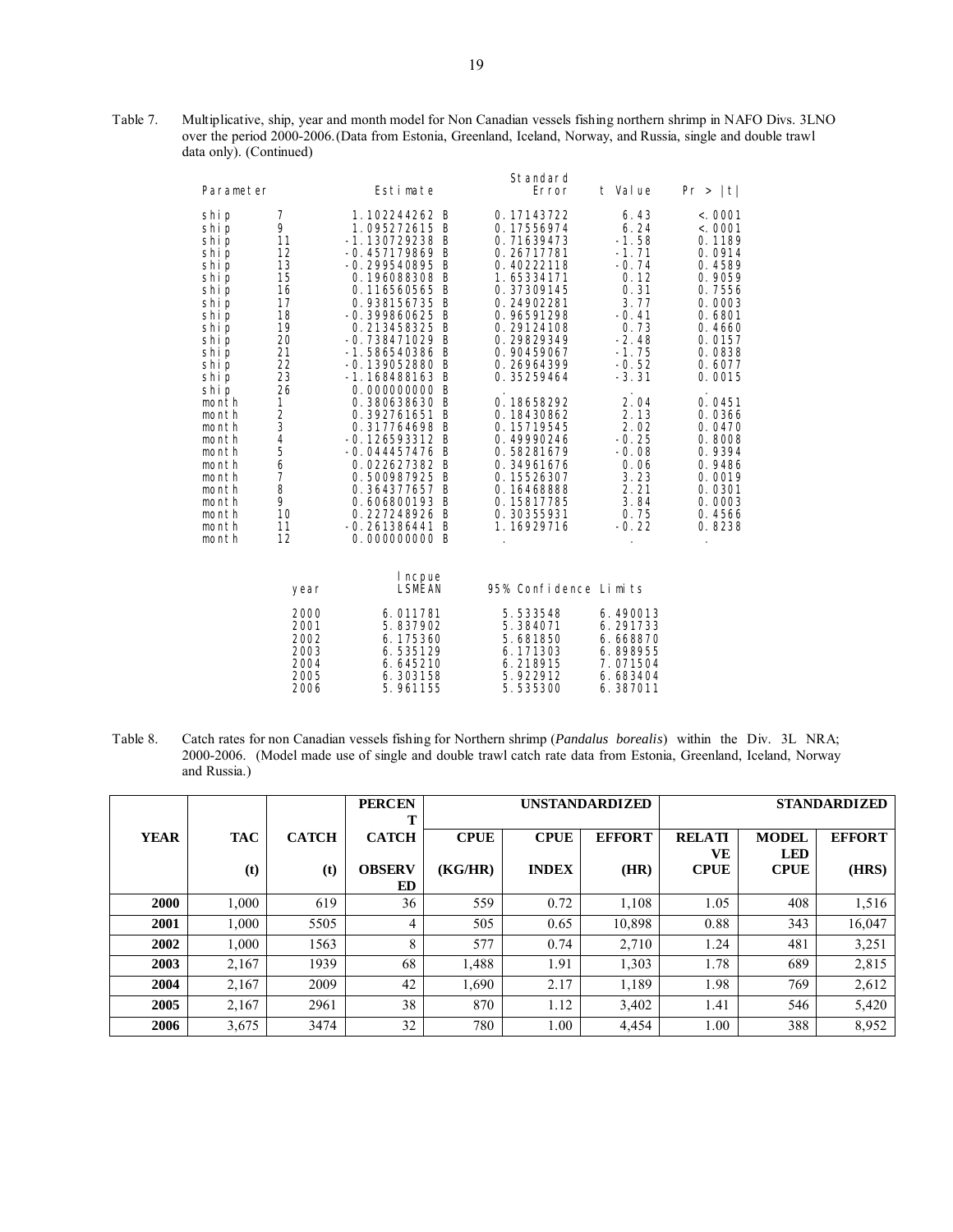Table 10. A probit analysis of winter (January-March) 2001 – 2006 observed large vessel length frequency data to determine the size at sex transition for northern shrimp (*Pandalus borealis*) within NAFO Div. 3L.

#### The GENMOD Procedure and the Senate of the GENMOD Procedure Model Information

| Data Set                                                                                                    | Distribution<br>Link Function<br>Response Variable (Events)<br>Response Variable<br>Observations Used<br>Number Of Events<br>Number Of Trials | (Trials)                                                                                               | WORK. ALL SHRIMP<br>Binomial<br>Logi t<br>female_lt<br>total<br>211<br>39711<br>67648 |
|-------------------------------------------------------------------------------------------------------------|-----------------------------------------------------------------------------------------------------------------------------------------------|--------------------------------------------------------------------------------------------------------|---------------------------------------------------------------------------------------|
| Class<br>year                                                                                               | Class Level Information<br>Val ues<br>Level s<br>6                                                                                            | 2001 2002 2003 2004 2005 2006                                                                          |                                                                                       |
|                                                                                                             | Parameter<br>Prm1<br>Prm <sub>2</sub><br>Prm <sub>3</sub><br>Prm4<br>Prm <sub>5</sub><br>Prm6<br>Prm7<br>Prm <sub>8</sub>                     | Parameter Information<br>Effect<br>Intercept<br>length<br>year<br>year<br>year<br>year<br>year<br>year | year<br>2001<br>2002<br>2003<br>2004<br>2005<br>2006                                  |
| Criterion<br>Devi ance<br>Scal ed Devi ance<br>Pearson Chi-Square<br>Scal ed Pearson X2<br>Log Likel i hood | Criteria For Assessing Goodness Of Fit<br>DF<br>204<br>204<br>204<br>204                                                                      | Val ue<br>1336.1718<br>204.0000<br>1805. 5960<br>275.6693<br>-2684.8891                                | Value/DF<br>6.5499<br>1.0000<br>8.8510<br>1.3513                                      |

Al gorithm converged.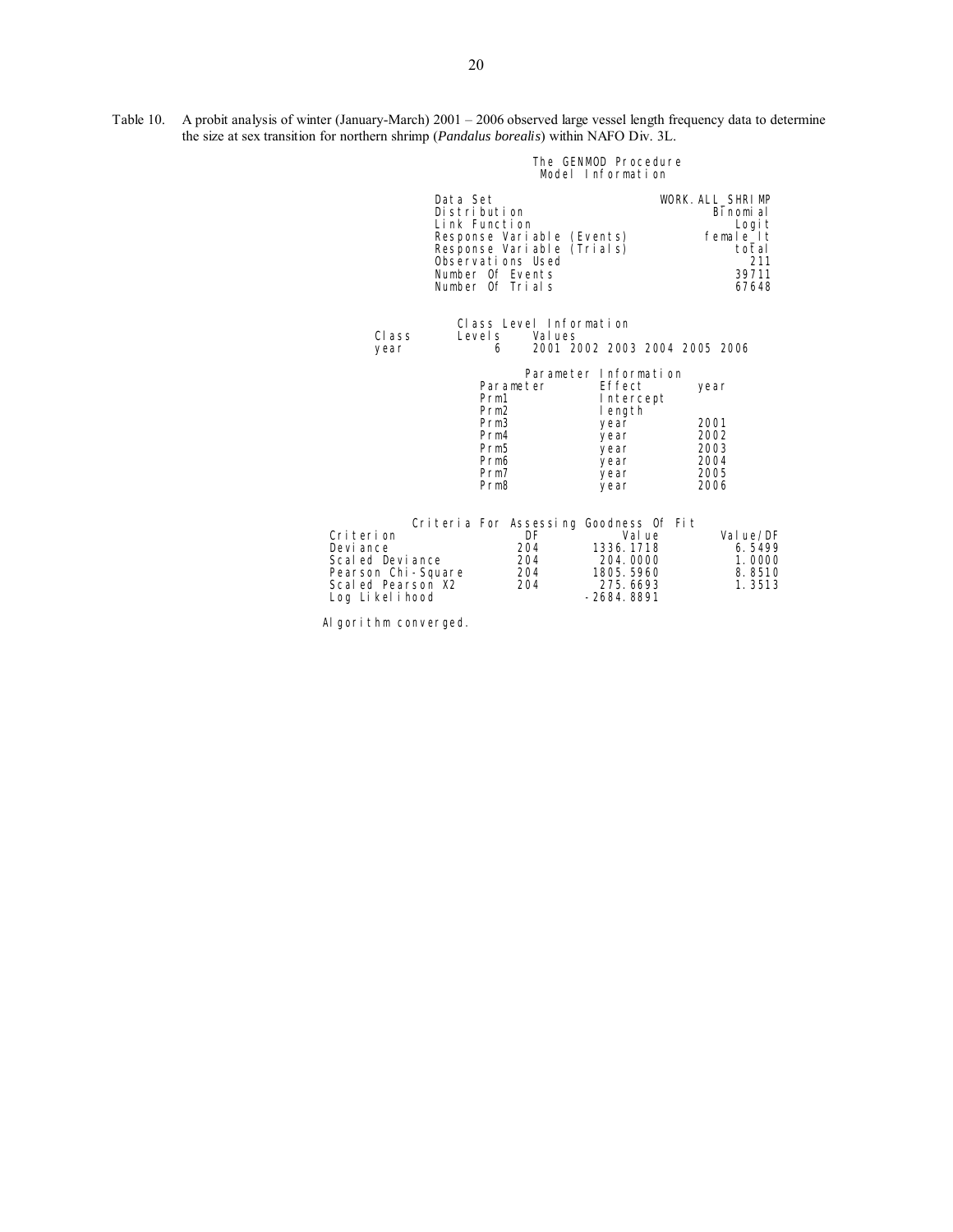| Table 10. A probit analysis of winter (January-March) 2001-2006 observed large vessel length frequency data to determine the |
|------------------------------------------------------------------------------------------------------------------------------|
| size at sex transition for northern shrimp ( <i>Pandalus borealis</i> ) within NAFO Div. 3L.                                 |

|                                  |              |                         |                        |                                  |                                                                             |                                |                      | Analysis Of Parameter Estimates            |                                   |
|----------------------------------|--------------|-------------------------|------------------------|----------------------------------|-----------------------------------------------------------------------------|--------------------------------|----------------------|--------------------------------------------|-----------------------------------|
|                                  |              |                         |                        |                                  | Standard                                                                    | Wald 95% Confidence            |                      | Chi -                                      |                                   |
| Parameter<br>Intercept<br>length |              | DF<br>$\mathbf{1}$<br>1 |                        | Estimate<br>$-35.3305$<br>1.6327 | Error<br>0.7434<br>0.0338                                                   | Limits<br>$-36.7874$<br>1.5665 | $-33.8735$<br>1.6989 | Square<br>2258.93<br>2335.16               | Pr > Chi Sq<br>< .0001<br><. 0001 |
| year                             | 2001         | 1                       |                        | 0.3220                           | 0.1950                                                                      | -0.0601                        | 0.7042               | 2.73                                       | 0.0986                            |
| year<br>year                     | 2002<br>2003 | 1<br>1                  |                        | 1.2840<br>0.9076                 | 0.1500<br>0.2170                                                            | 0.9901<br>0.4823               | 1.5780<br>1.3329     | 73.30<br>17.50                             | < .0001<br>< .0001                |
| year                             | 2004         | $\mathbf{1}$            |                        | 0.9515                           | 0.1179                                                                      | 0.7203                         | 1.1826               | 65.10                                      | < .0001                           |
| year                             | 2005         | 1                       |                        | 0.2627                           | 0.0852                                                                      | 0.0957                         | 0.4296               | 9.51                                       | 0.0020                            |
| year<br>Šcal e                   | 2006         | 0<br>0                  |                        | 0.0000<br>2.5593                 | 0.0000<br>0.0000                                                            | 0.0000<br>2.5593               | 0.0000<br>2.5593     | $\cdot$                                    | $\cdot$                           |
|                                  |              |                         |                        |                                  | NOTE: The scale parameter was estimated by the square root of DEVIANCE/DOF. |                                |                      |                                            |                                   |
|                                  |              |                         |                        |                                  |                                                                             |                                |                      | LR Statistics For Type 1 Analysis<br>Chi – |                                   |
| Source<br>Intercept              |              | 57885.1931              | Devi ance              | Num DF                           | Den DF                                                                      | F Val ue                       | Pr > F               | Square                                     | Pr > Chi Sq                       |
| length<br>year                   |              |                         | 2151.9455<br>1336.1718 | $\mathbf{1}$<br>5                | 204<br>204                                                                  | 8509.07<br>24.91               | < .0001<br>< .0001   | 8509.07<br>124.55                          | < .0001<br><. 0001                |
|                                  |              |                         |                        |                                  |                                                                             |                                | Least Squares Means  |                                            |                                   |
|                                  |              |                         |                        |                                  | Standard                                                                    |                                | Chi –                |                                            |                                   |
|                                  | Effect       |                         | year                   | Estimate                         | Error                                                                       | DF                             | Square               | Pr > Chi Sq                                |                                   |
|                                  | year<br>year |                         | 2001<br>2002           | $-1.3599$<br>-0.3979             | 0.1845<br>0.1279                                                            | $\mathbf{1}$<br>$\mathbf{1}$   | 54.32<br>9.68        | < 0001<br>0.0019                           |                                   |
|                                  | year         |                         | 2003                   | $-0.7744$                        | 0.2056                                                                      | $\mathbf{1}$                   | 14.19                | 0.0002                                     |                                   |
|                                  | year<br>year |                         | 2004<br>2005           | $-0.7305$<br>$-1.4193$           | 0.0962<br>0.0630                                                            | 1<br>1                         | 57.62<br>507.28      | < 0001<br>< 0.0001                         |                                   |
|                                  | year         |                         | 2006                   | -1.6820                          | 0.0805                                                                      | 1                              | 436.90               | < 0.0001                                   |                                   |
|                                  |              |                         |                        |                                  |                                                                             |                                |                      | Di fferences of Least Squares Means        |                                   |
|                                  |              |                         |                        |                                  |                                                                             | Standard                       |                      | Chi -                                      |                                   |
|                                  | Effect       |                         | year<br>2001           | _year<br>2002                    | Estimate<br>$-0.9620$                                                       | Error<br>0.2240                | DF                   | Square<br>18.44                            | Pr > Chi Sq                       |
|                                  | year<br>year |                         | 2001                   | 2003                             | $-0.5856$                                                                   | 0.2743                         | 1<br>1               | 4.56                                       | < .0001<br>0.0328                 |
|                                  | year         |                         | 2001                   | 2004                             | -0. 6294                                                                    | 0.2052                         | 1                    | 9.40                                       | 0.0022                            |
|                                  | year         |                         | 2001<br>2001           | 2005<br>2006                     | 0.0594<br>0.3220                                                            | 0.1896<br>0.1950               | 1<br>1               | 0.10<br>2.73                               | 0.7543<br>0.0986                  |
|                                  | year<br>year |                         | 2002                   | 2003                             | 0.3764                                                                      | 0.2418                         | 1                    | 2.42                                       | 0.1196                            |
|                                  | year         |                         | 2002                   | 2004                             | 0.3326                                                                      | 0.1595                         | 1                    | 4.34                                       | 0.0371                            |
|                                  | year<br>year |                         | 2002<br>2002           | 2005<br>2006                     | 1.0213<br>1.2840                                                            | 0.1416<br>0.1500               | 1<br>1               | 52.03<br>73.30                             | < .0001<br>< .0001                |
|                                  | year         |                         | 2003                   | 2004                             | $-0.0439$                                                                   | 0.2253                         | 1                    | 0.04                                       | 0.8456                            |
|                                  | year         |                         | 2003                   | 2005                             | 0.6449                                                                      | 0.2118                         | 1                    | 9.27                                       | 0.0023                            |
|                                  | year<br>year |                         | 2003<br>2004           | 2006<br>2005                     | 0.9076<br>0.6888                                                            | 0.2170<br>0.1083               | 1<br>1               | 17.50<br>40.47                             | < .0001<br>< .0001                |
|                                  | year         |                         | 2004                   | 2006                             | 0.9515                                                                      | 0.1179                         | 1                    | 65.10                                      | < .0001                           |
|                                  | year         |                         | 2005                   | 2006                             | 0.2627                                                                      | 0.0852                         | 1                    | 9.51                                       | 0.0020                            |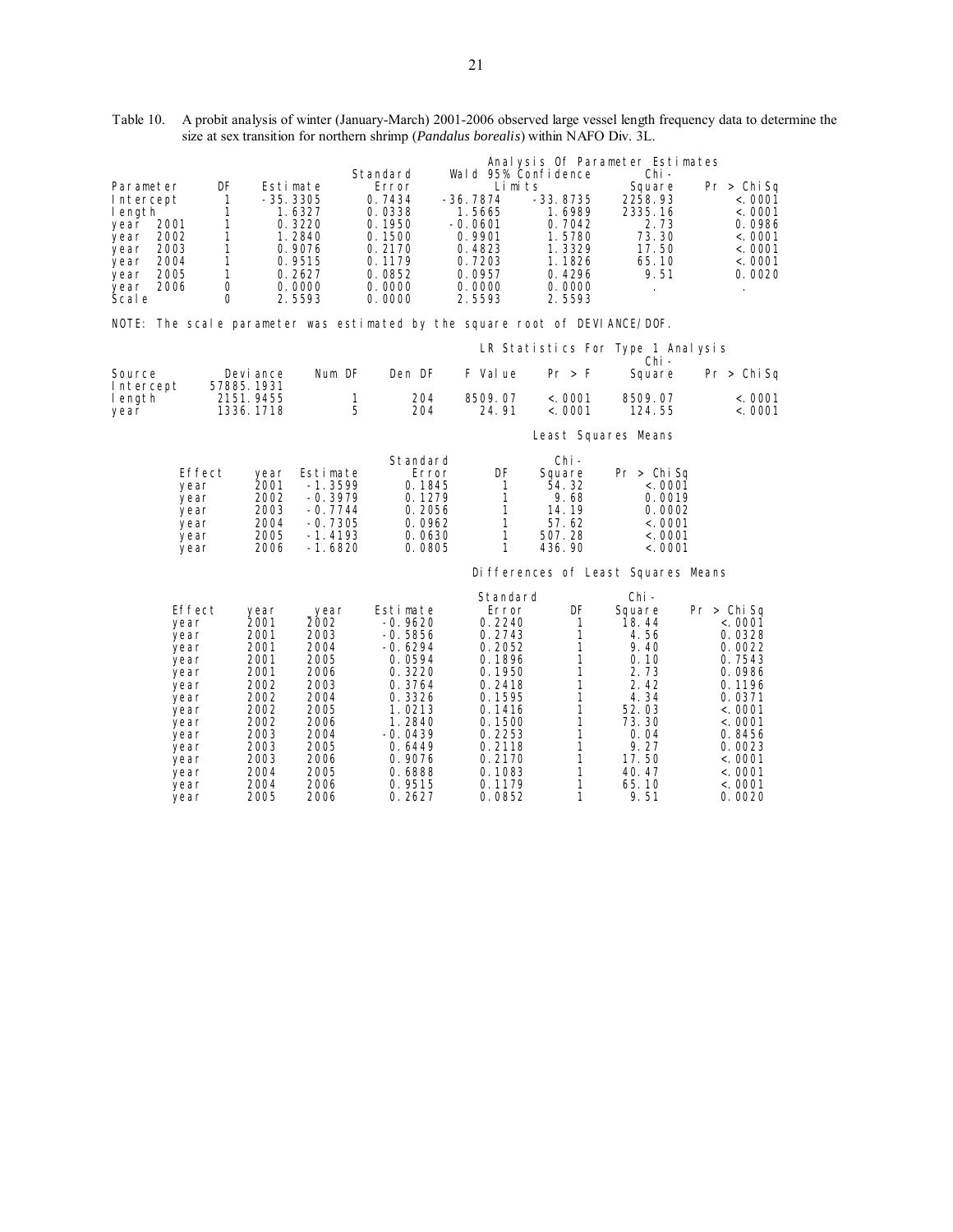Table 11. A probit analysis of autumn 1995-2005 research survey length frequency data to determine the size at sex transition for northern shrimp (*Pandalus borealis*) within NAFO Div. 3LNO.

The GENMOD Procedure

Model Information

| Data Set<br>Distribution<br>Link Function                                                                             | WORK. PERCENT FE<br>Binomial | Logi t                  |
|-----------------------------------------------------------------------------------------------------------------------|------------------------------|-------------------------|
| Response Variable (Events)<br>Response Variable (Trials)<br>Observations Used<br>Number Of Events<br>Number Of Trials | 37208, 7839<br>137342.0000   | num fem<br>total<br>480 |

Class Level Information

Class Levels Values

year 10 1995 1996 1997 1998 1999 2000 2001 2002 2003 2005

Parameter Information

| Parameter                                                                                                                                                               | Effect                                                                                              | year                                                                         |
|-------------------------------------------------------------------------------------------------------------------------------------------------------------------------|-----------------------------------------------------------------------------------------------------|------------------------------------------------------------------------------|
| Prm1<br>Prm <sub>2</sub><br>Prm <sub>3</sub><br>Prm4<br>Prm <sub>5</sub><br>Prm6<br>Prm7<br>Prm <sub>8</sub><br>Prm9<br>Prm <sub>10</sub><br>Prm11<br>Prm <sub>12</sub> | Intercept<br>length<br>year<br>year<br>year<br>year<br>year<br>year<br>year<br>year<br>year<br>year | 1995<br>1996<br>1997<br>1998<br>1999<br>2000<br>2001<br>2002<br>2003<br>2005 |
|                                                                                                                                                                         |                                                                                                     |                                                                              |

Criteria For Assessing Goodness Of Fit

| Criterion                                                                                 | DF                       | Val ue                                                              | Val ue/DF                                 |
|-------------------------------------------------------------------------------------------|--------------------------|---------------------------------------------------------------------|-------------------------------------------|
| Devi ance<br>Scaled Deviance<br>Pearson Chi-Square<br>Scaled Pearson X2<br>Log Likelihood | 469<br>469<br>469<br>469 | 9628.2284<br>469,0000<br>600857.8360<br>29268, 3464<br>$-1529.8106$ | 20.5293<br>1.0000<br>1281.1468<br>62.4059 |

Al gori thm converged.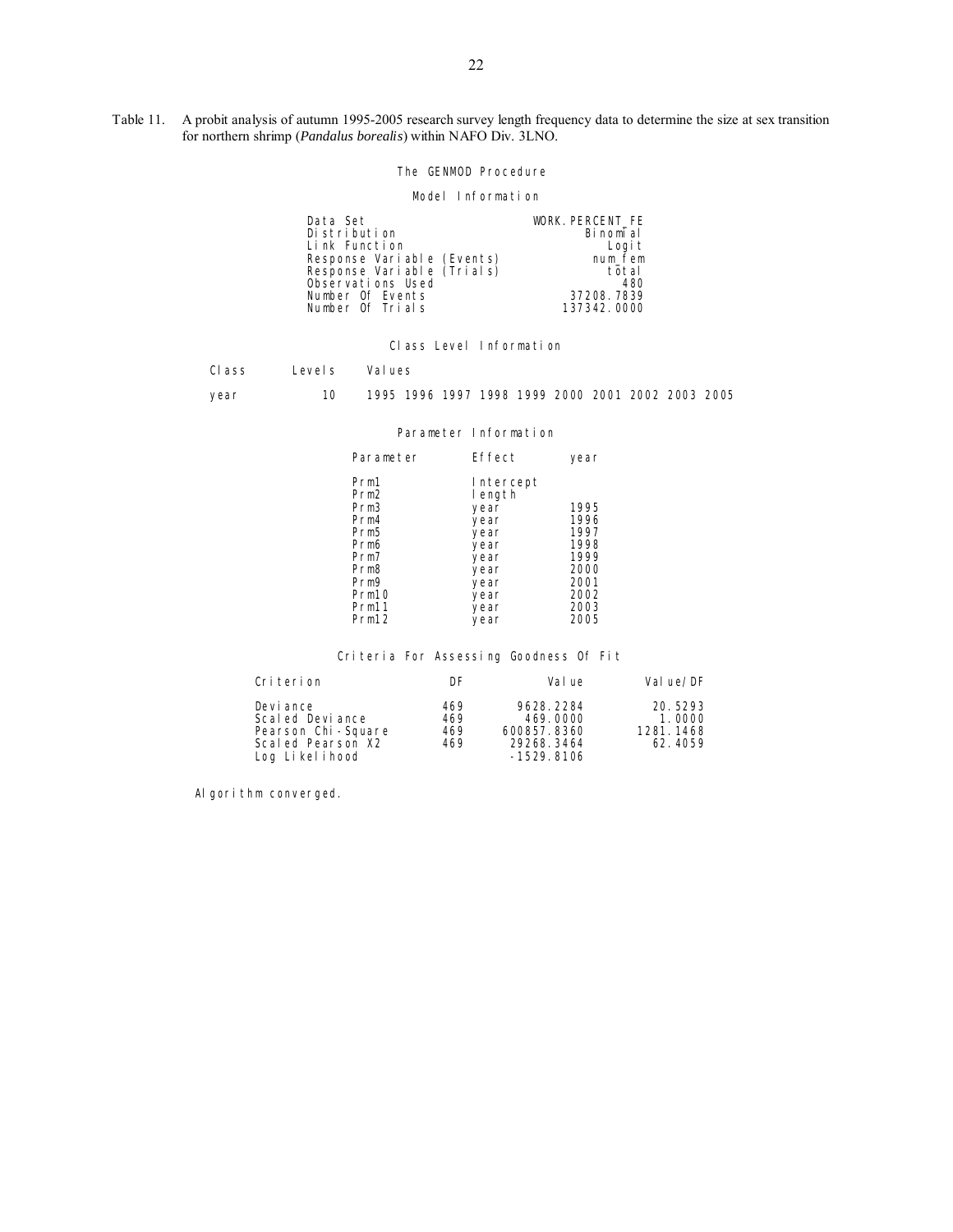| Table 11. A probit analysis of autumn 1995-2005 research survey length frequency data to determine the size at sex transition |
|-------------------------------------------------------------------------------------------------------------------------------|
| for northern shrimp ( <i>Pandalus borealis</i> ) within NAFO Div. 3LNO (continued).                                           |

|                                                                                                                                                       |        |                                                                                                                                          |                                                                                                                                | Anarysis or Parameter Estimates                                                                                                             |                                                                                                                                    |                                                                                                 |                                                                                                                      |
|-------------------------------------------------------------------------------------------------------------------------------------------------------|--------|------------------------------------------------------------------------------------------------------------------------------------------|--------------------------------------------------------------------------------------------------------------------------------|---------------------------------------------------------------------------------------------------------------------------------------------|------------------------------------------------------------------------------------------------------------------------------------|-------------------------------------------------------------------------------------------------|----------------------------------------------------------------------------------------------------------------------|
| Parameter                                                                                                                                             | DF     | Estimate                                                                                                                                 | Standard<br>Error                                                                                                              |                                                                                                                                             | Wald 95% Confidence<br>Limits                                                                                                      | Chi -<br>Square                                                                                 | > Chi Sq<br>Pr                                                                                                       |
| Intercept<br>length<br>year1995<br>year1996<br>year1997<br>year1998<br>year1999<br>year2000<br>year2001<br>year2002<br>year2003<br>year2005<br>Scal e | 0<br>0 | $-26.5480$<br>1.1959<br>6.2034<br>$-0.3770$<br>1.4001<br>$-0.1973$<br>0.5526<br>0.8888<br>0.2904<br>0.7499<br>0.4853<br>0.0000<br>4.5309 | 0.7523<br>0.0337<br>0.3083<br>0.2997<br>0.1949<br>0.2140<br>0.2086<br>0.2098<br>0.1987<br>0.1836<br>0.1839<br>0.0000<br>0.0000 | $-28.0224$<br>1.1299<br>5.5992<br>$-0.9644$<br>1.0181<br>$-0.6168$<br>0.1437<br>0.4776<br>$-0.0992$<br>0.3901<br>0.1248<br>0.0000<br>4.5309 | $-25.0735$<br>1.2620<br>6.8075<br>0.2105<br>1.7820<br>0.2221<br>0.9615<br>1.3000<br>0.6799<br>1.1096<br>0.8458<br>0.0000<br>4.5309 | 1245.31<br>1261.18<br>404.96<br>1.58<br>51.62<br>0.85<br>7.02<br>17.95<br>2.13<br>16.69<br>6.96 | < 0.001<br>< 0.0001<br>< 0.0001<br>0.2085<br>< 0.001<br>0.3565<br>0.0081<br>< 0.0001<br>0.1440<br>< 0.0001<br>0.0083 |

# Analysis Of Parameter Estimates

NOTE: The scale parameter was estimated by the square root of DEVIANCE/DOF.

|           |            |        |           | LR STATISTICS FOR TYPE I ANALYSIS |          |         |        |         |             |                 |
|-----------|------------|--------|-----------|-----------------------------------|----------|---------|--------|---------|-------------|-----------------|
|           |            |        |           |                                   |          |         |        | Chi -   |             |                 |
| Source    | Devi ance  | Num DF |           | Den DF                            | F Val ue | Pr > F  |        | Square  | Pr > Chi Sa |                 |
| Intercept | 107279.243 |        |           |                                   |          |         |        |         |             |                 |
| length    | 21009.1996 |        |           | 469                               | 4202.29  | < .0001 |        | 4202.29 |             | $<$ . 0001 year |
| 9628.2284 | 9          | 469    | 61.60     | < .0001                           |          | 554.38  |        | < .0001 |             |                 |
|           |            |        |           |                                   |          |         |        |         |             |                 |
|           |            |        |           | Least Squares Means               |          |         |        |         |             |                 |
|           |            |        |           | Standard                          |          |         | Chi -  |         |             |                 |
|           | Effect     | year   | Estimate  |                                   | Error    | DF      | Square |         | Pr > Chi Sq |                 |
|           | year       | 1995   | 2.6052    |                                   | 0.2279   |         | 130.66 |         | < 0001      |                 |
|           | year       | 1996   | $-3.9752$ |                                   | 0.2790   |         | 202.99 |         | < 0001      |                 |
|           | year       | 1997   | $-2.1981$ |                                   | 0.1370   |         | 257.37 |         | < 0001      |                 |
|           | year       | 1998   | $-3.7955$ |                                   | 0.1865   |         | 414.21 |         | < 0001      |                 |
|           | year       | 1999   | $-3.0456$ |                                   | 0.1728   |         | 310.80 |         | < 0001      |                 |
|           | year       | 2000   | $-2.7093$ |                                   | 0.1649   |         | 270.09 |         | < 0001      |                 |
|           | year       | 2001   | $-3.3078$ |                                   | 0.1565   |         | 447.02 |         | < 0001      |                 |
|           | year       | 2002   | $-2.8483$ |                                   | 0.1330   |         | 458.43 |         | < 0001      |                 |
|           | year       | 2003   | $-3.1129$ |                                   | 0.1406   |         | 490.27 |         | < 0001      |                 |
|           | vear       | 2005   | $-3.5982$ |                                   | 0.1686   |         | 455.72 |         | < 0001      |                 |

LR Statistics For Type 1 Analysis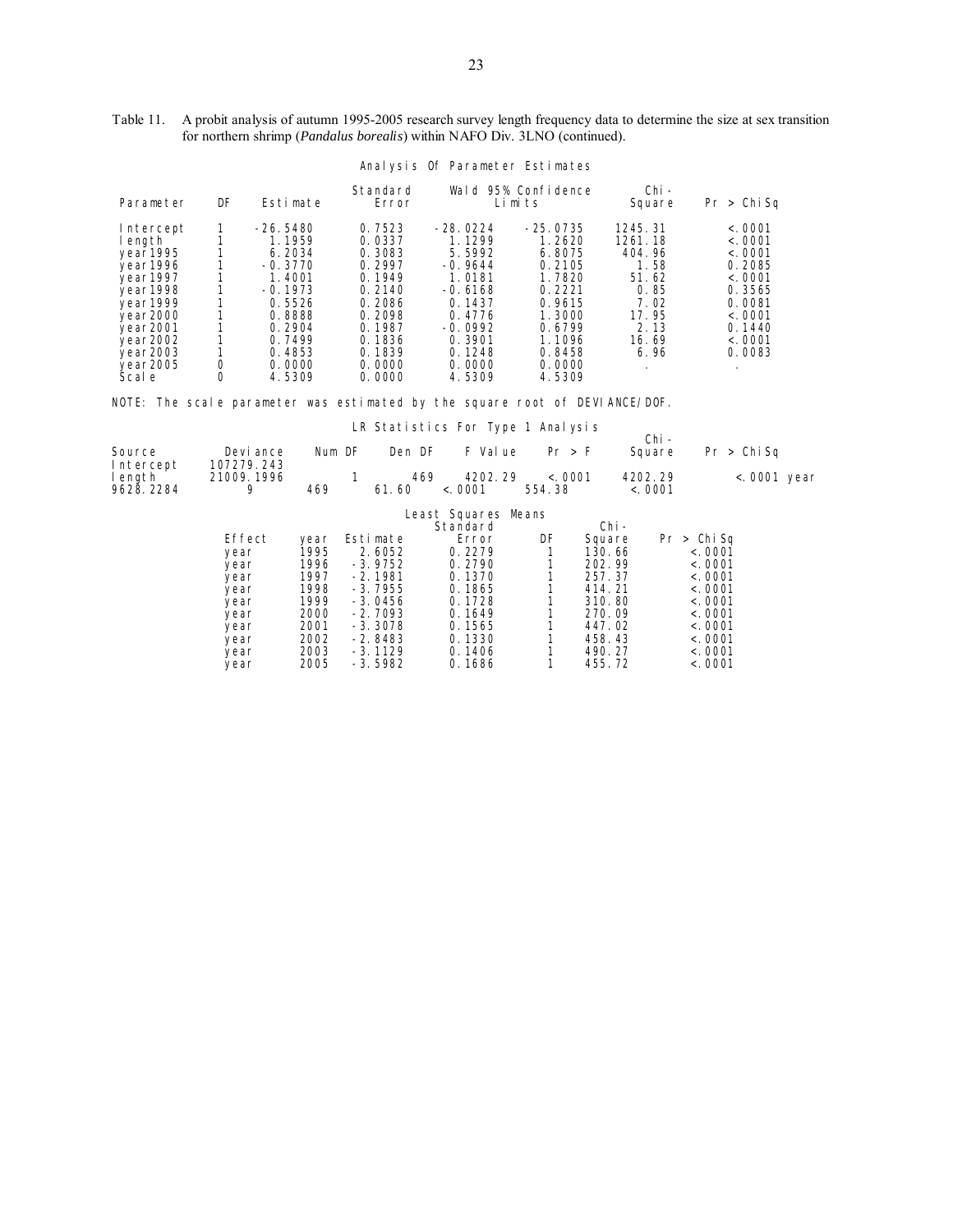Table 11. A probit analysis of autumn 1995-2005 research survey length frequency data to determine the size at sex transition for northern shrimp (*Pandalus borealis*) within NAFO Div. 3LNO (continued).

#### The GENMOD Procedure

Di fferences of Least Squares Means

|              |              |              |                  | Standard         |              | Chi -          |                  |
|--------------|--------------|--------------|------------------|------------------|--------------|----------------|------------------|
| Effect       | year         | _year        | Estimate         | Error            | DF           | Square         | Pr > Chi Sa      |
| year         | 1995         | 1996         | 6.5803           | 0.3792           | 1            | 301.17         | < 0001           |
| year         | 1995         | 1997         | 4.8033           | 0.2803           | 1            | 293.66         | < 0001           |
| year         | 1995         | 1998         | 6.4007           | 0.3186           | 1            | 403.49         | < 0001           |
| year         | 1995         | 1999         | 5.6508           | 0.3071           | 1            | 338.49         | < 0001           |
| year         | 1995         | 2000         | 5.3145           | 0.2983           | 1            | 317.41         | < 0001           |
| year         | 1995         | 2001         | 5.9130           | 0.2964           | $\mathbf{1}$ | 398.09         | < 0001           |
| year         | 1995         | 2002         | 5.4535           | 0.2832           | 1            | 370.75         | < 0001           |
| year         | 1995         | 2003         | 5.7181           | 0.2897           | 1            | 389.57         | < 0001           |
| year         | 1995         | 2005         | 6.2034           | 0.3083           | 1            | 404.96         | < 0001           |
| year         | 1996         | 1997         | $-1.7770$        | 0.2964           | 1            | 35.95          | < 0001           |
| year         | 1996         | 1998         | $-0.1797$        | 0.3099           | 1            | 0.34           | 0.5621           |
| year         | 1996         | 1999         | $-0.9296$        | 0.3060           | 1            | 9.23           | 0.0024           |
| year         | 1996         | 2000         | $-1.2658$        | 0.3066           | 1            | 17.05          | < 0001           |
| year         | 1996         | 2001         | $-0.6673$        | 0.2993           | 1            | 4.97           | 0.0258           |
| year         | 1996         | 2002         | $-1.1269$        | 0.2893           | 1            | 15.17          | < 0001           |
| year         | 1996         | 2003         | $-0.8623$        | 0.2897           | 1            | 8.86           | 0.0029           |
| year         | 1996         | 2005         | $-0.3770$        | 0.2997           | 1            | 1.58           | 0.2085           |
| year         | 1997<br>1997 | 1998<br>1999 | 1.5974<br>0.8475 | 0.2104<br>0.2018 | 1<br>1       | 57.66<br>17.63 | < 0001<br>< 0001 |
| year         | 1997         | 2000         | 0.5112           | 0.1994           | 1            | 6.57           | 0.0104           |
| year         | 1997         | 2001         | 1.1097           | 0.1900           | 1            | 34.12          | < 0001           |
| year<br>year | 1997         | 2002         | 0.6502           | 0.1727           | 1            | 14.17          | 0.0002           |
| year         | 1997         | 2003         | 0.9148           | 0.1757           | 1            | 27.11          | < 0001           |
| year         | 1997         | 2005         | 1.4001           | 0.1949           | 1            | 51.62          | < 0001           |
| year         | 1998         | 1999         | $-0.7499$        | 0.2231           | 1            | 11.30          | 0.0008           |
| year         | 1998         | 2000         | $-1.0862$        | 0.2242           | $\mathbf{1}$ | 23.47          | < 0001           |
| year         | 1998         | 2001         | $-0.4877$        | 0.2139           | 1            | 5.20           | 0.0226           |
| year         | 1998         | 2002         | $-0.9472$        | 0.1998           | 1            | 22.46          | < .0001          |
| year         | 1998         | 2003         | $-0.6826$        | 0.2001           | 1            | 11.63          | 0.0006           |
| year         | 1998         | 2005         | $-0.1973$        | 0.2140           | 1            | 0.85           | 0.3565           |
| year         | 1999         | 2000         | $-0.3362$        | 0.2171           | 1            | 2.40           | 0.1214           |
| year         | 1999         | 2001         | 0.2622           | 0.2071           | 1            | 1.60           | 0.2053           |
| year         | 1999         | 2002         | $-0.1973$        | 0.1922           | 1            | 1.05           | 0.3046           |
| year         | 1999         | 2003         | 0.0673           | 0.1932           | 1            | 0.12           | 0.7276           |
| year         | 1999         | 2005         | 0.5526           | 0.2086           | 1            | 7.02           | 0.0081           |
| year         | 2000         | 2001         | 0.5985           | 0.2065           | 1            | 8.40           | 0.0038           |
| year         | 2000         | 2002         | 0.1389           | 0.1911           | 1            | 0.53           | 0.4672           |
| year         | 2000         | 2003         | 0.4036           | 0.1931           | 1            | 4.37           | 0.0367           |
| year         | 2000         | 2005         | 0.8888           | 0.2098           | 1            | 17.95          | < 0001           |
| year         | 2001         | 2002         | $-0.4595$        | 0.1803           | 1            | 6.49           | 0.0108           |
| year         | 2001         | 2003         | $-0.1949$        | 0.1819           | 1            | 1.15           | 0.2839           |
| year         | 2001         | 2005         | 0.2904           | 0.1987           | 1            | 2.13           | 0.1440           |
| year         | 2002         | 2003         | 0.2646           | 0.1647           | 1            | 2.58           | 0.1081           |
| year         | 2002         | 2005         | 0.7499           | 0.1836           | 1            | 16.69          | < 0001           |
| year         | 2003         | 2005         | 0.4853           | 0.1839           | 1            | 6.96           | 0.0083           |

Table 12. Northern shrimp stock size estimates within NAFO Div. 3LNO as determined from annual Canadian autumn multispecies bottom trawl surveys, 1995-2005. (Offshore strata only; standard 15 min. tows). Please note that the autumn 2004 indices are not determined due to missing strata.

|      |            | Biomass (tons) |            | Abundance (numbers $x 10-6$ ) | Survey   |            |      |
|------|------------|----------------|------------|-------------------------------|----------|------------|------|
| Year | Lower C.I. | Estimate       | Upper C.I. | Lower C.I.                    | Estimate | Upper C.I. | Sets |
| 1995 | 3,639      | 5,921          | 8,202      | 659                           | 2,054    | 3,449      | 337  |
| 1996 | 10,230     | 20,088         | 29,948     | 1,985                         | 5,867    | 9,748      | 304  |
| 1997 | 25,530     | 46,202         | 66,875     | 6,280                         | 10,523   | 14,766     | 318  |
| 1998 | 40,011     | 59.914         | 79,816     | 10,787                        | 15,326   | 19,866     | 347  |
| 1999 | 36,202     | 53,144         | 70,086     | 9.588                         | 13,060   | 16,533     | 313  |
| 2000 | 93,132     | 118,180        | 143,227    | 25,840                        | 32,066   | 38,292     | 337  |
| 2001 | 77,563     | 223.995        | 370,427    | 20,177                        | 54,077   | 87,978     | 362  |
| 2002 | 126,180    | 215,008        | 303,837    | 30,469                        | 50,257   | 70,044     | 365  |
| 2003 | 106,338    | 223,568        | 340,798    | 29,708                        | 47,281   | 64,853     | 316  |
| 2004 |            | ???            |            |                               | ???      |            |      |
| 2005 | 199.173    | 263,815        | 328,456    | 40,080                        | 52,964   | 65,847     | 333  |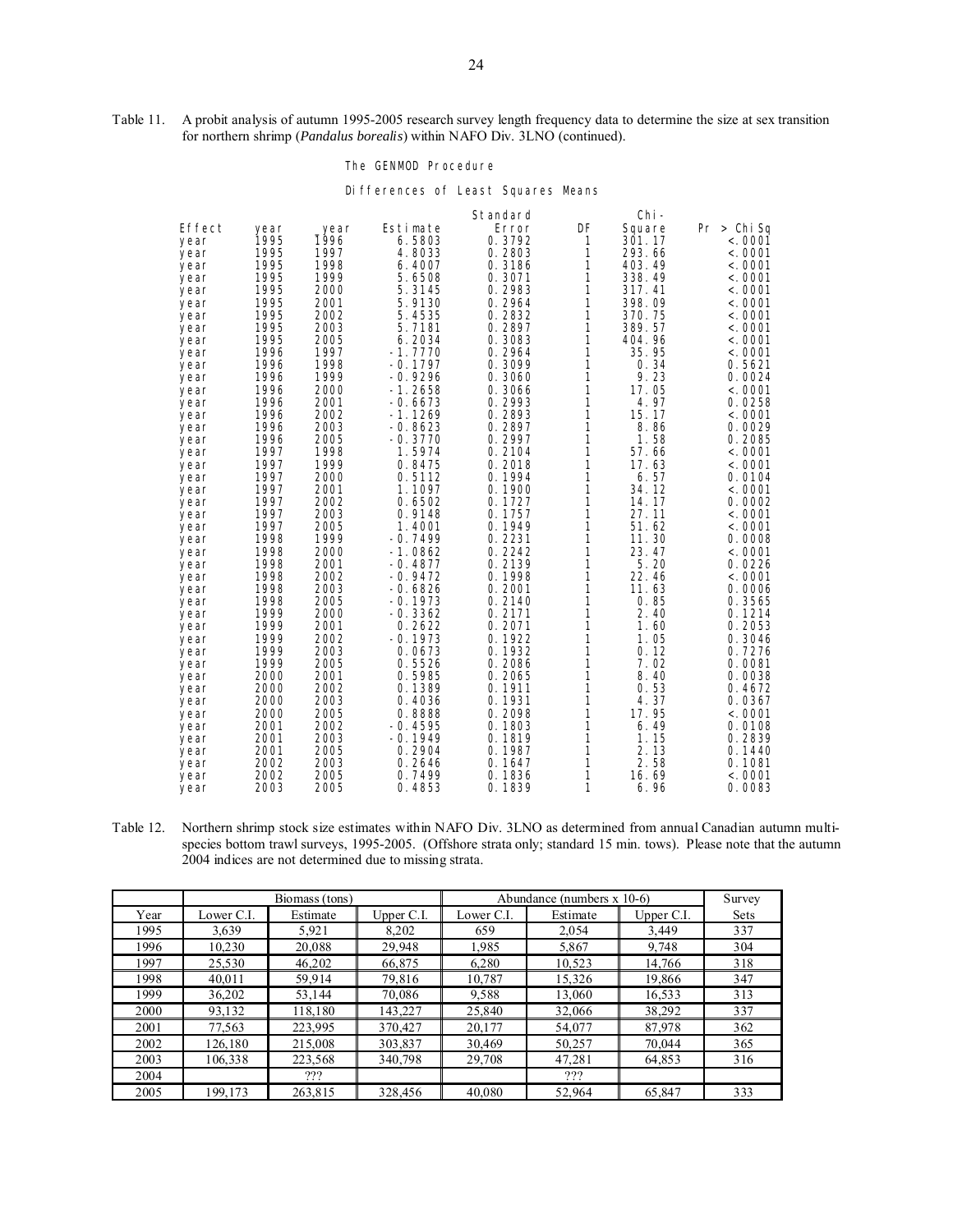Table 13. Northern shrimp stock size estimates within Nafo Divisions 3LNO as determined from annual Canadian spring multi-species bottom trawl surveys, 1999 – 2006. (Offshore strata only; standard 15 min. tows). Please note that strata deeper than 94 m were not surveyed in Nafo Divisions 3NO during spring 2006. At least 97% of the survey biomass may be attributed to Nafo Division 3L (Tables 14 and 15) therefore the spring 2006 are for 3L only.

| Abundance (numbers $x 10^{-6}$ )<br>Biomass (tons) |            |          |           |           |          |           |          | 3L       | 3NO      |
|----------------------------------------------------|------------|----------|-----------|-----------|----------|-----------|----------|----------|----------|
| Year                                               | Lower C.I  | Estimate | Upper C.I | Lower C.I | Estimate | Upper C.I | No. Sets | No. Sets | No. Sets |
| 1999                                               | 12,564     | 55,317   | 98,069    | 3,178     | 12,702   | 22,227    | 313      | 145      | 168      |
| 2000                                               | $-15,869$  | 121,815  | 259,498   | $-54,743$ | 25,012   | 104,768   | 298      | 134      | 164      |
| 2001                                               | 62,359     | 102,566  | 142,773   | 13,417    | 24,845   | 36,272    | 300      | 142      | 158      |
| 2002                                               | 121,067    | 159.491  | 197.916   | 28,311    | 37,512   | 46,714    | 300      | 142      | 158      |
| 2003                                               | 117,918    | 198,169  | 278,421   | 22,638    | 47,120   | 71,604    | 300      | 142      | 158      |
| 2004                                               | $-529,764$ | 110,827  | 751,418   | $-97,747$ | 21,696   | 141,395   | 296      | 139      | 157      |
| 2005                                               | 88,504     | 155,627  | 222,751   | 17,441    | 29,976   | 42,510    | 289      | 133      | 156      |
| 2006                                               | 69,546     | 180,642  | 291,738   | 56,127    | 35,199   | 14,271    | 195      | 141      | 54       |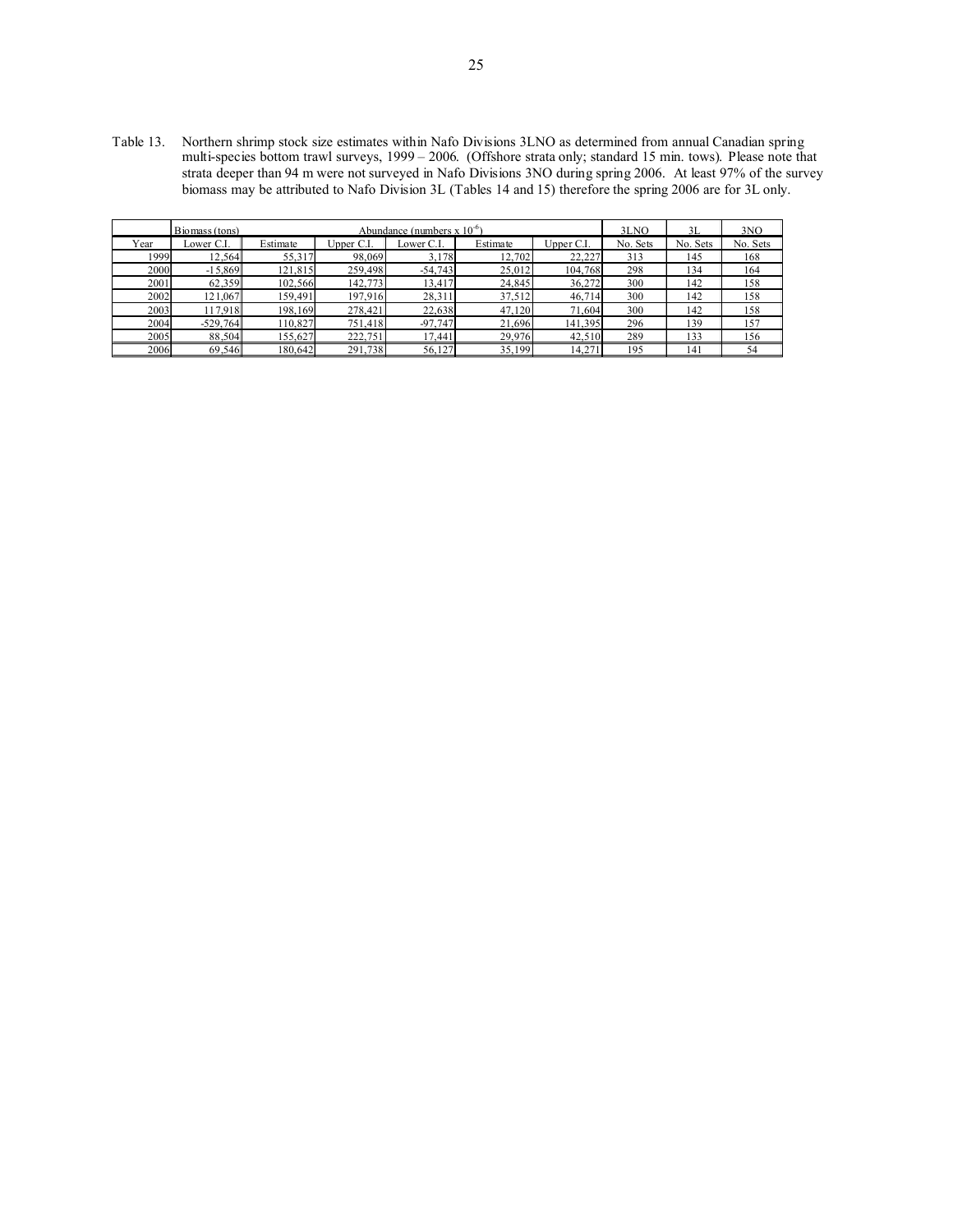|                           | Table 14. NAFO Div. 3LNO northern shrimp ( <i>Pandalus borealis</i> ) biomass estimates for entire Divisions and outside the 200 Nmi limit. Shrimp were collected during the |
|---------------------------|------------------------------------------------------------------------------------------------------------------------------------------------------------------------------|
|                           | annual Canadian autumn multi-species research bottom trawl surveys using a Campelen 1800 shrimp trawl. (Standard 15 min tows; no estimate for 3L in 2004 due                 |
| to an incomplete survey). |                                                                                                                                                                              |

|        |               |          |                  | <b>Entire Division</b> | Outside 200 Nmi limit |                 |                 |         |                 |
|--------|---------------|----------|------------------|------------------------|-----------------------|-----------------|-----------------|---------|-----------------|
| Season | Year          | Division | Biomass estimate | Percent by             | Biomass estimate      | Percent biomass |                 |         | 3 year running  |
|        |               |          | (Kg x 1000)      | division               | $(Kg \times 1000)$    | by division     |                 | percent | average percent |
|        |               |          |                  |                        |                       |                 |                 |         | biomass         |
|        |               |          |                  |                        |                       |                 |                 | biomass |                 |
|        |               |          |                  |                        |                       |                 |                 | in NRA  | in NRA          |
|        |               |          |                  |                        |                       |                 |                 |         |                 |
| Autumn | 1995          | 3L       | 5,357            | 90.48                  | 1,039                 | 67.63           |                 | 19.40   | 19.40           |
| Autumn | 1996          | 3L       | 18,566           | 92.42                  | 4,506                 | 76.86           |                 | 24.27   | 21.84           |
| Autumn | 1997          | 3L       | 45,758           | 99.04                  | 5,115                 | 92.83           |                 | 11.18   | 18.28           |
| Autumn | 1998          | 3L       | 56,485           | 94.28                  | 8,707                 | 75.66           |                 | 15.42   | 16.95           |
| Autumn | 1999          | 3L       | 52,863           | 99.47                  | 8,734                 | 97.38           |                 | 16.52   | 14.37           |
| Autumn | 2000          | 3L       | 117,902          | 99.77                  | 28,447                | 99.16           |                 | 24.13   | 18.69           |
| Autumn | 2001          | 3L       | 223,149          | 99.62                  | 52,292                | 98.47           |                 | 23.43   | 21.36           |
| Autumn | 2002          | 3L       | 210,451          | 97.88                  | 35,702                | 91.48           |                 | 16.96   | 21.51           |
| Autumn | 2003          | 3L       | 219,643          | 98.72                  | 45,383                | 94.92           |                 | 20.66   | 20.35           |
|        |               |          |                  |                        |                       |                 |                 |         |                 |
| Autumn | 2004          | 3L       | ???              | ???                    | ???                   | $??\mathcal{?}$ |                 | ??      | ??              |
| Autumn | 2005          | 3L       | 263,307          | 99.81                  | 29,409                | 98.55           |                 | 11.17   | 15.92           |
|        |               |          | Overall average  | 97.15                  |                       |                 | overall average | 18.31   |                 |
|        |               |          |                  |                        |                       |                 |                 |         |                 |
| Autumn | 1995          | 3N       | 533              | 9.00                   | 497                   | 32.34           |                 | 93.29   | 93.29           |
| Autumn | 1996          | 3N       | 1,514            | 7.54                   | 1,356                 | 23.12           |                 | 89.52   | 91.40           |
| Autumn | 1997          | 3N       | 427              | 0.92                   | 391                   | 7.09            |                 | 91.52   | 91.44           |
| Autumn | 1998          | 3N       | 3,360            | 5.61                   | 2,786                 | 24.21           |                 | 82.91   | 87.98           |
| Autumn | 1999          | 3N       | 272              | 0.51                   | 232                   | 2.59            |                 | 85.57   | 86.67           |
| Autumn | 2000          | 3N       | 270              | 0.23                   | 240                   | 0.84            |                 | 88.80   | 85.76           |
|        | 2001          | 3N       | 836              | 0.37                   | 809                   | 1.52            |                 | 96.77   |                 |
| Autumn |               |          |                  |                        |                       |                 |                 |         | 90.38           |
| Autumn | 2002          | 3N       | 4,444            | 2.07                   | 3,295                 | 8.44            |                 | 74.14   | 86.57           |
| Autumn | 2003          | 3N       | 2,785            | 1.25                   | 2,421                 | 5.06            |                 | 86.93   | 85.95           |
| Autumn | 2004          | 3N       | 1,422            | ???                    | 1,392                 | ???             |                 | ???     | ???             |
| Autumn | 2005          | 3N       | 423              | 0.16                   | 403                   | 1.35            |                 | 95.27   | 91.10           |
|        |               |          | Overall average  | 2.77                   |                       |                 | overall average | 88.47   |                 |
|        |               |          |                  |                        |                       |                 |                 |         |                 |
| Autumn | 1995          | 30       | 31               | 0.52                   | $\overline{1}$        | 0.04            |                 | 1.82    | 1.82            |
| Autumn | 1996          | 30       | 9                | 0.04                   | $\overline{1}$        | 0.02            |                 | 12.50   | 7.16            |
| Autumn | 1997          | 30       | 17               | 0.04                   | $\overline{4}$        | 0.07            |                 | 23.79   | 12.70           |
| Autumn | 1998          | 30       | 69               | 0.12                   | 15                    | 0.13            |                 | 21.23   | 19.17           |
|        | 1999          | 30       | 9                | 0.02                   | 3                     | 0.03            |                 | 33.59   | 26.21           |
| Autumn |               |          |                  |                        |                       |                 |                 |         |                 |
| Autumn | 2000          | 30       | 8                | 0.01                   | $\overline{1}$        | 0.00            |                 | 8.02    | 20.95           |
| Autumn | 2001          | 30       | 10               | 0.00                   | 3                     | 0.01            |                 | 30.00   | 23.87           |
| Autumn | 2002          | 30       | 113              | 0.05                   | 32                    | 0.08            |                 | 28.32   | 22.11           |
| Autumn | 2003          | 30       | 72               | 0.03                   | 8                     | 0.02            |                 | 11.11   | 23.14           |
| Autumn | 2004          | 30       | 77               | ???                    | 12                    | 222             |                 | ???     | 222             |
| Autumn | 2005          | 30       | 84               | 0.03                   | 30                    | 0.10            |                 | 35.71   | 23.41           |
|        |               |          | Overall average  | 0.09                   |                       |                 | overall average | 20.61   |                 |
|        | all divisions |          |                  |                        |                       |                 |                 |         |                 |
|        |               |          |                  |                        |                       |                 |                 |         |                 |
| Autumn | 1995          |          | 5,921            |                        | 1,537                 |                 |                 | 25.96   | 25.96           |
| Autumn | 1996          |          | 20,089           |                        | 5,862                 |                 |                 | 29.18   | 27.57           |
|        | 1997          |          |                  |                        | 5,509                 |                 |                 | 11.92   | 22.35           |
| Autumn |               |          | 46,202           |                        |                       |                 |                 |         |                 |
| Autumn | 1998          |          | 59,914           |                        | 11,508                |                 |                 | 19.21   | 20.10           |
| Autumn | 1999          |          | 53,144           |                        | 8,969                 |                 |                 | 16.88   | 16.00           |
| Autumn | 2000          |          | 118,180          |                        | 28,687                |                 |                 | 24.27   | 20.12           |
| Autumn | 2001          |          | 223,995          |                        | 53,104                |                 |                 | 23.71   | 21.62           |
| Autumn | 2002          |          | 215,008          |                        | 39,029                |                 |                 | 18.15   | 22.04           |
| Autumn | 2003          |          | 222,499          |                        | 47,813                |                 |                 | 21.49   | 21.12           |
| Autumn | 2004          |          | 222              |                        | ???                   |                 |                 | ???     | ???             |
| Autumn | 2005          |          | 263,815          |                        | 29,842                |                 |                 | 11.31   | 16.40           |
|        |               |          |                  |                        |                       |                 | overall average | 20.21   |                 |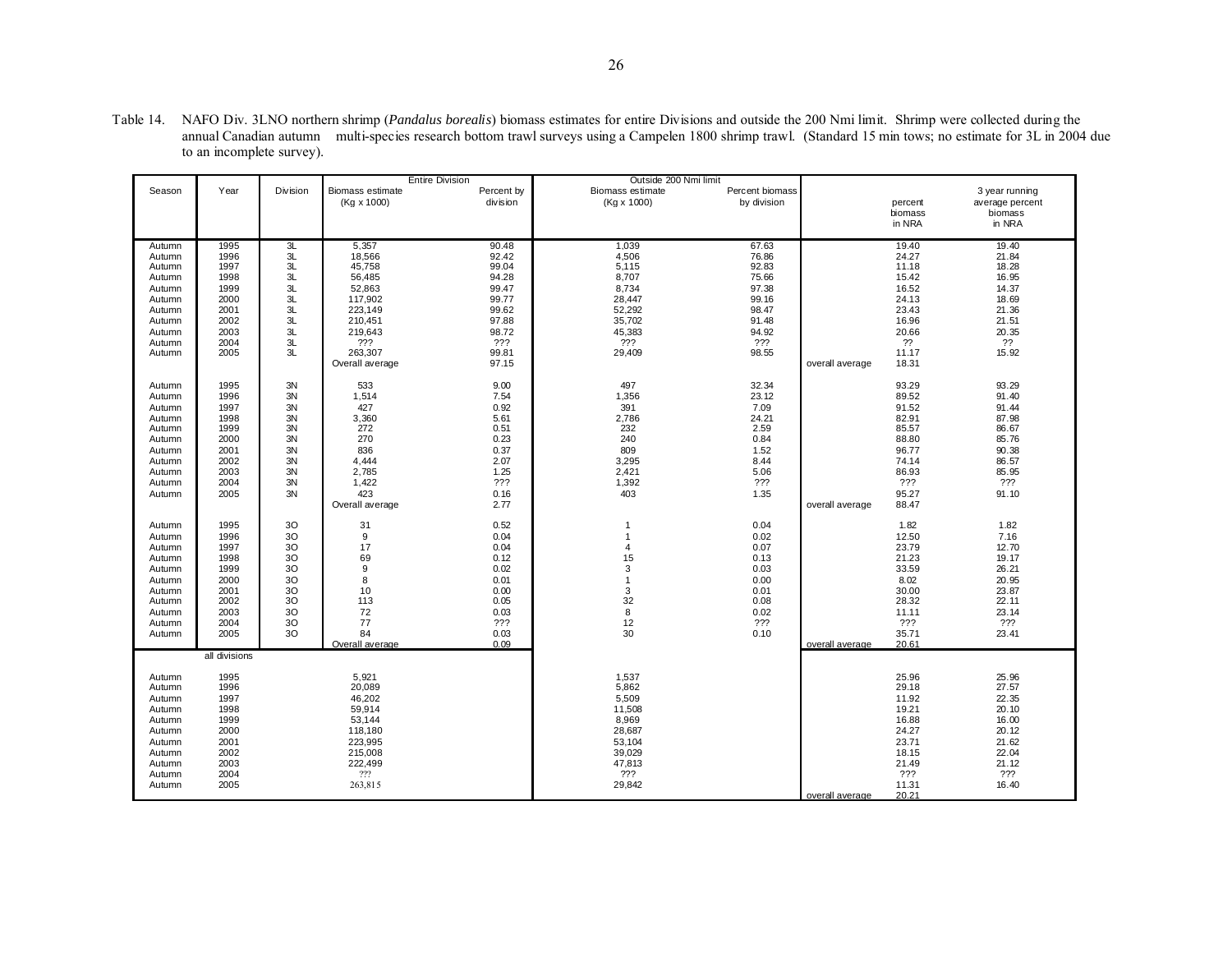| <b>Entire Division</b><br>Outside 200 Nmi limit<br>Year<br>Division<br>Percent by<br><b>Biomass estimate</b><br>Percent biomass<br>Season<br><b>Biomass estimate</b><br>average percent<br>percent<br>division<br>(Kg x 1000)<br>by division<br>$(Kq \times 1000)$<br>biomass<br>biomass<br>in NRA<br>in NRA<br>1999<br>53,934<br>97.50<br>14,731<br>91.74<br>27.31<br>27.31<br>3L<br>Spring<br>3L<br>98.12<br>30.23<br>28.77<br>2000<br>119,521<br>36,127<br>94.30<br>Spring<br>3L<br>17.95<br>25.16<br>2001<br>102,493<br>99.93<br>18,397<br>99.75<br>Spring<br>3L<br>26.22<br>2002<br>155,061<br>97.22<br>47,288<br>92.79<br>30.50<br>Spring<br>3L<br>2003<br>195,121<br>98.46<br>93.79<br>21.97<br>23.47<br>Spring<br>42,876<br>25.78<br>2004<br>3L<br>109,589<br>98.88<br>27,262<br>24.88<br>96.37<br>Spring<br>2005<br>3L<br>154,970<br>99.58<br>18,982<br>97.27<br>12.25<br>12.25<br>Spring<br>3L<br>180,642<br>???<br>???<br>28.94<br>2006<br>28.94<br>Spring<br>52,277<br>98.53<br>24.25<br>Overall average<br>Overall average<br>1999<br>3N<br>1,349<br>2.44<br>1,327<br>8.26<br>98.37<br>98.37<br>Spring<br>3N<br>97.63<br>2000<br>2,248<br>1.85<br>2,178<br>5.69<br>96.89<br>Spring<br>2001<br>3N<br>53<br>0.05<br>84.91<br>93.39<br>Spring<br>45<br>0.24<br>88.43<br>2002<br>3N<br>4,395<br>2.76<br>7.20<br>83.50<br>3,670<br>Spring<br>3N<br>6.20<br>99.40<br>89.27<br>2003<br>1.44<br>2,835<br>Spring<br>2,852<br>3N<br>0.99<br>3.60<br>91.90<br>2004<br>1,019<br>92.81<br>Spring<br>1,098<br>3N<br>97.17<br>96.46<br>2005<br>0.34<br>515<br>2.64<br>Spring<br>530<br>3N<br>???<br>???<br>???<br>???<br>???<br>2006<br>Spring<br>??? |  |  |  |  |                |
|-----------------------------------------------------------------------------------------------------------------------------------------------------------------------------------------------------------------------------------------------------------------------------------------------------------------------------------------------------------------------------------------------------------------------------------------------------------------------------------------------------------------------------------------------------------------------------------------------------------------------------------------------------------------------------------------------------------------------------------------------------------------------------------------------------------------------------------------------------------------------------------------------------------------------------------------------------------------------------------------------------------------------------------------------------------------------------------------------------------------------------------------------------------------------------------------------------------------------------------------------------------------------------------------------------------------------------------------------------------------------------------------------------------------------------------------------------------------------------------------------------------------------------------------------------------------------------------------------------------------------------------------------------|--|--|--|--|----------------|
|                                                                                                                                                                                                                                                                                                                                                                                                                                                                                                                                                                                                                                                                                                                                                                                                                                                                                                                                                                                                                                                                                                                                                                                                                                                                                                                                                                                                                                                                                                                                                                                                                                                     |  |  |  |  | 3 year running |
|                                                                                                                                                                                                                                                                                                                                                                                                                                                                                                                                                                                                                                                                                                                                                                                                                                                                                                                                                                                                                                                                                                                                                                                                                                                                                                                                                                                                                                                                                                                                                                                                                                                     |  |  |  |  |                |
|                                                                                                                                                                                                                                                                                                                                                                                                                                                                                                                                                                                                                                                                                                                                                                                                                                                                                                                                                                                                                                                                                                                                                                                                                                                                                                                                                                                                                                                                                                                                                                                                                                                     |  |  |  |  |                |
|                                                                                                                                                                                                                                                                                                                                                                                                                                                                                                                                                                                                                                                                                                                                                                                                                                                                                                                                                                                                                                                                                                                                                                                                                                                                                                                                                                                                                                                                                                                                                                                                                                                     |  |  |  |  |                |
|                                                                                                                                                                                                                                                                                                                                                                                                                                                                                                                                                                                                                                                                                                                                                                                                                                                                                                                                                                                                                                                                                                                                                                                                                                                                                                                                                                                                                                                                                                                                                                                                                                                     |  |  |  |  |                |
|                                                                                                                                                                                                                                                                                                                                                                                                                                                                                                                                                                                                                                                                                                                                                                                                                                                                                                                                                                                                                                                                                                                                                                                                                                                                                                                                                                                                                                                                                                                                                                                                                                                     |  |  |  |  |                |
|                                                                                                                                                                                                                                                                                                                                                                                                                                                                                                                                                                                                                                                                                                                                                                                                                                                                                                                                                                                                                                                                                                                                                                                                                                                                                                                                                                                                                                                                                                                                                                                                                                                     |  |  |  |  |                |
|                                                                                                                                                                                                                                                                                                                                                                                                                                                                                                                                                                                                                                                                                                                                                                                                                                                                                                                                                                                                                                                                                                                                                                                                                                                                                                                                                                                                                                                                                                                                                                                                                                                     |  |  |  |  |                |
|                                                                                                                                                                                                                                                                                                                                                                                                                                                                                                                                                                                                                                                                                                                                                                                                                                                                                                                                                                                                                                                                                                                                                                                                                                                                                                                                                                                                                                                                                                                                                                                                                                                     |  |  |  |  |                |
|                                                                                                                                                                                                                                                                                                                                                                                                                                                                                                                                                                                                                                                                                                                                                                                                                                                                                                                                                                                                                                                                                                                                                                                                                                                                                                                                                                                                                                                                                                                                                                                                                                                     |  |  |  |  |                |
|                                                                                                                                                                                                                                                                                                                                                                                                                                                                                                                                                                                                                                                                                                                                                                                                                                                                                                                                                                                                                                                                                                                                                                                                                                                                                                                                                                                                                                                                                                                                                                                                                                                     |  |  |  |  |                |
|                                                                                                                                                                                                                                                                                                                                                                                                                                                                                                                                                                                                                                                                                                                                                                                                                                                                                                                                                                                                                                                                                                                                                                                                                                                                                                                                                                                                                                                                                                                                                                                                                                                     |  |  |  |  |                |
|                                                                                                                                                                                                                                                                                                                                                                                                                                                                                                                                                                                                                                                                                                                                                                                                                                                                                                                                                                                                                                                                                                                                                                                                                                                                                                                                                                                                                                                                                                                                                                                                                                                     |  |  |  |  |                |
|                                                                                                                                                                                                                                                                                                                                                                                                                                                                                                                                                                                                                                                                                                                                                                                                                                                                                                                                                                                                                                                                                                                                                                                                                                                                                                                                                                                                                                                                                                                                                                                                                                                     |  |  |  |  |                |
|                                                                                                                                                                                                                                                                                                                                                                                                                                                                                                                                                                                                                                                                                                                                                                                                                                                                                                                                                                                                                                                                                                                                                                                                                                                                                                                                                                                                                                                                                                                                                                                                                                                     |  |  |  |  |                |
|                                                                                                                                                                                                                                                                                                                                                                                                                                                                                                                                                                                                                                                                                                                                                                                                                                                                                                                                                                                                                                                                                                                                                                                                                                                                                                                                                                                                                                                                                                                                                                                                                                                     |  |  |  |  |                |
|                                                                                                                                                                                                                                                                                                                                                                                                                                                                                                                                                                                                                                                                                                                                                                                                                                                                                                                                                                                                                                                                                                                                                                                                                                                                                                                                                                                                                                                                                                                                                                                                                                                     |  |  |  |  |                |
|                                                                                                                                                                                                                                                                                                                                                                                                                                                                                                                                                                                                                                                                                                                                                                                                                                                                                                                                                                                                                                                                                                                                                                                                                                                                                                                                                                                                                                                                                                                                                                                                                                                     |  |  |  |  |                |
|                                                                                                                                                                                                                                                                                                                                                                                                                                                                                                                                                                                                                                                                                                                                                                                                                                                                                                                                                                                                                                                                                                                                                                                                                                                                                                                                                                                                                                                                                                                                                                                                                                                     |  |  |  |  |                |
|                                                                                                                                                                                                                                                                                                                                                                                                                                                                                                                                                                                                                                                                                                                                                                                                                                                                                                                                                                                                                                                                                                                                                                                                                                                                                                                                                                                                                                                                                                                                                                                                                                                     |  |  |  |  |                |
| 1.41<br>93.29<br>Overall average<br>Overall average                                                                                                                                                                                                                                                                                                                                                                                                                                                                                                                                                                                                                                                                                                                                                                                                                                                                                                                                                                                                                                                                                                                                                                                                                                                                                                                                                                                                                                                                                                                                                                                                 |  |  |  |  |                |
|                                                                                                                                                                                                                                                                                                                                                                                                                                                                                                                                                                                                                                                                                                                                                                                                                                                                                                                                                                                                                                                                                                                                                                                                                                                                                                                                                                                                                                                                                                                                                                                                                                                     |  |  |  |  |                |
| 0.00<br>0.00<br>0.00<br>1999<br>30<br>34<br>0.06<br>$\pmb{0}$<br>Spring                                                                                                                                                                                                                                                                                                                                                                                                                                                                                                                                                                                                                                                                                                                                                                                                                                                                                                                                                                                                                                                                                                                                                                                                                                                                                                                                                                                                                                                                                                                                                                             |  |  |  |  |                |
| 30<br>46<br>6<br>2000<br>0.04<br>0.02<br>13.04<br>6.52<br>Spring                                                                                                                                                                                                                                                                                                                                                                                                                                                                                                                                                                                                                                                                                                                                                                                                                                                                                                                                                                                                                                                                                                                                                                                                                                                                                                                                                                                                                                                                                                                                                                                    |  |  |  |  |                |
| 3 <sub>O</sub><br>$\overline{c}$<br>7.68<br>2001<br>20<br>0.02<br>0.01<br>10.00<br>Spring                                                                                                                                                                                                                                                                                                                                                                                                                                                                                                                                                                                                                                                                                                                                                                                                                                                                                                                                                                                                                                                                                                                                                                                                                                                                                                                                                                                                                                                                                                                                                           |  |  |  |  |                |
| 3 <sub>O</sub><br>2002<br>35<br>0.02<br>4<br>0.01<br>11.43<br>11.49<br>Spring                                                                                                                                                                                                                                                                                                                                                                                                                                                                                                                                                                                                                                                                                                                                                                                                                                                                                                                                                                                                                                                                                                                                                                                                                                                                                                                                                                                                                                                                                                                                                                       |  |  |  |  |                |
| 3 <sub>O</sub><br>$\overline{c}$<br>2003<br>196<br>1.02<br>7.48<br>0.10<br>0.00<br>Spring                                                                                                                                                                                                                                                                                                                                                                                                                                                                                                                                                                                                                                                                                                                                                                                                                                                                                                                                                                                                                                                                                                                                                                                                                                                                                                                                                                                                                                                                                                                                                           |  |  |  |  |                |
| 9<br>30<br>138<br>0.12<br>0.03<br>6.52<br>6.32<br>Spring<br>2004                                                                                                                                                                                                                                                                                                                                                                                                                                                                                                                                                                                                                                                                                                                                                                                                                                                                                                                                                                                                                                                                                                                                                                                                                                                                                                                                                                                                                                                                                                                                                                                    |  |  |  |  |                |
| 3 <sub>O</sub><br>17<br>0.09<br>13.39<br>6.98<br>2005<br>127<br>0.08<br>Spring                                                                                                                                                                                                                                                                                                                                                                                                                                                                                                                                                                                                                                                                                                                                                                                                                                                                                                                                                                                                                                                                                                                                                                                                                                                                                                                                                                                                                                                                                                                                                                      |  |  |  |  |                |
| 3 <sub>O</sub><br>???<br>???<br>???<br>???<br>???<br>???<br>2006<br>Spring                                                                                                                                                                                                                                                                                                                                                                                                                                                                                                                                                                                                                                                                                                                                                                                                                                                                                                                                                                                                                                                                                                                                                                                                                                                                                                                                                                                                                                                                                                                                                                          |  |  |  |  |                |
| 7.91<br>Overall average<br>0.06<br>Overall average                                                                                                                                                                                                                                                                                                                                                                                                                                                                                                                                                                                                                                                                                                                                                                                                                                                                                                                                                                                                                                                                                                                                                                                                                                                                                                                                                                                                                                                                                                                                                                                                  |  |  |  |  |                |
| all divisions                                                                                                                                                                                                                                                                                                                                                                                                                                                                                                                                                                                                                                                                                                                                                                                                                                                                                                                                                                                                                                                                                                                                                                                                                                                                                                                                                                                                                                                                                                                                                                                                                                       |  |  |  |  |                |
| 16,058<br>29.03<br>Spring<br>1999<br>55,317<br>100.00<br>29.03                                                                                                                                                                                                                                                                                                                                                                                                                                                                                                                                                                                                                                                                                                                                                                                                                                                                                                                                                                                                                                                                                                                                                                                                                                                                                                                                                                                                                                                                                                                                                                                      |  |  |  |  |                |
| 30.24<br>2000<br>38,311<br>31.45<br>100.00<br>Spring<br>121,815                                                                                                                                                                                                                                                                                                                                                                                                                                                                                                                                                                                                                                                                                                                                                                                                                                                                                                                                                                                                                                                                                                                                                                                                                                                                                                                                                                                                                                                                                                                                                                                     |  |  |  |  |                |
| 2001<br>26.15<br>102,566<br>18,444<br>100.00<br>17.98<br>Spring                                                                                                                                                                                                                                                                                                                                                                                                                                                                                                                                                                                                                                                                                                                                                                                                                                                                                                                                                                                                                                                                                                                                                                                                                                                                                                                                                                                                                                                                                                                                                                                     |  |  |  |  |                |
| 27.13<br>2002<br>159,491<br>50,962<br>100.00<br>31.95<br>Spring                                                                                                                                                                                                                                                                                                                                                                                                                                                                                                                                                                                                                                                                                                                                                                                                                                                                                                                                                                                                                                                                                                                                                                                                                                                                                                                                                                                                                                                                                                                                                                                     |  |  |  |  |                |
| 2003<br>100.00<br>23.07<br>24.33<br>45,713<br>Spring<br>198,169                                                                                                                                                                                                                                                                                                                                                                                                                                                                                                                                                                                                                                                                                                                                                                                                                                                                                                                                                                                                                                                                                                                                                                                                                                                                                                                                                                                                                                                                                                                                                                                     |  |  |  |  |                |
| 26.85<br>2004<br>110,827<br>28,290<br>100.00<br>25.53<br>Spring                                                                                                                                                                                                                                                                                                                                                                                                                                                                                                                                                                                                                                                                                                                                                                                                                                                                                                                                                                                                                                                                                                                                                                                                                                                                                                                                                                                                                                                                                                                                                                                     |  |  |  |  |                |
| 19,514<br>12.54<br>20.38<br>2005<br>155,627<br>Spring                                                                                                                                                                                                                                                                                                                                                                                                                                                                                                                                                                                                                                                                                                                                                                                                                                                                                                                                                                                                                                                                                                                                                                                                                                                                                                                                                                                                                                                                                                                                                                                               |  |  |  |  |                |
| ???<br>???<br>???<br>???<br>2006                                                                                                                                                                                                                                                                                                                                                                                                                                                                                                                                                                                                                                                                                                                                                                                                                                                                                                                                                                                                                                                                                                                                                                                                                                                                                                                                                                                                                                                                                                                                                                                                                    |  |  |  |  |                |
| Spring<br>24.51<br>Overall average                                                                                                                                                                                                                                                                                                                                                                                                                                                                                                                                                                                                                                                                                                                                                                                                                                                                                                                                                                                                                                                                                                                                                                                                                                                                                                                                                                                                                                                                                                                                                                                                                  |  |  |  |  |                |

Table 15. NAFO Div. 3LNO northern shrimp (*Pandalus borealis*) biomass estimates for entire divisions and outside the 200 Nmi limit. Shrimp were collected during the annual spring Canadian multi-species research bottom trawl surveys using a Campelen 1800 shrimp trawl. (Standard 15 min tows; no estimates for 3NO in 2006 due to an incomplete survey).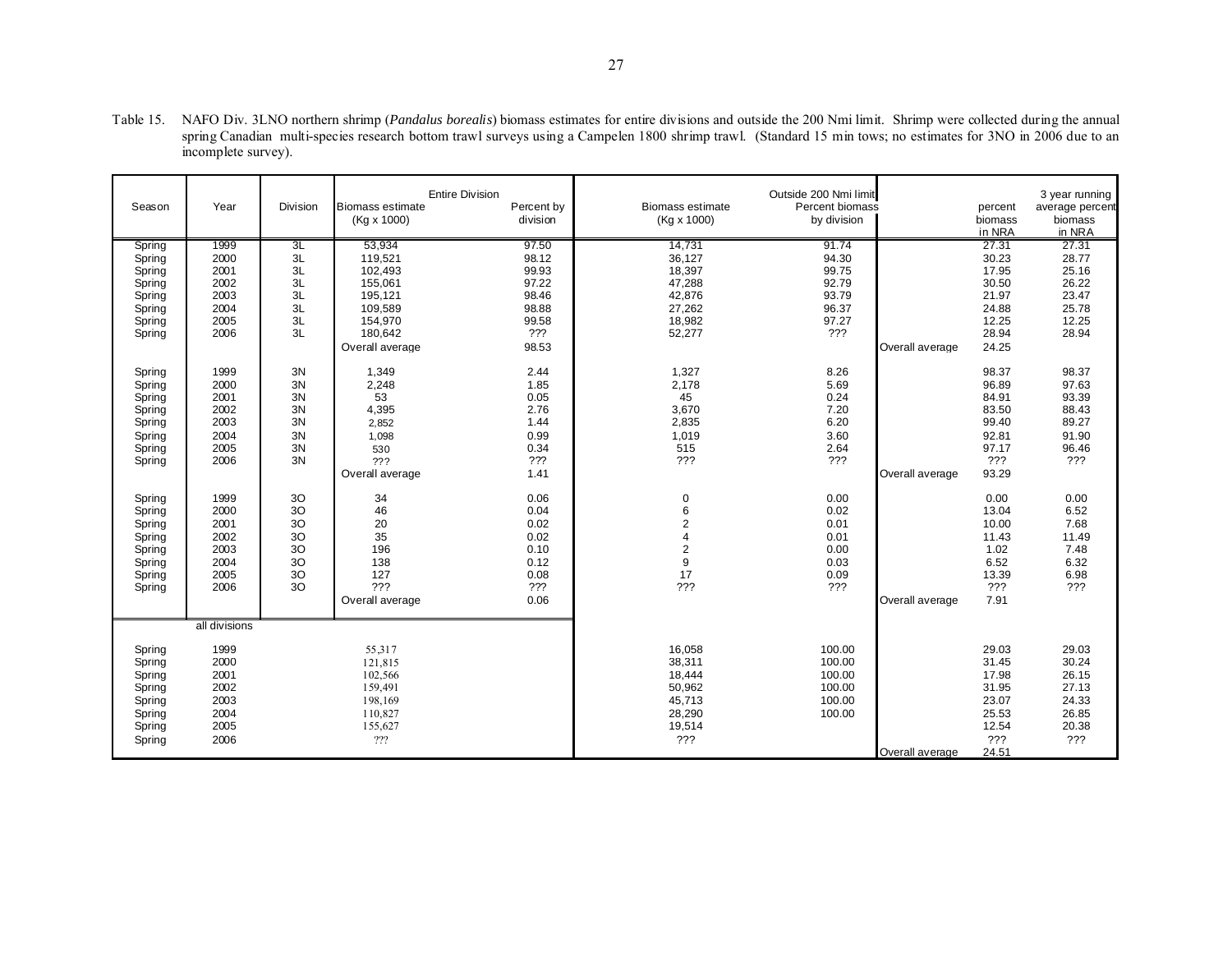## Table 16. Modal analysis using Mix 3.01 (MacDonald and Pitcher, 1993) of *P. borealis* in NAFO Div. 3LNO,from autumn Canadian multi-species bottom trawl surveys.

|      |                  |              | Age               |              |
|------|------------------|--------------|-------------------|--------------|
| Year |                  | 2            | 3                 | 4            |
| 1995 | 11.05(.048)      | 15.93 (.064) | 19.99 (.308)      | 21.87 (.991) |
| 1996 | 11.33(0.074)     | 15.94 (.036) | 19.32 (.057)      | 21.38 (.402) |
| 1997 | 10.59(0.002)     | 15.62 (.002) | 18.45 (.010)      | 19.90 (.049) |
| 1998 | 10.76(0.018)     | 15.83 (.102) | 19.05 (.198)      | 20.86 (.248) |
| 1999 | 11.23(078)       | 15.96 (.019) | 19.18 (.118)      | 21.09 (.127) |
| 2000 | 10.49(0.030)     | 15.23 (.032) | 18.16 (.020)      | 20.51 (.121) |
| 2001 | 9.51(001)        | 14.29 (.001) | 16.18(.001)       | 18.76 (.000) |
| 2002 | 9.80(.007)       | 13.96 (.001) | 17.14 (.001)      | 19.5(001)    |
| 2003 | $10.03$ $(.014)$ | 14.76 (.014) | 17.63 (.021)      | 20.0(011)    |
| 2004 |                  |              | Incomplete survey |              |
| 2005 | 10.13(001)       | 14.33 (.001) | 17.01 (.001)      | 19.59 (.001) |

## Mean Carapace Length (Standard Error)

Estimated Proportions (Standard Error and constraints) contributed by each year-class

|      |            |            | Age               |            |       |
|------|------------|------------|-------------------|------------|-------|
| Year |            | ↑          |                   | 4          | Total |
| 1995 | .465(.012) | .420(.017) | .092(.037)        | .022(.030) | 0.999 |
| 1996 | .078(.004) | .623(.011) | .225(.026)        | .074(.209) | 1.000 |
| 1997 | .070(.000) | .397(.000) | .451(.007)        | .081(.064) | 0.999 |
| 1998 | .226(.004) | .221(.016) | .399(.089)        | .154(.076) | 1.000 |
| 1999 | .060(.003) | .527(.007) | .223(.020)        | .191(.023) | 1.001 |
| 2000 | .062(.002) | .340(.007) | .456(.015)        | .143(.011) | 1.001 |
| 2001 | .014(.000) | .199(.000) | .296(.000)        | .491(.000) | 1.000 |
| 2002 | .035(.000) | .145(.000) | .451(.001)        | .368(.000) | 0.999 |
| 2003 | .044(.001) | .146(.002) | .250(.004)        | .561(.044) | 1.001 |
| 2004 |            |            | Incomplete survey |            |       |
| 2005 | .031(.000) | .132(.000) | .448(.000)        | .389(.000) | 1.000 |

## Distributional Sigmas (Standard Error and constraints)

|      |                   |                    | Age               |                   |
|------|-------------------|--------------------|-------------------|-------------------|
| Year |                   |                    | 3                 | 4                 |
| 1995 | 1.25(.036)        | 1.40(0.082)        | .90(.285)         | .81(.991)         |
| 1996 | $1.20$ (fixed)    | 1.30(0.034)        | .79(0.060)        | 1.20(0.170)       |
| 1997 | 1.09(0.001)       | 0.90(0.001)        | .93(0.006)        | .93(011)          |
| 1998 | $.97$ (fixed)     | 1.13(0.059)        | 1.08(0.163)       | .85(.075)         |
| 1999 | 1.38(.060)        | .933(.017)         | $1.01$ (fixed)    | .99(0.054)        |
| 2000 | .94(023)          | 1.11(.024)         | .84(.022)         | 1.24(.054)        |
| 2001 | $1.01$ (.000 Eq)  | $1.01$ (.000 Eq)   | $1.01$ (.000 Eq)  | $1.01$ (.000 Eq)  |
| 2002 | .73(001)          | .98(.001)          | .97(001)          | 1.00(0.001)       |
| 2003 | .50 (CV=.05)      | $.74$ (CV= $.05$ ) | .88 $(CV=0.05)$   | $1.0$ (CV=.05)    |
| 2004 |                   |                    | Incomplete survey |                   |
| 2005 | $0.76$ ( CV=.075) | $1.07$ ( CV=.075)  | $1.28$ ( CV=.068) | $1.47$ ( CV=.068) |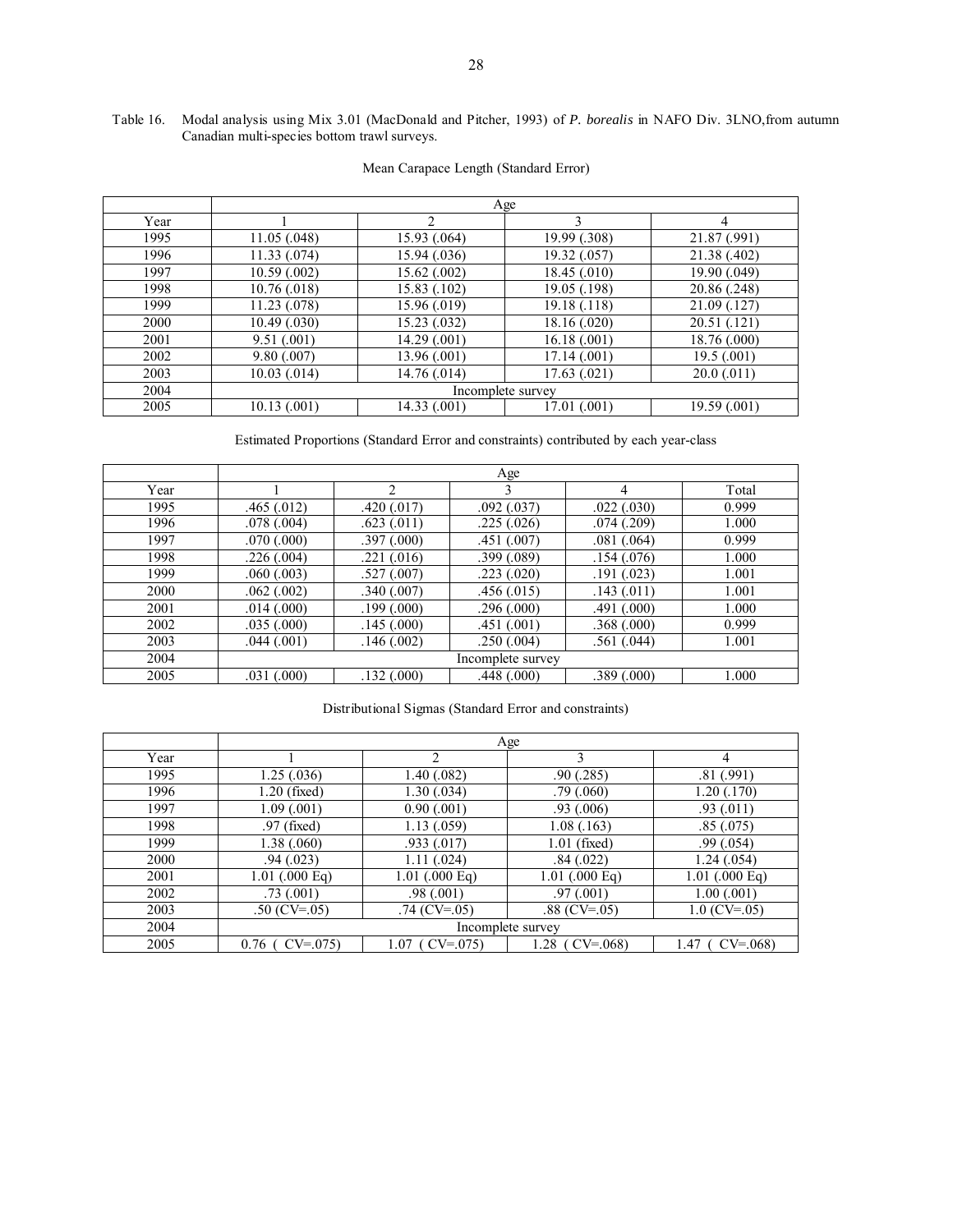| Table 16. Modal analysis using Mix 3.01 (MacDonald and Pitcher, 1993) of P. borealis in NAFO Div. 3LNO, from autumn |
|---------------------------------------------------------------------------------------------------------------------|
| Canadian multi-species bottom trawl surveys. (Continued)                                                            |

|      |          | I opulation at Age Estimates (TO 0) |                |        |                   |                 |             |        |  |  |  |  |
|------|----------|-------------------------------------|----------------|--------|-------------------|-----------------|-------------|--------|--|--|--|--|
|      |          |                                     | Male Ages      |        |                   | Transitionals   | Multiparous | Total  |  |  |  |  |
|      |          |                                     |                |        |                   | $+$ Primiparous |             |        |  |  |  |  |
|      |          |                                     |                |        |                   |                 | Ovigerous   |        |  |  |  |  |
| Year | $\theta$ |                                     | $\mathfrak{D}$ | 3      | 4                 |                 |             |        |  |  |  |  |
| 1995 | 3        | 899                                 | 290            | 59     | 6                 | 730             | 89          | 2,076  |  |  |  |  |
| 1996 | 2        | 449                                 | 3,971          | 838    | 208               | 159             | 230         | 5,857  |  |  |  |  |
| 1997 | 3        | 540                                 | 3,041          | 3,450  | 623               | 2,086           | 781         | 10,524 |  |  |  |  |
| 1998 | $\theta$ | 3,545                               | 3,108          | 5,341  | 1,329             | 463             | 1,544       | 15,330 |  |  |  |  |
| 1999 | 3        | 672                                 | 5,935          | 2,278  | 1.536             | 1,620           | 1,020       | 13,064 |  |  |  |  |
| 2000 | 9        | 1.944                               | 9,230          | 14,891 | 1,745             | 1,867           | 2,466       | 32,152 |  |  |  |  |
| 2001 |          | 675                                 | 9.090          | 13,534 | 22,506            | 1,285           | 6,978       | 54,075 |  |  |  |  |
| 2002 | $\Omega$ | 1,401                               | 5,802          | 17,913 | 14,640            | 1,309           | 9,191       | 50,256 |  |  |  |  |
| 2003 | 27       | 1,958                               | 6,580          | 10,587 | 16,082            | 436             | 13,163      | 48,397 |  |  |  |  |
| 2004 |          |                                     |                |        | Incomplete survey |                 |             |        |  |  |  |  |
| 2005 | 18       | 928                                 | 2,887          | 14,750 | 21,221            | 436             | 12,727      | 52,967 |  |  |  |  |

Population at Age Estimates (10^6)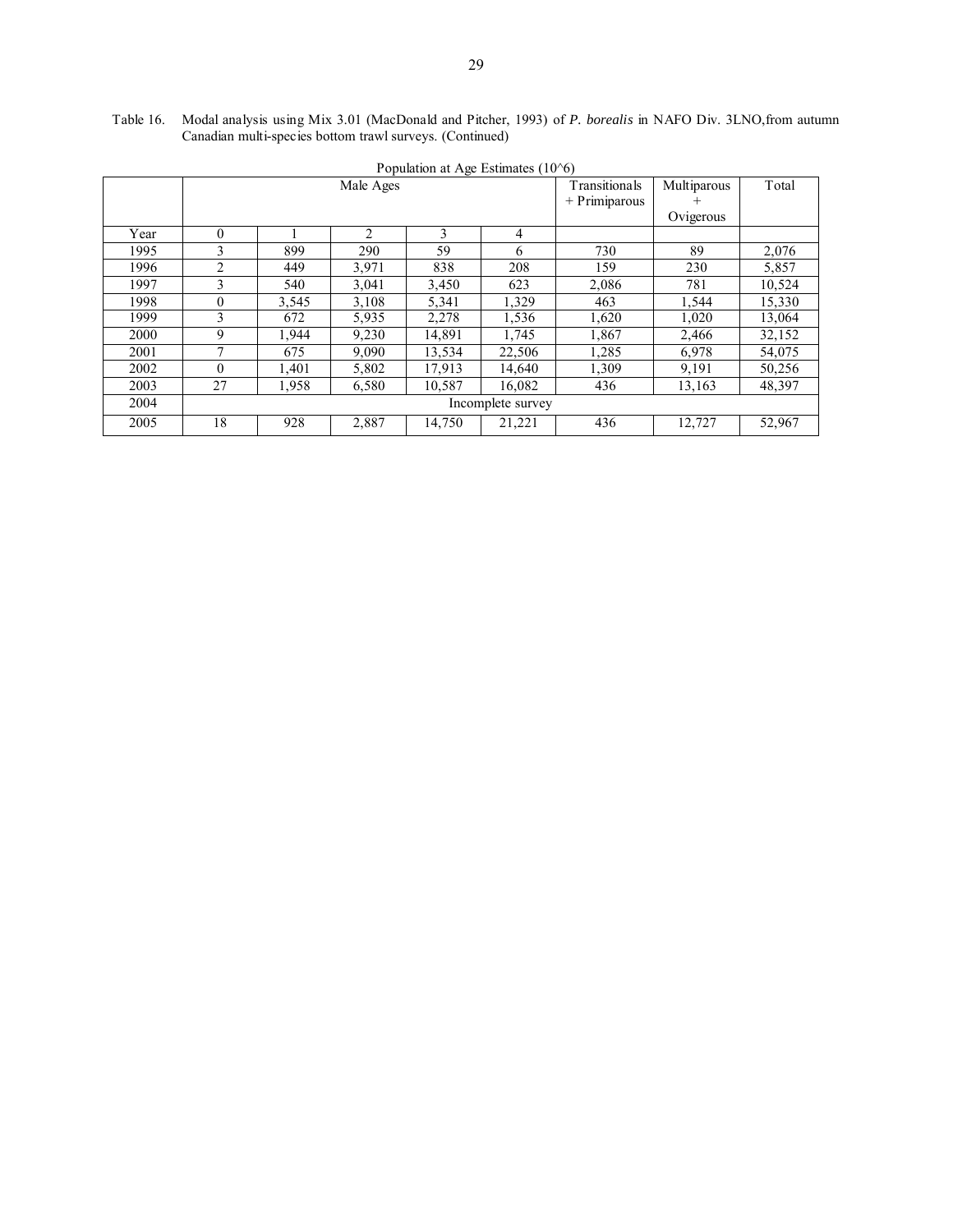|               |                 |              |                |                          | Mean Carapace Length (Standard Error) |                   |                          | Estimated Proportions (Standard Error and constraints) contributed by each year-class |            |                         |                        |
|---------------|-----------------|--------------|----------------|--------------------------|---------------------------------------|-------------------|--------------------------|---------------------------------------------------------------------------------------|------------|-------------------------|------------------------|
| Age           |                 |              |                |                          |                                       |                   |                          |                                                                                       |            |                         |                        |
| Year          |                 | 1            |                |                          | $\overline{2}$                        |                   |                          | 3                                                                                     |            | $\overline{4}$          |                        |
| 1999          |                 |              |                | 14.08(0.001)             |                                       |                   |                          | 17.72(0.002)                                                                          |            | 20.04(.002)             |                        |
| 2000          |                 |              |                |                          | 13.41(.001)                           |                   |                          | 17.22(.001)                                                                           |            | 19.69(002)              |                        |
| 2001          |                 |              |                |                          | 13.42(001)                            |                   |                          | 16.83(001)                                                                            |            | 19.10(0.001)            |                        |
| 2002          |                 |              |                |                          | 12.32(001)                            |                   |                          | 16.19(001)                                                                            |            | 18.66(001)              |                        |
| 2003          |                 |              |                |                          | 12.97(000)                            |                   |                          | 16.50(0.001)                                                                          |            | 18.83(001)              |                        |
| 2004          |                 |              |                |                          | 13.52(002)                            |                   |                          | 18.07(0.022)                                                                          |            | 19.92(.004)             |                        |
| 2005          |                 |              |                |                          | 13.83(001)                            |                   |                          | 17.15(001)                                                                            |            | 19.58(.001)             |                        |
| 2006          |                 |              |                |                          | 13.27(000)                            |                   |                          | 16.94(002)                                                                            |            | 19.55(.001)             |                        |
|               |                 |              |                |                          |                                       |                   | Age                      |                                                                                       |            |                         |                        |
| Year          |                 | 1            |                | $\overline{c}$           |                                       |                   | 3                        | $\overline{4}$                                                                        |            |                         | Total                  |
| 1999          |                 |              |                | .444(.001)               |                                       |                   | .193(.000)               | .363(.000)                                                                            |            |                         | 1.000                  |
| 2000          |                 |              |                | .319(.000)               |                                       |                   | .515(.000)               | .166(.000)                                                                            |            |                         | 1.000                  |
| 2001          |                 |              |                | .210(.000)               |                                       |                   | .290(.000)               | .500(.000)                                                                            |            |                         | 1.000                  |
| 2002          |                 |              |                | .094(.001)               |                                       |                   | .368(.001)               | .538(.001)                                                                            |            |                         | 1.000                  |
| $\sqrt{2003}$ |                 |              |                | .158(.000)               |                                       |                   | .301(.000)               | .541(.000)                                                                            |            |                         |                        |
| 2004          |                 |              |                |                          |                                       |                   |                          | .520(.006)                                                                            |            | 1.000<br>1.000          |                        |
| 2005          |                 |              |                | .124(.000)<br>.137(.000) |                                       |                   | .356(.006)<br>.445(.000) |                                                                                       | .418(.000) |                         | 1.000                  |
| 2006          |                 |              |                | .294(.000)               |                                       |                   | .204(.000)               | .501(.001)                                                                            |            |                         | .999                   |
|               |                 |              |                |                          |                                       |                   |                          | Distributional Sigmas (Standard Error and constraints)                                |            |                         |                        |
|               |                 |              |                |                          |                                       |                   | Age                      |                                                                                       |            |                         |                        |
| Year          |                 | 1            |                |                          | $\overline{2}$                        |                   |                          | $\overline{\mathbf{3}}$                                                               |            | $\overline{4}$          |                        |
| 1999          |                 |              |                |                          | .914(.001)                            |                   |                          | .796(.001)                                                                            |            | .932(.001)              |                        |
| 2000          |                 |              |                | $.951$ (CV=.071)         |                                       |                   |                          | $1.22$ (CV=.071)                                                                      |            | $1.40$ (CV=.071)        |                        |
| 2001          |                 |              |                |                          | 1.12 (sigmas eq; .000)                |                   |                          | 1.12 (sigmas eq; .000)                                                                |            |                         | 1.12 (sigmas eq; .000) |
| 2002          |                 |              |                |                          | .739 (CV=.060)                        | .971 ( $CV=060$ ) |                          |                                                                                       |            | $1.12$ (CV=.060)        |                        |
| $\sqrt{2003}$ |                 |              |                |                          | 1.08 (sigmas eq; 000)                 |                   |                          | 1.08 (sigmas eq; 000)                                                                 |            | $1.08$ (sigmas eq; 000) |                        |
| 2004          |                 |              |                |                          | 1.11(.001)                            |                   |                          | 1.44(010)                                                                             |            | 1.04(.002)              |                        |
| 2005          |                 |              |                |                          | $1.03$ (CV = .075)                    |                   |                          | $1.28$ (CV = .075)                                                                    |            | $1.46$ (CV=.075)        |                        |
| 2006          |                 |              |                |                          | .942 (CV=.071)                        |                   |                          | $1.20$ (CV=.071)                                                                      |            | $1.39$ (CV=.071)        |                        |
|               |                 |              |                |                          | Population at Age Estimates $(10^6)$  |                   |                          |                                                                                       |            |                         |                        |
|               |                 |              | Male Ages      |                          |                                       |                   |                          | Transitionals                                                                         |            | Multiparous             | Total                  |
|               |                 |              |                |                          |                                       |                   |                          | + Primiparous                                                                         |            | $+$                     |                        |
|               |                 |              |                |                          |                                       |                   |                          |                                                                                       |            | Ovigerous               |                        |
| Year          | $\mathbf{0}$    | $\mathbf{1}$ | $\overline{2}$ |                          | 3                                     |                   | $\overline{4}$           |                                                                                       |            |                         |                        |
| 1999          | 6               | 132          | 4,268          |                          | 1,832                                 |                   | 3,485                    | 2,339                                                                                 |            | 642                     | 12,704                 |
| 2000          | 38              | 514          | 5.196          |                          | 8,388                                 |                   | 2,833                    | 5,389                                                                                 |            | 2,655                   | 25,013                 |
| 2001          | $\overline{7}$  | 99           | 4,648          |                          | 6,369                                 |                   | 8,102                    | 3,096                                                                                 |            | 2,673                   | 24,994                 |
| 2002          | 17              | 442          | 2,618          |                          | 9,633                                 |                   | 14,068                   | 7,825                                                                                 |            | 2,906                   | 37,509                 |
| 2003          | 47              | 430          | 4,704          |                          | 8,090                                 |                   | 20,029                   | 7,838                                                                                 |            | 5,960                   | 47,098                 |
| 2004          | 6               | 177          | 2,073          |                          | 6,244                                 |                   | 6,546                    | 3,424                                                                                 |            | 3,175                   | 21,645                 |
| 2005          | $\overline{11}$ | 264          | 2,975          |                          | 8,227                                 |                   | 5,954                    | 6,481                                                                                 |            | 6,061                   | 29,973                 |
| 2006          | 5               | 151          | 6,615          |                          | 4,596                                 |                   | 11,274                   | 4,460                                                                                 |            | 8,986                   | 36,087                 |

Table 17. Modal analysis using Mix 3.01 (MacDonald and Pitcher, 1993) of *P. borealis* in NAFO Div. 3LNO,from spring Canadian multi-species bottom trawl surveys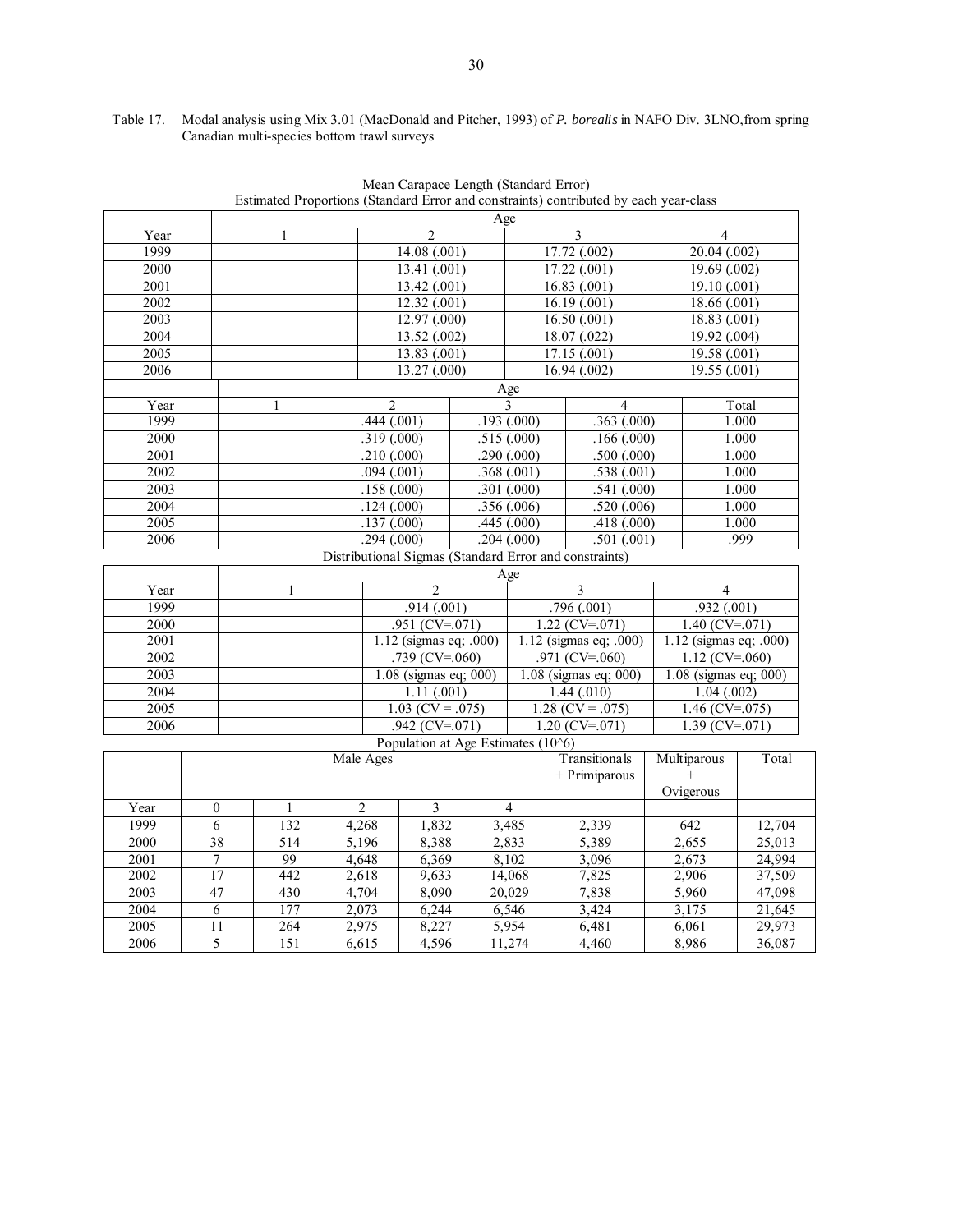Table 18. Male and female biomass/ abundance indices estimated using areal expansion calculations from Candian autumn research bottom trawl survey data, 1995-2005. Please note that there was an incomplete survey during 2004 therefore that set of values is missing from the table.

|      | Biomass (tons) |         |         | Abundance (numbers x 10 <sup>6</sup> ) |         |        |
|------|----------------|---------|---------|----------------------------------------|---------|--------|
|      | Males          | Females | Total   | <b>Males</b>                           | Females | Total  |
| 1995 | 2,155          | 3,766   | 5,921   | 1,235                                  | 819     | 2,054  |
| 1996 | 16,576         | 3,513   | 20,089  | 5,466                                  | 401     | 5,867  |
| 1997 | 26,637         | 19,565  | 46,202  | 7,655                                  | 2,868   | 10,523 |
| 1998 | 43,121         | 16,793  | 59,914  | 13,319                                 | 2,007   | 15,326 |
| 1999 | 34,617         | 18,527  | 53,144  | 10,420                                 | 2,640   | 13,060 |
| 2000 | 85,663         | 32,517  | 118,180 | 27,735                                 | 4,331   | 32,066 |
| 2001 | 159,918        | 64,077  | 223,995 | 45,814                                 | 8,263   | 54,077 |
| 2002 | 138,564        | 76,444  | 215,009 | 39,757                                 | 10,500  | 50,257 |
| 2003 | 132,084        | 91,484  | 223,568 | 35,347                                 | 11,934  | 47,281 |
| 2004 | ??             | ??      | 22      | ??                                     | 22      | ??     |
| 2005 | 149,937        | 113,877 | 263,815 | 39,801                                 | 13,163  | 52,964 |

Table 19. Male and female biomass/ abundance indices estimated using areal expansion calculations from Candian spring research bottom trawl survey data, 1995-2005. Please note that the spring 2006 survey was incomplete within NAFO Div. 3NO; however, Div. 3L was complete and normally accounts for at least 97% of the total biomass; therefore the 2006 values are for 3L data only.

|      |              | Biomass (tons) |         | Abundance (numbers x 10 <sup>6</sup> |         |        |
|------|--------------|----------------|---------|--------------------------------------|---------|--------|
|      | <b>Males</b> | Females        | Totall  | Males                                | Females | Total  |
| 1999 | 33,055       | 22,262         | 55,317  | 9.722                                | 2,981   | 12,703 |
| 2000 | 61,424       | 60,391         | 121,815 | 16,969                               | 8.044   | 25,012 |
| 2001 | 62,778       | 39,788         | 102,566 | 19,130                               | 5,714   | 24,845 |
| 2002 | 92,880       | 66,611         | 159.491 | 26.780                               | 10,733  | 37,512 |
| 2003 | 112,201      | 85,969         | 198,169 | 33,323                               | 13,798  | 47,121 |
| 2004 | 62,381       | 48,446         | 110,827 | 15,083                               | 6,613   | 21,696 |
| 2005 | 61,773       | 93,854         | 155,627 | 17,432                               | 12.544  | 29,976 |
| 2006 | 79,057       | 101,585        | 180,642 | 22,026                               | 13,173  | 35,199 |

Table 20. Fishable biomass (t) indices (total weight of all females + the weight of all males with carapace lengths  $\approx$  17.5 mm) as determined using areal expansion of autumn and spring Canadian research multi-species bottom trawl survey data (1995-2006).

|      | survey  |         |
|------|---------|---------|
| vear | autumn  | spring  |
| 1995 | 4,414   |         |
| 1996 | 9,993   |         |
| 1997 | 35,695  |         |
| 1998 | 46,785  |         |
| 1999 | 38,179  | 45,370  |
| 2000 | 85,003  | 92,808  |
| 2001 | 179,021 | 82,300  |
| 2002 | 174,720 | 129,540 |
| 2003 | 191,981 | 170,365 |
| 2004 |         | 97,869  |
| 2005 | 213,983 | 135,154 |
| 2006 |         | 162,210 |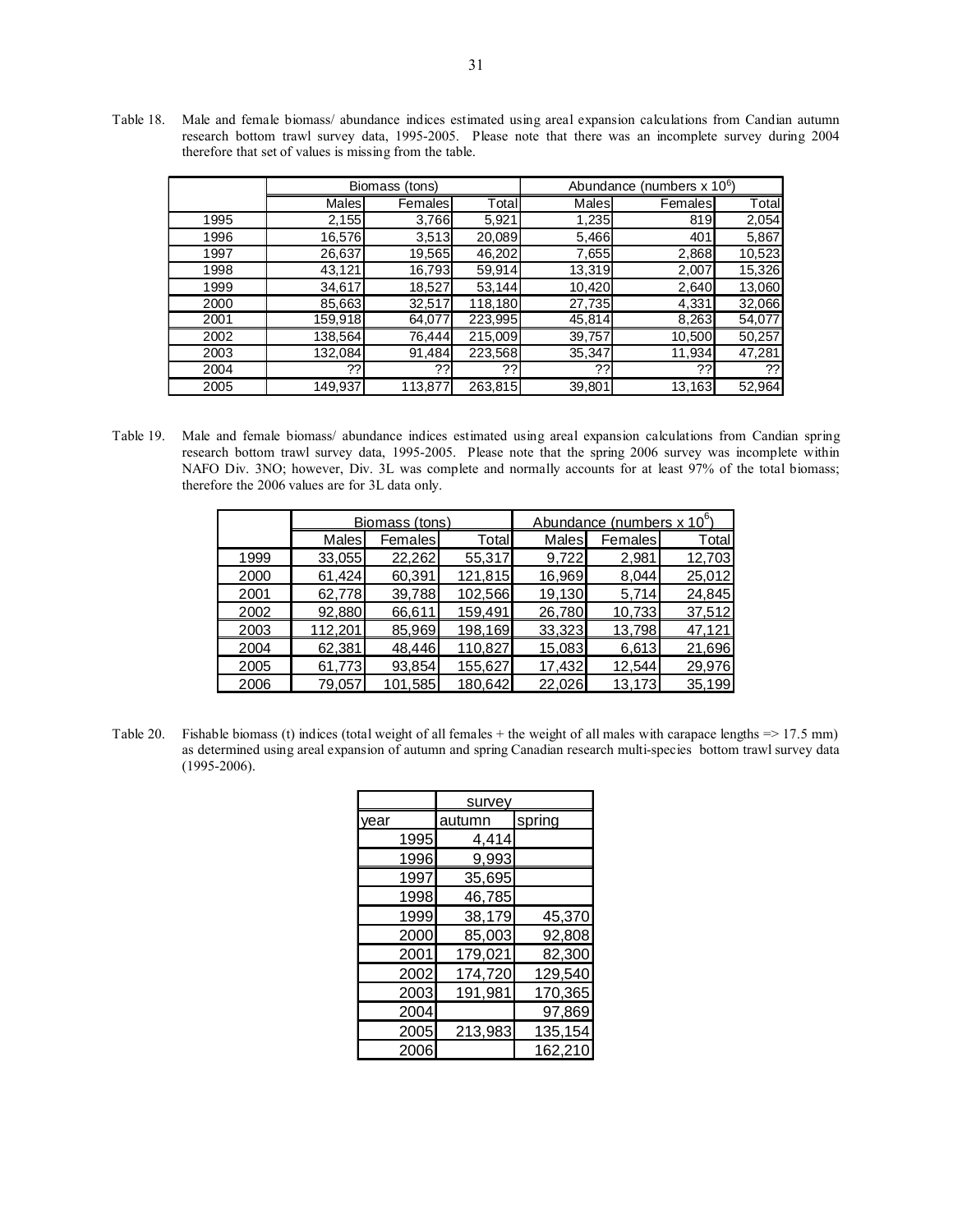| Year | Age 2 abundance |        |  |  |  |  |
|------|-----------------|--------|--|--|--|--|
|      | $(X10^6)$       |        |  |  |  |  |
|      | Autumn          | Spring |  |  |  |  |
| 1995 | 290             |        |  |  |  |  |
| 1996 | 3,971           |        |  |  |  |  |
| 1997 | 3,041           |        |  |  |  |  |
| 1998 | 3,108           |        |  |  |  |  |
| 1999 | 5,935           | 4,268  |  |  |  |  |
| 2000 | 9,230           | 5,196  |  |  |  |  |
| 2001 | 9,090           | 4,648  |  |  |  |  |
| 2002 | 5,802           | 2,618  |  |  |  |  |
| 2003 | 6,580           | 4,785  |  |  |  |  |
| 2004 |                 | 2,073  |  |  |  |  |
| 2005 | 2,887           | 2,975  |  |  |  |  |
| 2006 |                 | 6,615  |  |  |  |  |

Table 21. Recruitment indices (age 2 abundance) determined using Mix analysis of the length frequencies. The data were obtained from the annual Canadian spring and autumn bottom trawl surveys (1995-2006).

Table 22. Exploitation rate indices for NAFO Div. 3LNO as determined using Canadian autumn survey and total catch data over the period 1996-2006.

|      |        | Lower 95% CL           | spawning stock | fishable biomass       |
|------|--------|------------------------|----------------|------------------------|
| Year | catch  | of biomass index       | biomass (SSB)  | (t)                    |
|      | (t)    | (t)                    | (t)            |                        |
| 1995 |        | 3,639                  | 3,766          | 4,414                  |
| 1996 | 171    | 10,230                 | 3,513          | 9,993                  |
| 1997 | 485    | 25,530                 | 19,565         | 35,695                 |
| 1998 | 567    | 40,011                 | 16,793         | 46,785                 |
| 1999 | 795    | 36,202                 | 18,527         | 38,179                 |
| 2000 | 4,869  | 93,132                 | 32,517         | 85,003                 |
| 2001 | 10,566 | 77,563                 | 64,077         | 179,021                |
| 2002 | 6,977  | 126,180                | 76,444         | 174,720                |
| 2003 | 11,947 | 106,338                | 91,484         | 191,981                |
| 2004 | 12,620 | ??                     | ??             | ??                     |
| 2005 | 14,137 | 199,173                | 113,877        | 213,983                |
| 2006 | 23,886 |                        |                |                        |
|      |        | catch/lower CL biomass | catch/SSB      | catch/fishable biomass |
| Year |        |                        |                |                        |
| 1995 |        | 0.047                  | 0.045          | 0.039                  |
| 1996 |        | 0.047                  | 0.138          | 0.049                  |
| 1997 |        | 0.022                  | 0.029          | 0.016                  |
| 1998 |        | 0.020                  | 0.047          | 0.017                  |
| 1999 |        | 0.134                  | 0.263          | 0.128                  |
| 2000 |        | 0.113                  | 0.325          | 0.124                  |
| 2001 |        | 0.090                  | 0.109          | 0.039                  |
| 2002 |        | 0.095                  | 0.156          | 0.068                  |
| 2003 |        | 0.119                  | 0.138          | 0.066                  |
| 2004 |        |                        |                |                        |
| 2005 |        | 0.120                  | 0.210          | 0.112                  |
| 2006 |        |                        |                |                        |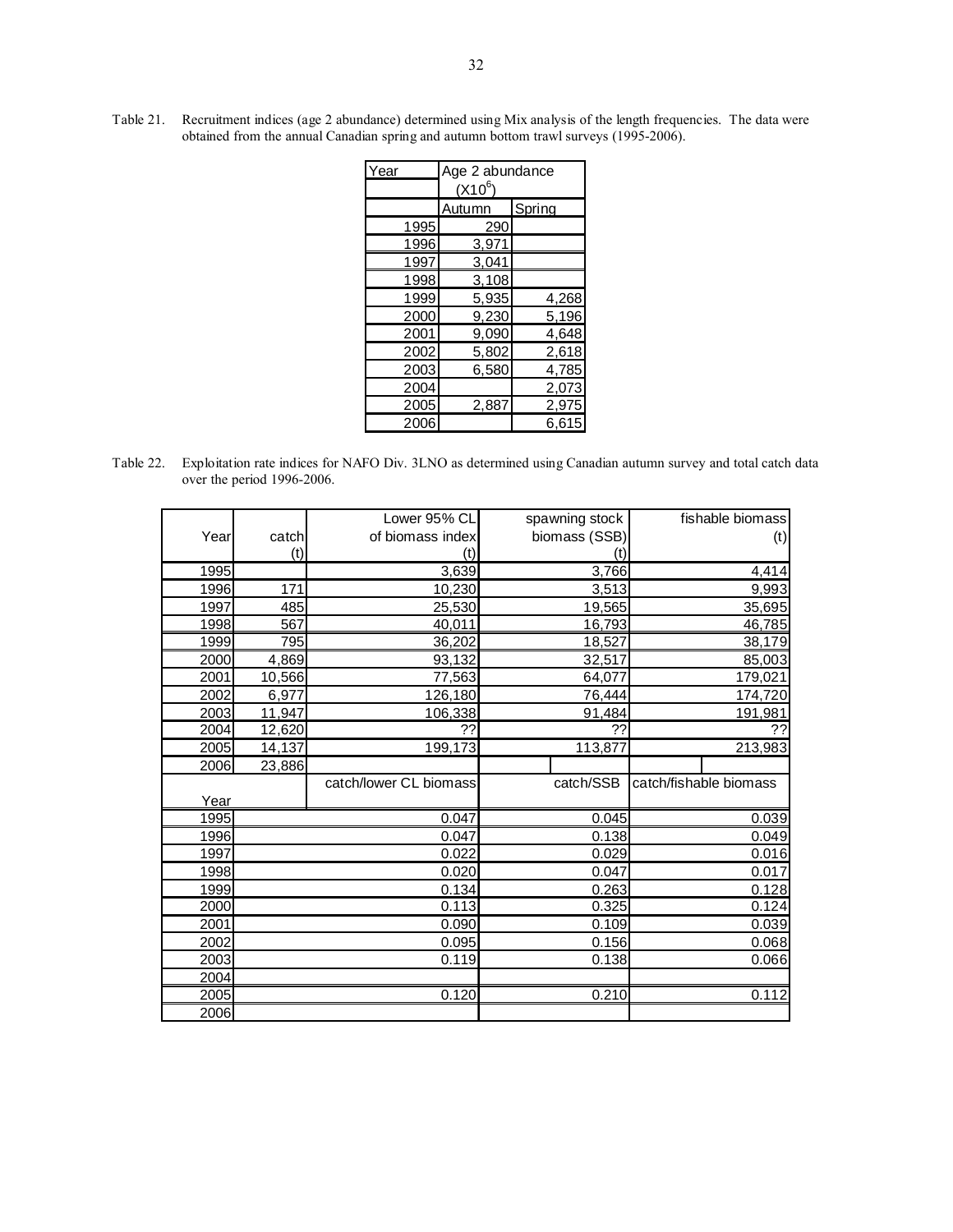|                            |                     | Atlantic cod |                |             |                     | American plaice  |          |             | redfish  |                     |              |                | Greenland halibut   |          |          |          |
|----------------------------|---------------------|--------------|----------------|-------------|---------------------|------------------|----------|-------------|----------|---------------------|--------------|----------------|---------------------|----------|----------|----------|
| Year                       | 2003                | 2004         | 2005           | 2006        | 2003                | 2004             | 2005     | 2006        | 2003     | 2004                | 2005         | 2006           | 2003                | 2004     | 2005     | 2006     |
| Observed shrimp catch (t)  | 3,930               | 4,060        | 4,057          | 3,094       | 3,930               | 4,060            | 4,057    | 3,094       | 3,930    | 4,060               | 4,057        | 3,094          | 3,930               | 4,060    | 4,057    | 3,094    |
| Logbook shrimp catch $(t)$ | 3,956               | 4,037        | 4,039          | 3,898       | 3,956               | 4,037            | 4,039    | 3,898       | 3,956    | 4,037               | 4,039        | 3,898          | 3,956               | 4,037    | 4,039    | 3,898    |
| correction factor          | 1.0000              | 1.0000       | 1.0000         | 1.2599      | 1.0000              | 1.0000           | 1.0000   | 1.2599      | 1.0000   | 1.0000              | 1.0000       | 1.2599         | 1.0000              | 1.0000   | 1.0000   | 1.2599   |
| estimated bycatch (kg)     | 61                  | 85           | 59             | 77          | 535                 | 852              | 701      | 1.931       | 2,148    | 2,321               | 3,340        | 1.627          | 6,708               | 7,353    | 6,183    | 4,059    |
| Bycatch $(kg)/(t)$ shrimp  | 0.02                | 0.02         | 0.01           | 0.02        | 0.14                | 0.21             | 0.17     | 0.50        | 0.54     | 0.57                | 0.83         | 0.42           | 1.71                | 1.82     | 1.53     | 1.04     |
| Number of fish measured    | 37                  | 25           | 12             | $\Omega$    | 251                 | 383              | 87       | 817         | 217      | 312                 | 1,667        | 519            | 1,995               | 4,014    | 603      | 1,693    |
|                            |                     |              |                |             |                     |                  |          |             |          |                     |              |                |                     |          |          |          |
|                            | estimated number at |              |                |             | estimated number at |                  |          |             |          | estimated number at |              |                | estimated number at |          |          |          |
|                            | age                 |              |                |             | age                 |                  |          |             | age      |                     |              |                | age                 |          |          |          |
| Age                        | $\mathbf{0}$        | $\mathbf{0}$ | 0              | 0           | $\mathbf{0}$        | $\boldsymbol{0}$ | 0        | $\mathbf 0$ | $\theta$ | $\mathbf{0}$        | $\mathbf{0}$ | $\theta$       | 2,561               | 2,014    | 500      | 4,732    |
|                            | 38                  | 59           | 71             | $\mathbf 0$ | 62                  | 318              | 17       | 239         | $\Omega$ | $\theta$            | $\mathbf{0}$ | 164            | 13,698              | 32,607   | 15,059   | 14,581   |
|                            | 61                  | 80           | 46             | $\mathbf 0$ | 850                 | 1,971            | 585      | 1,574       | 914      | 538                 | 864          | 3,661          | 27,036              | 34,473   | 25,564   | 17,366   |
|                            |                     |              | $\overline{2}$ | $\Omega$    | 1,045               | 2,166            | 1,084    | 2,304       | 7,420    | 3,398               | 4,174        | 9,692          | 13,274              | 8,406    | 8,825    | 4,742    |
|                            |                     |              |                | $\Omega$    | 2.655               | 4,282            | 3,271    | 7.107       | 27,107   | 19,651              | 15,962       | 21.979         | 5,639               | 4,205    | 6.402    | 2,137    |
|                            |                     |              | 0              | $\mathbf 0$ | 1,833               | 2,698            | 2,594    | 6.103       | 15,211   | 16,128              | 6,828        | 9,243          | 1,327               | 242      | 1.485    | 557      |
|                            |                     | $\Omega$     | 0              | 0           | 215                 | 428              | 260      | 1.158       | 4.808    | 10,482              | 8,447        | 3,833          | 73                  | 2        | 125      | 40       |
|                            |                     |              | 0              | $\Omega$    | 35                  | 59               | 25       | 176         | 1,217    | 2,443               | 8,865        | 690            | 21                  | $\theta$ | $\Omega$ | $\theta$ |
|                            |                     |              | 0              | $\Omega$    | 20                  | 29               | 19       | 81          | 777      | 368                 | 3,981        | 82             | $\overline{2}$      | $\Omega$ | $\Omega$ | $\Omega$ |
|                            |                     | $\Omega$     | $\Omega$       | $\Omega$    | $\mathcal{L}$       | $\mathbf{Q}$     | $\Omega$ | 21          | 247      | 18                  | 1,159        | 23             | $\Omega$            | $\Omega$ | $\Omega$ | $\Omega$ |
| 10                         |                     |              | 0              | $\Omega$    | $\overline{2}$      |                  | $\Omega$ |             | 26       | $\theta$            | 190          | $\overline{4}$ | $\Omega$            |          | $\Omega$ |          |
| 11                         |                     | 0            | 0              | $\Omega$    |                     |                  | $\Omega$ | $\Omega$    |          | $\Omega$            | 74           | $\Omega$       | $\Omega$            | $\theta$ | $\Omega$ | $\Omega$ |
| 12                         |                     | $\Omega$     | 0              | $\Omega$    |                     |                  |          | $\Omega$    |          | $\Omega$            | $\theta$     | $\theta$       |                     | $\Omega$ | $\theta$ | $\Omega$ |
| 13                         |                     |              | 0              | 0           |                     |                  |          | 0           |          |                     | $\Omega$     | $\theta$       |                     |          | $\theta$ | $\Omega$ |
| 14                         |                     |              | 0              | $\Omega$    |                     |                  |          | $\Omega$    |          |                     | $\Omega$     |                |                     | $\Omega$ | $\Omega$ | $\Omega$ |
| 15                         |                     | $\Omega$     | 0              | $\Omega$    |                     |                  |          | $\Omega$    |          |                     |              |                |                     |          |          |          |
| 16                         |                     | $\theta$     | 0              | 0           |                     | $\theta$         |          | 0           |          | $\Omega$            | $\Omega$     |                |                     | $\Omega$ | $\Omega$ | $\Omega$ |
| Total                      | 106                 | 144          | 120            | $\Omega$    | 6,719               | 11,960           | 7,855    | 18,765      | 57,727   | 53,026              | 50,544       | 49,370         | 63,631              | 81,949   | 57,960   | 44,156   |

Table 23. Estimated bycatch (kg) within the Canadian large vessel (>500 t) fleeting fishing shrimp within the EEZ, over the period 2003-2006.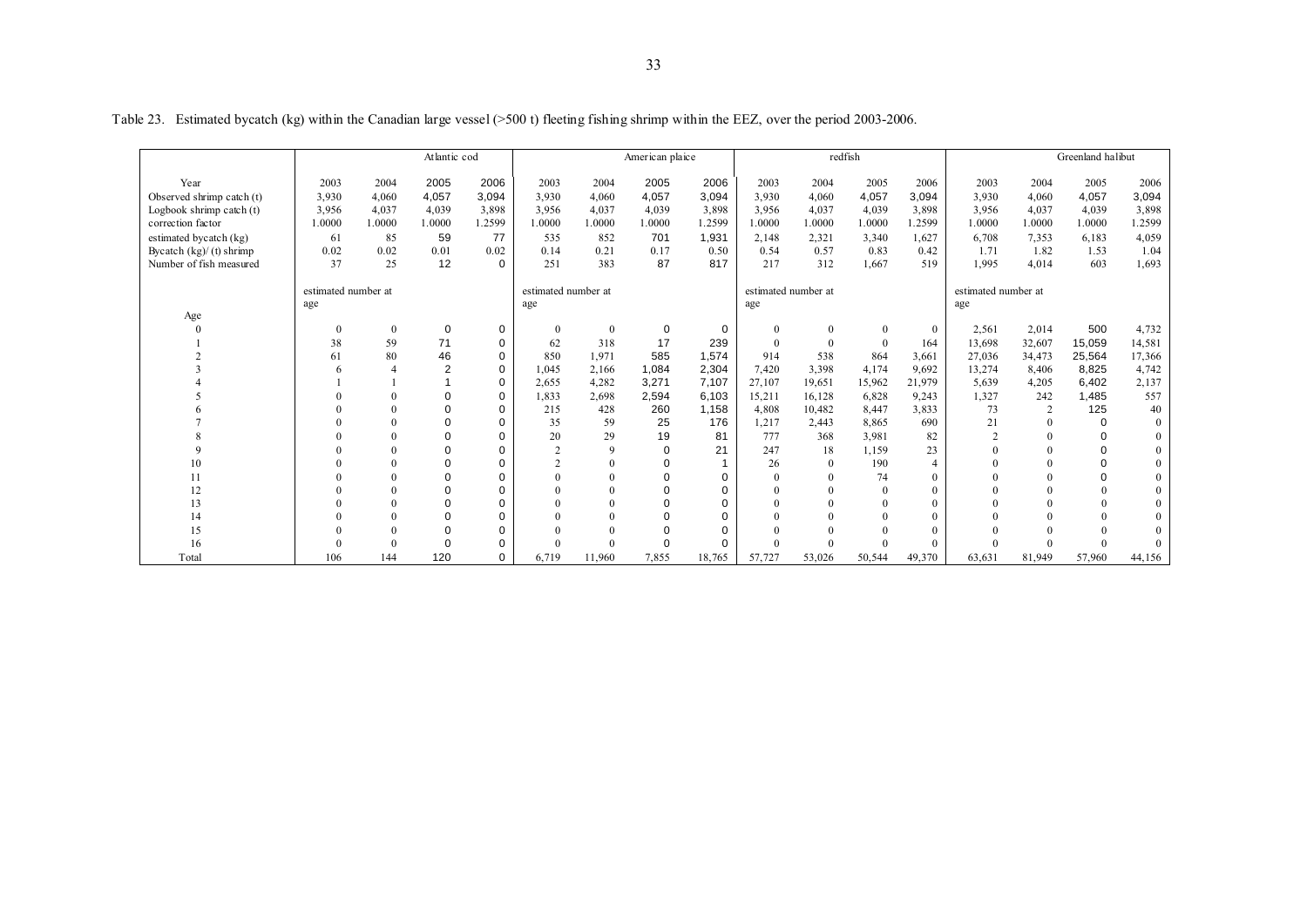|                            |                         | Atlantic cod |             |             |          | American plaice         |          |             |                     | redfish        |              |             |              | Greenland halibut       |             |             |
|----------------------------|-------------------------|--------------|-------------|-------------|----------|-------------------------|----------|-------------|---------------------|----------------|--------------|-------------|--------------|-------------------------|-------------|-------------|
| Year                       | 2003                    | 2004         | 2005        | 2006        | 2003     | 2004                    | 2005     | 2006        | 2003                | 2004           | 2005         | 2006        | 2003         | 2004                    | 2005        | 2006        |
| Observed shrimp catch (t)  | 248                     | 318          | 182         | 380         | 248      | 318                     | 182      | 380         | 248                 | 318            | 182          | 380         | 248          | 318                     | 182         | 380         |
| Logbook shrimp catch $(t)$ | 6,549                   | 6,576        | 7,070       | 12,006      | 6,549    | 6,576                   | 7,070    | 12,006      | 6,549               | 6,576          | 7.070        | 12,006      | 6,549        | 6,576                   | 7,070       | 12,006      |
| correction factor          | 26.36                   | 20.65        | 38.85       | 31.59       | 26.36    | 20.65                   | 38.85    | 31.59       | 26.36               | 20.65          | 38.85        | 31.59       | 26.36        | 20.65                   | 38.85       | 31.59       |
| estimated bycatch (kg)     | 975                     | 186          | $\mathbf 0$ | 411         | 4.375    | 2,313                   | 3.224    | 2,844       | 10,570              | 5,183          | 1,398        | 17,377      | 18,793       | 5,575                   | 5,089       | 5,371       |
| Bycatch $(kg)/(t)$ shrimp  | 0.15                    | 0.03         | 0.00        | 0.03        | 0.67     | 0.35                    | 0.46     | 0.24        | 1.61                | 0.79           | 0.20         | 1.45        | 2.87         | 0.85                    | 0.72        | 0.45        |
| Number of fish measured    | 48                      | 2            | $\mathbf 0$ | $\Omega$    | $\theta$ | 35                      | $\Omega$ | $\Omega$    | 311                 | 580            | $\mathbf 0$  | 383         | 616          | 277                     | $\mathbf 0$ | 426         |
|                            |                         |              |             |             |          |                         |          |             |                     |                |              |             |              |                         |             |             |
|                            | estimated number at age |              |             |             |          | estimated number at age |          |             | estimated number at |                |              |             |              | estimated number at age |             |             |
|                            |                         |              |             |             |          |                         |          |             | age                 |                |              |             |              |                         |             |             |
| age                        |                         |              |             |             |          |                         |          |             |                     |                |              |             |              |                         |             |             |
|                            | 132                     | 351          | $\mathbf 0$ | $\mathbf 0$ | $\theta$ | $\mathbf{0}$            | 0        | 0           | $\mathbf{0}$        | $\overline{0}$ | $\mathbf{0}$ | 0           | 9,569        | 3,283                   | 0           | 5,370       |
|                            | 1.845                   | 41           | $\mathbf 0$ | $\mathbf 0$ | $\theta$ | 21                      | 0        | $\mathbf 0$ | 14.129              | 2,024          | $\mathbf{0}$ | 0           | 60,654       | 38,512                  | 0           | 85,198      |
|                            | 659                     | $\Omega$     | $\mathbf 0$ | $\Omega$    | $\Omega$ | 475                     | $\Omega$ | $\mathbf 0$ | 50,532              | 32,214         |              | 4,770       | 78,447       | 11,358                  | 0           | 1,959       |
|                            | 26                      |              | $\Omega$    | $\Omega$    | $\theta$ | 2,974                   | $\Omega$ | 0           | 78,948              | 46,339         | $\theta$     | 6,665       | 36,719       | 8,818                   | $\mathbf 0$ | 3,854       |
|                            |                         |              | $\Omega$    | $\Omega$    | $\Omega$ | 6,360                   | $\Omega$ | 0           | 174,820             | 52,947         | $\theta$     | 32,253      | 10,597       | 4,626                   | 0           | 2,180       |
|                            |                         |              | $\Omega$    | $\Omega$    | $\Omega$ | 4,832                   | $\Omega$ | $\mathbf 0$ | 32,818              | 10,697         | $\theta$     | 81,565      | 343          | 620                     | $\Omega$    | 505         |
|                            |                         |              | $\Omega$    | $\Omega$    | $\Omega$ | 1,074                   | $\Omega$ | 0           | 12,073              | 5,204          | $\mathbf{0}$ | 115,019     | $\mathbf{0}$ | 21                      | 0           | 379         |
|                            |                         |              | $\mathbf 0$ | $\Omega$    |          | 496                     | $\Omega$ | 0           | 1.924               | 909            | $\theta$     | 33,770      | $\mathbf{0}$ | $\theta$                | $\mathbf 0$ | 126         |
|                            | $\Omega$                |              | $\Omega$    | $\Omega$    |          | 186                     | $\Omega$ | 0           | 158                 | 62             |              | 3,285       | $\theta$     | $\theta$                | 0           | $\mathbf 0$ |
|                            |                         |              | $\Omega$    | $\Omega$    |          | 41                      | $\Omega$ | $\Omega$    |                     |                |              | 95          | $\theta$     | $\theta$                | $\Omega$    | $\pmb{0}$   |
|                            |                         |              | 0           | $\Omega$    |          | 21                      | $\Omega$ | 0           |                     |                |              | 0           | $\mathbf{0}$ | $\theta$                | 0           | 0           |
| 11                         |                         |              | $\Omega$    | $\Omega$    |          | $\Omega$                | $\Omega$ | 0           |                     |                |              | 0           | $\theta$     | $\theta$                | 0           | $\mathsf 0$ |
| 12                         |                         |              | $\Omega$    | $\Omega$    |          | $\Omega$                | $\Omega$ | $\Omega$    |                     |                |              | 0           | $\Omega$     |                         | $\Omega$    | $\mathbf 0$ |
| 13                         |                         |              | $\mathbf 0$ | $\mathbf 0$ |          | $\Omega$                | $\Omega$ | $\mathbf 0$ |                     |                |              | $\mathbf 0$ | $\Omega$     |                         | $\mathbf 0$ | $\mathbf 0$ |
| 14                         |                         |              | $\Omega$    | $\Omega$    |          | $\Omega$                | $\Omega$ | $\Omega$    |                     |                |              | 0           | $\Omega$     | $\Omega$                | $\Omega$    | $\mathbf 0$ |
| 15                         |                         |              | $\Omega$    | $\Omega$    |          |                         | $\Omega$ | $\Omega$    |                     |                |              | 0           |              |                         | $\Omega$    | $\pmb{0}$   |
| 16                         |                         |              | $\Omega$    | $\mathbf 0$ |          | $\Omega$                |          | 0           |                     |                |              | 0           | $\Omega$     |                         | 0           | $\mathbf 0$ |
| total                      | 2,662                   | 392          | $\Omega$    | $\Omega$    | $\Omega$ | 16,479                  | $\Omega$ | $\Omega$    | 365,402             | 150,394        | $\Omega$     | 277,423     | 196,329      | 67,236                  | 0           | 99,572      |

Table 24. Estimated by-catch (kg) within the Canadian small vessel (<=500 t) fleeting fishing shrimp within the EEZ, over the period 2003-2006.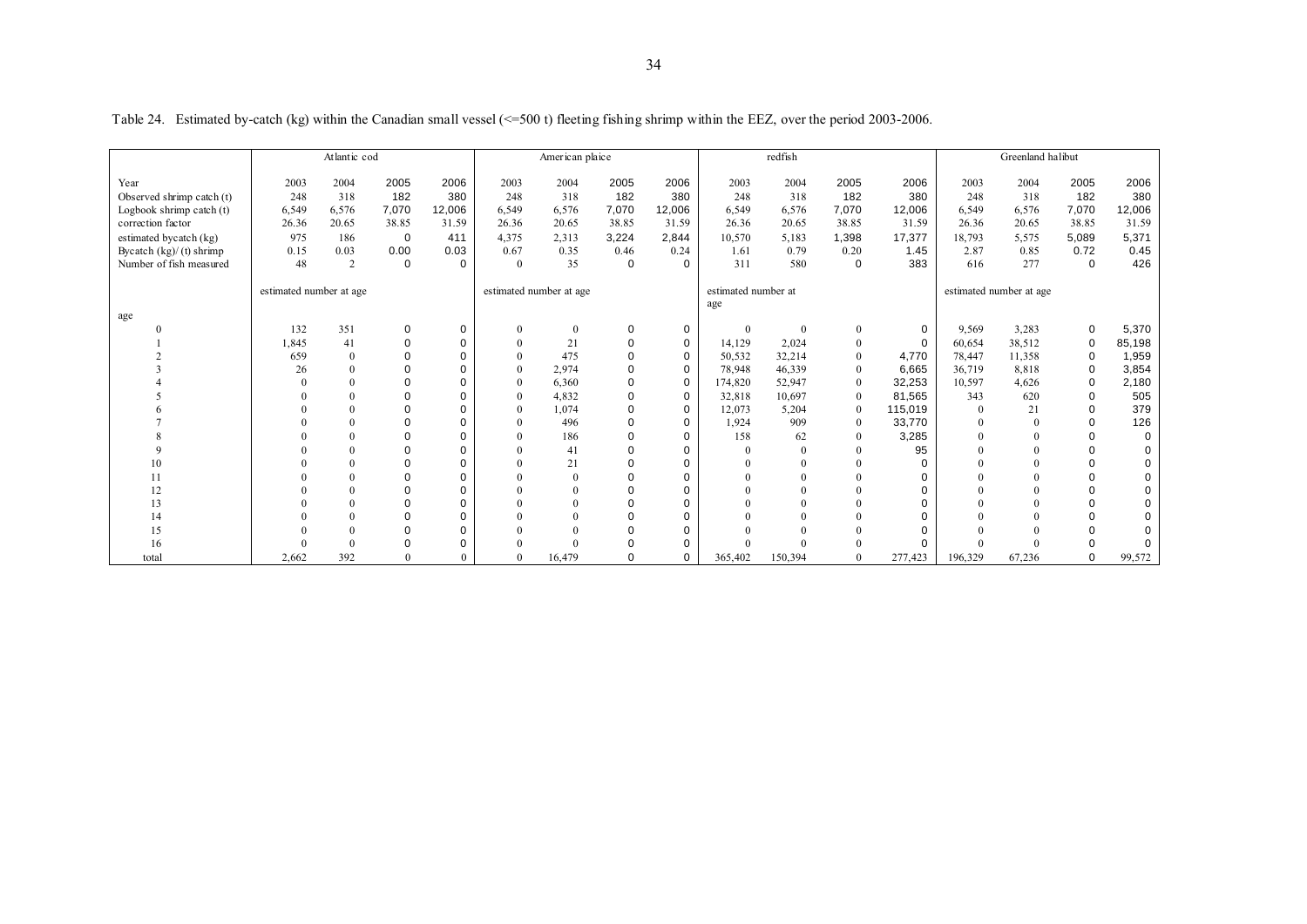Table 23. By-catch (kg) taken within the NAFO Div. 3L NRA during 2006 by a Ukranian shrimp fishing vessel.

| Total shrimp catch 119 t |                 |                           |
|--------------------------|-----------------|---------------------------|
| Common Name              | By-catch $(kg)$ | By-catch kg/ton of shrimp |
| Redfish                  | 564             | $4.74 \text{ kg}/t$       |
| Greenland halibut        | 5               | $0.04 \text{ kg/t}$       |
| White hake               | 4               | $0.03$ kg/t               |
| Capelin                  | 8               | $0.07 \text{ kg/t}$       |
| Yellowtail flounder      | 2               | $0.02 \text{ kg/t}$       |
| American plaice          |                 | $0.06$ kg/t               |
| Short-finned squid       | 4               | $0.03 \text{ kg/t}$       |
| Other fish               | 329             | $2.76 \text{ kg}/t$       |
| Total                    | 923             | $7.76 \text{ kg/t}$       |



Fig. 1. The NAFO Div. 3LNO stratification scheme used in the Canadian multi-species research bottom trawl survey set allocation.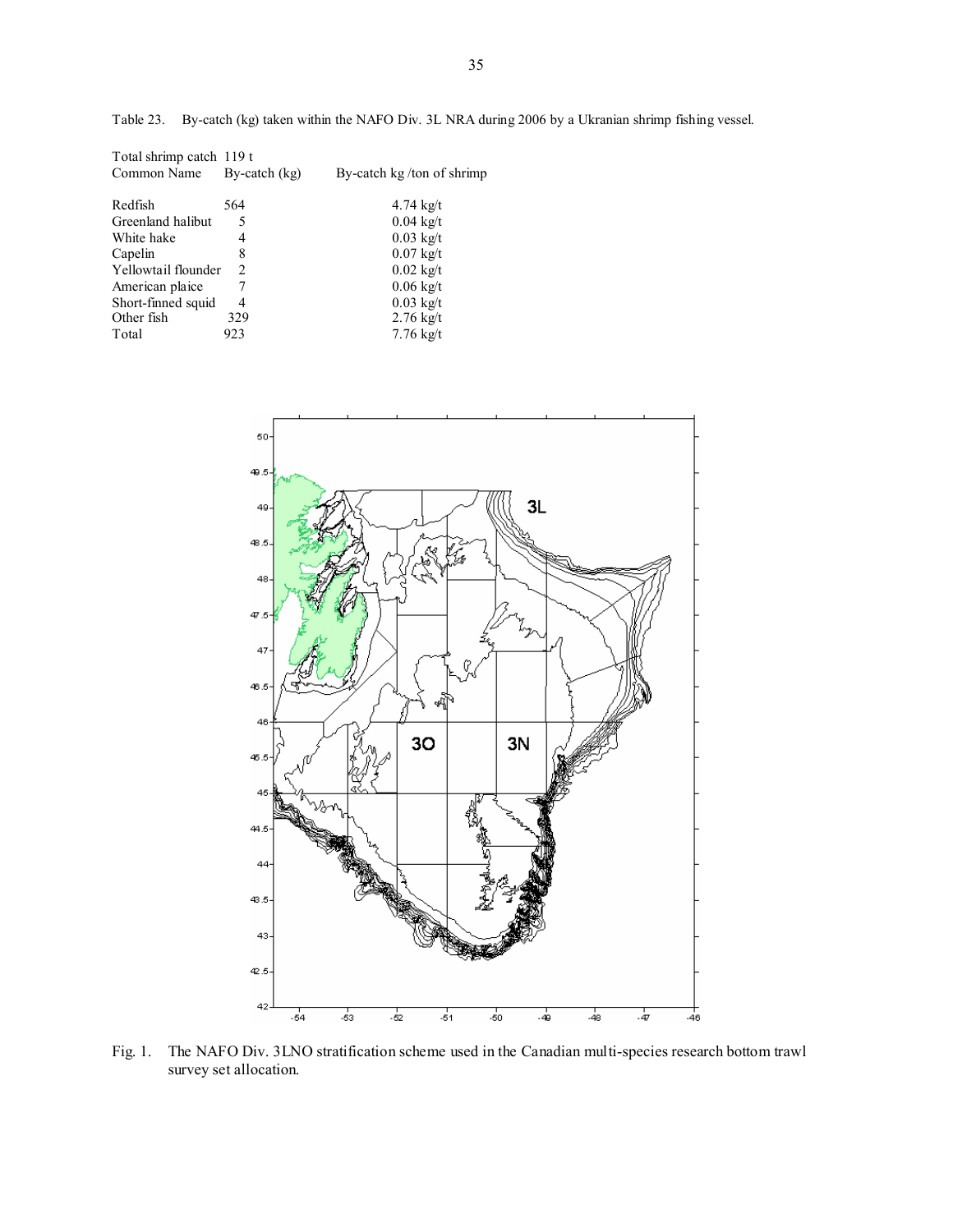

Fig. 2. Stata in Div. 3L that were not surveyed (numbered and shaded area) during autumn of 2004.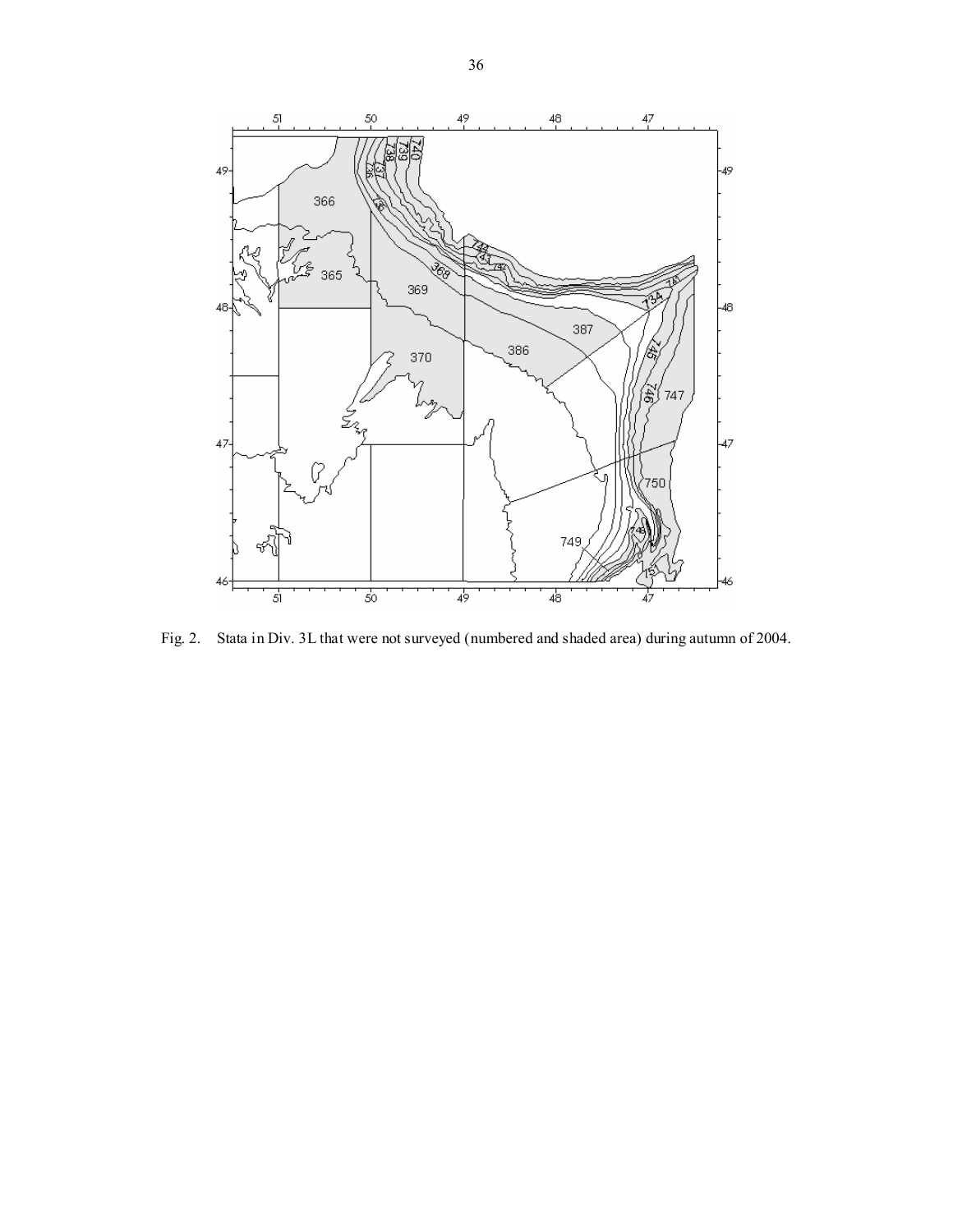

Fig. 3. Distribution of NAFO Div. 3LNO northern shrimp (*Pandalus borealis*) catches (kg/tow) as obtained from autumn research bottom trawl surveys conducted over the period 2002-2005.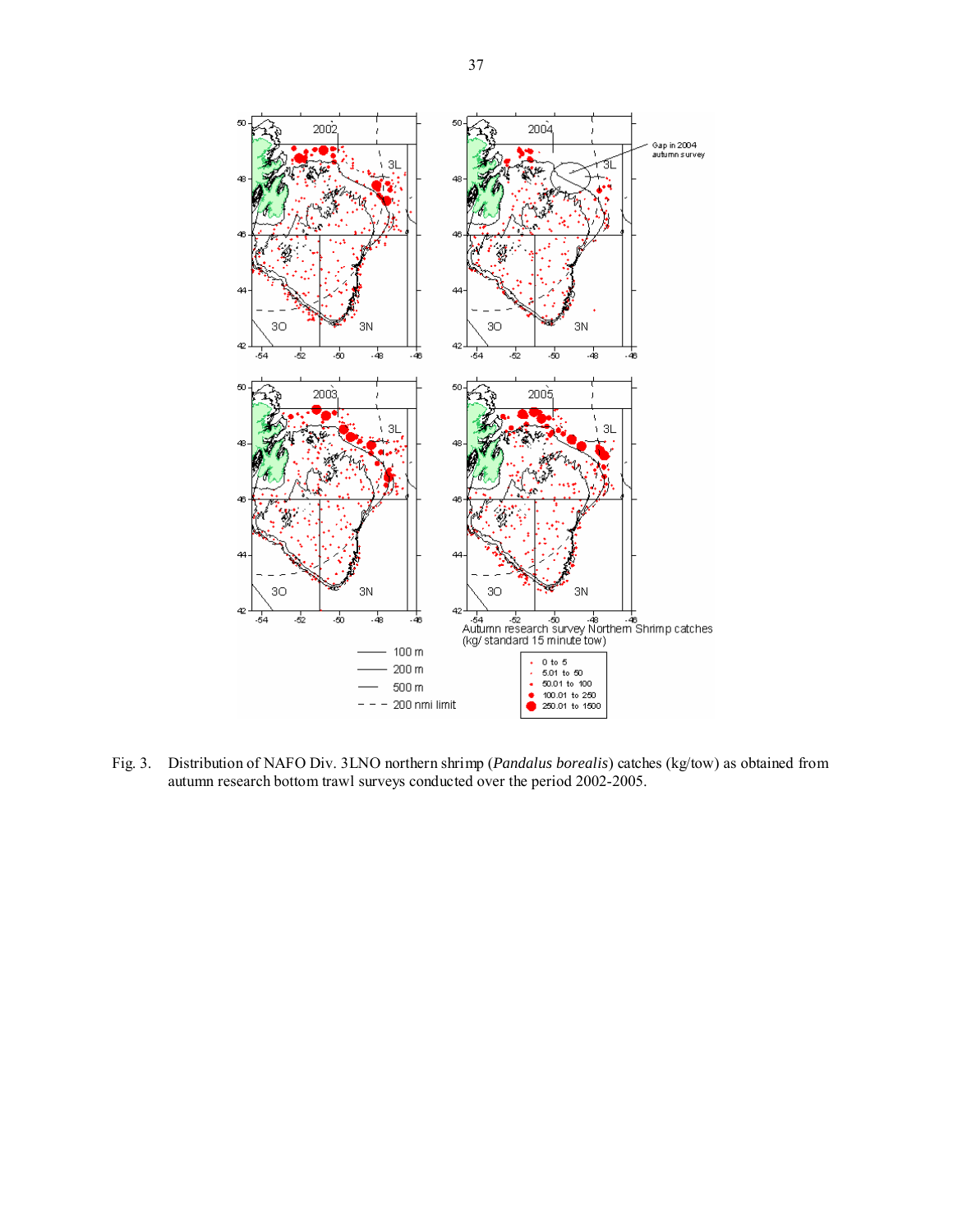

Fig. 4. Distribution of NAFO Div. 3LNO northern shrimp (*Pandalus borealis*) catches (kg/tow) as obtained from spring research bottom trawl surveys conducted over the period 2003-2006.



Fig. 5. Trends in NAFO Div. 3L northern shrimp (*Pandalus borealis*) catch and TAC over the period 1993-2006.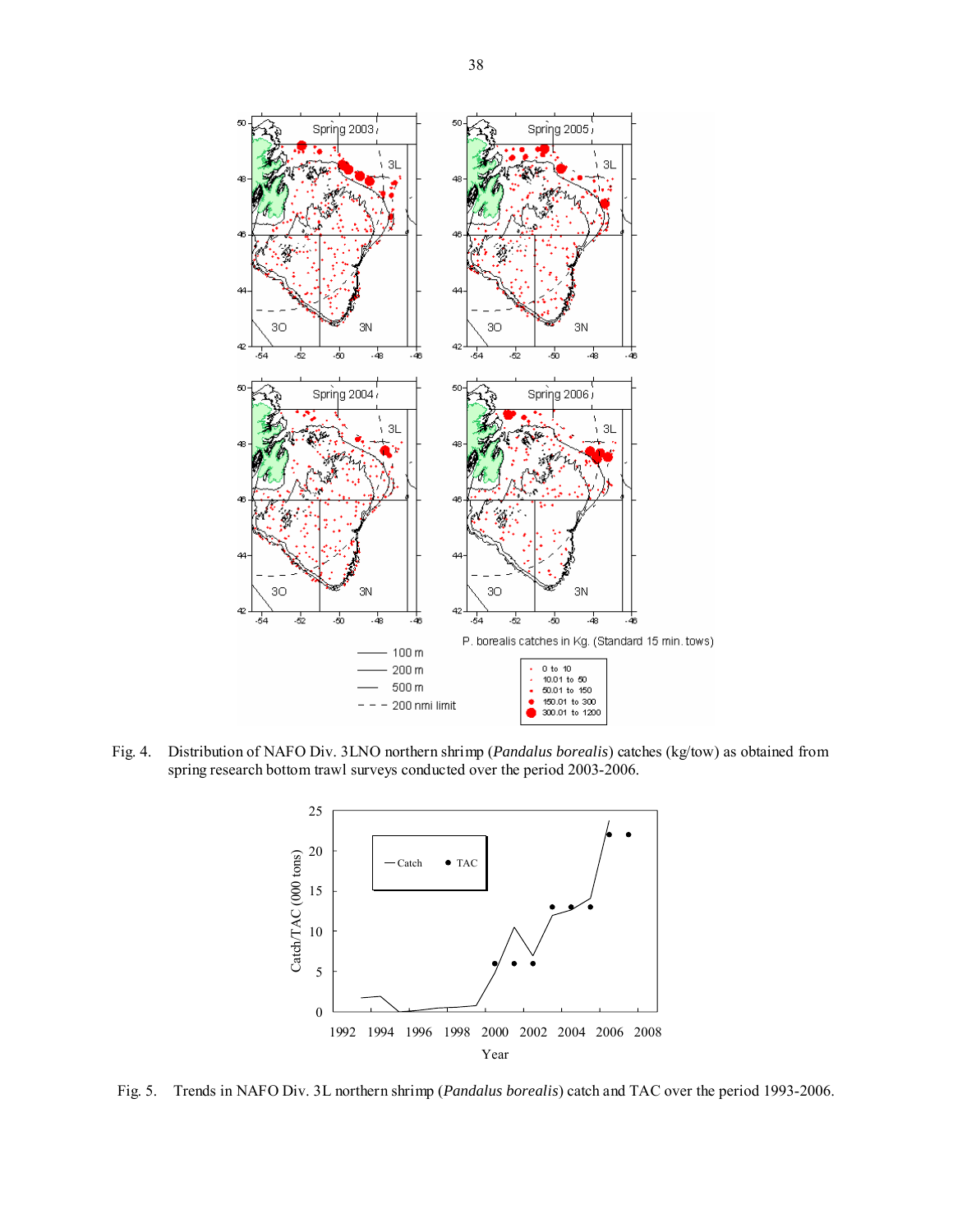

Fig. 6. Distribution of Canadian small vessel (<= 500 t) shrimp catches in NAFO Div. 3L, 2002-2006. (Logbook data aggregated into 10 min X 10 min cells).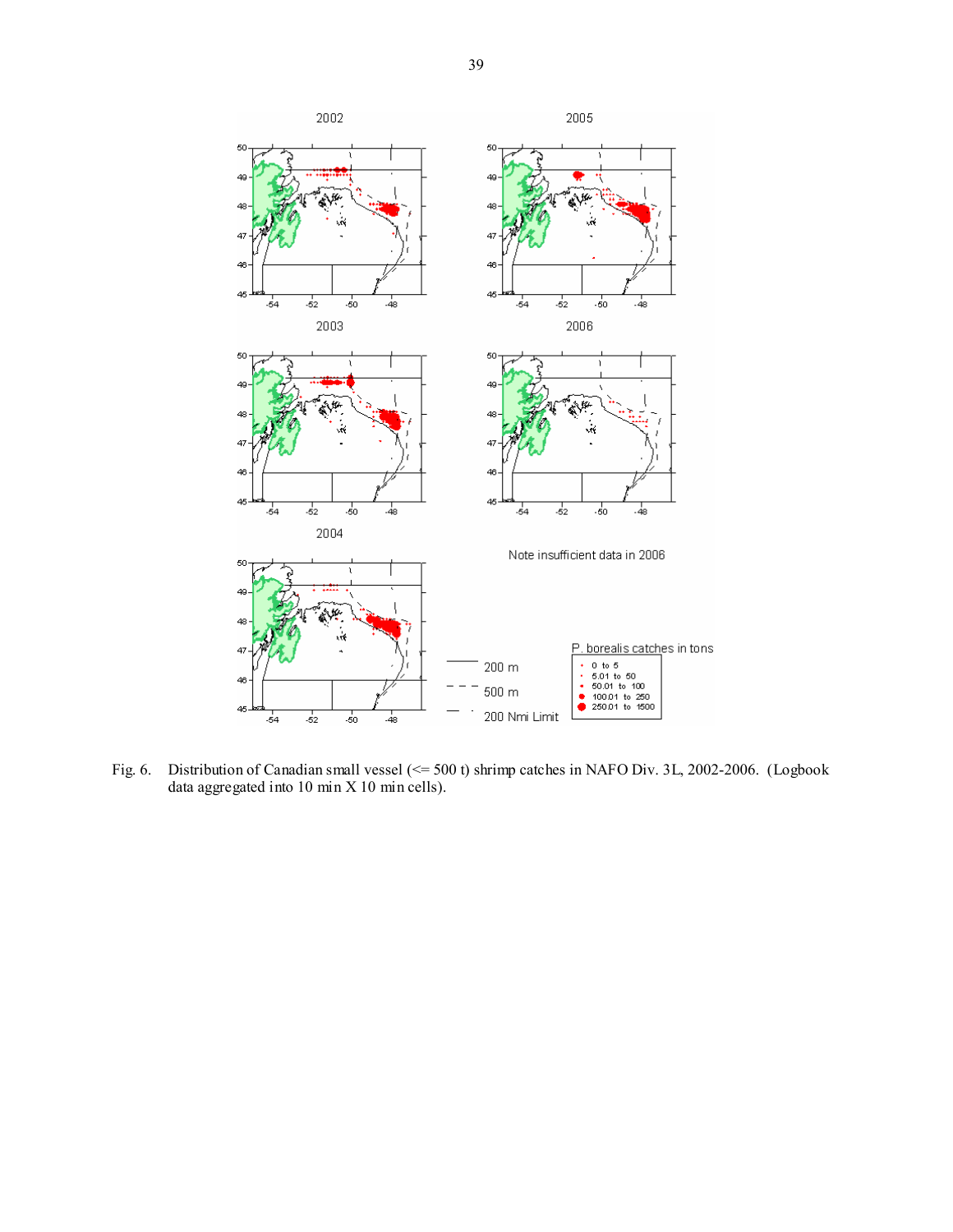

Fig. 7. Distribution of Canadian large vessel (> 500 t) shrimp catches in NAFO Div. 3L, 2002-2006. (Observer data aggregated into  $10 \text{ min } X 10 \text{ min }$  cells).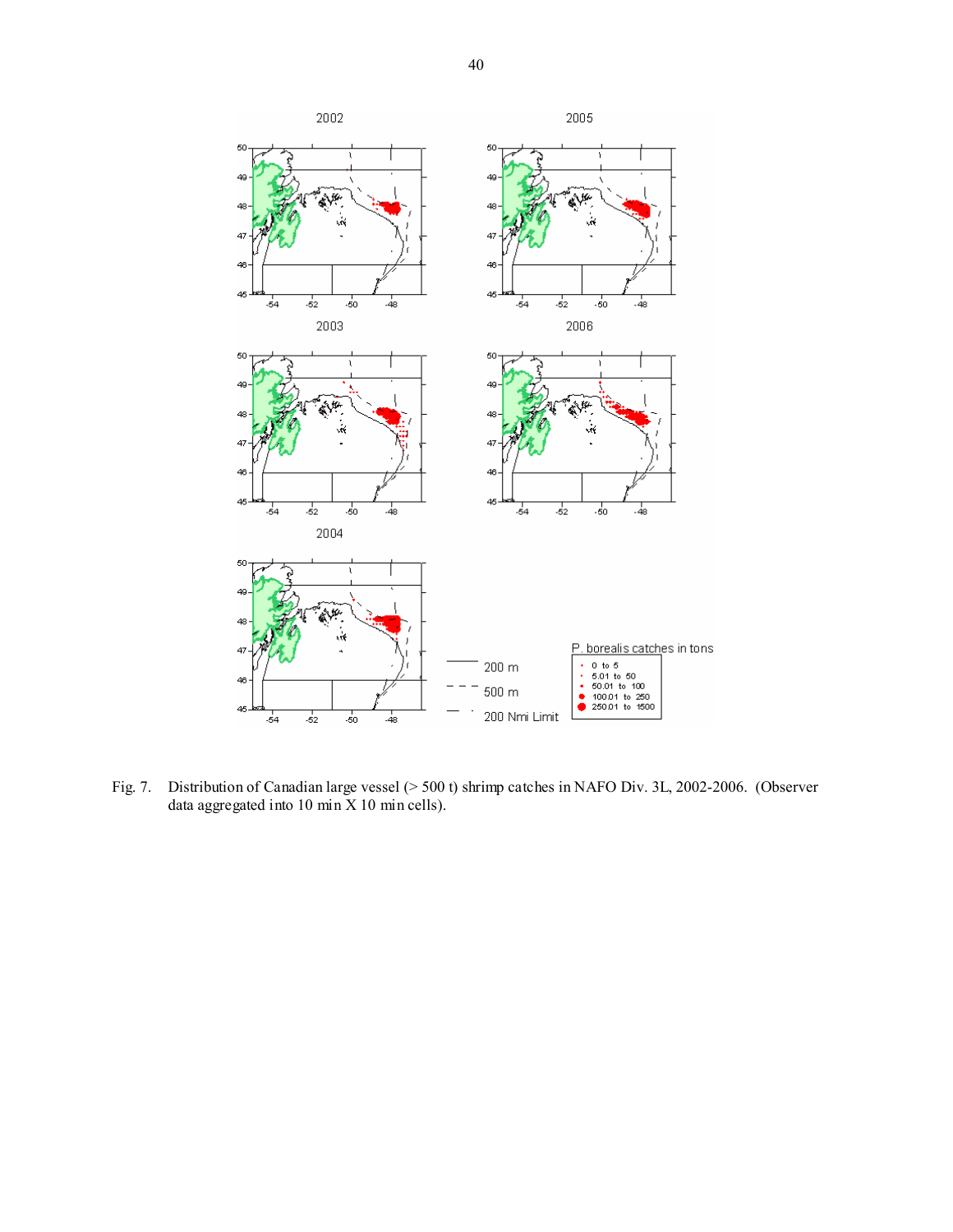

Fig. 8. The number of cells required to account for 95% of the Div. 3L autumn and spring Canadian research survey, and commercial shrimp catches over time.



Fig. 9. Model catch rates for Canadian large (>500 t) and small (<=500 t; <65') vessels fishing for shrimp in NAFO Div. 3L, 2000-2006.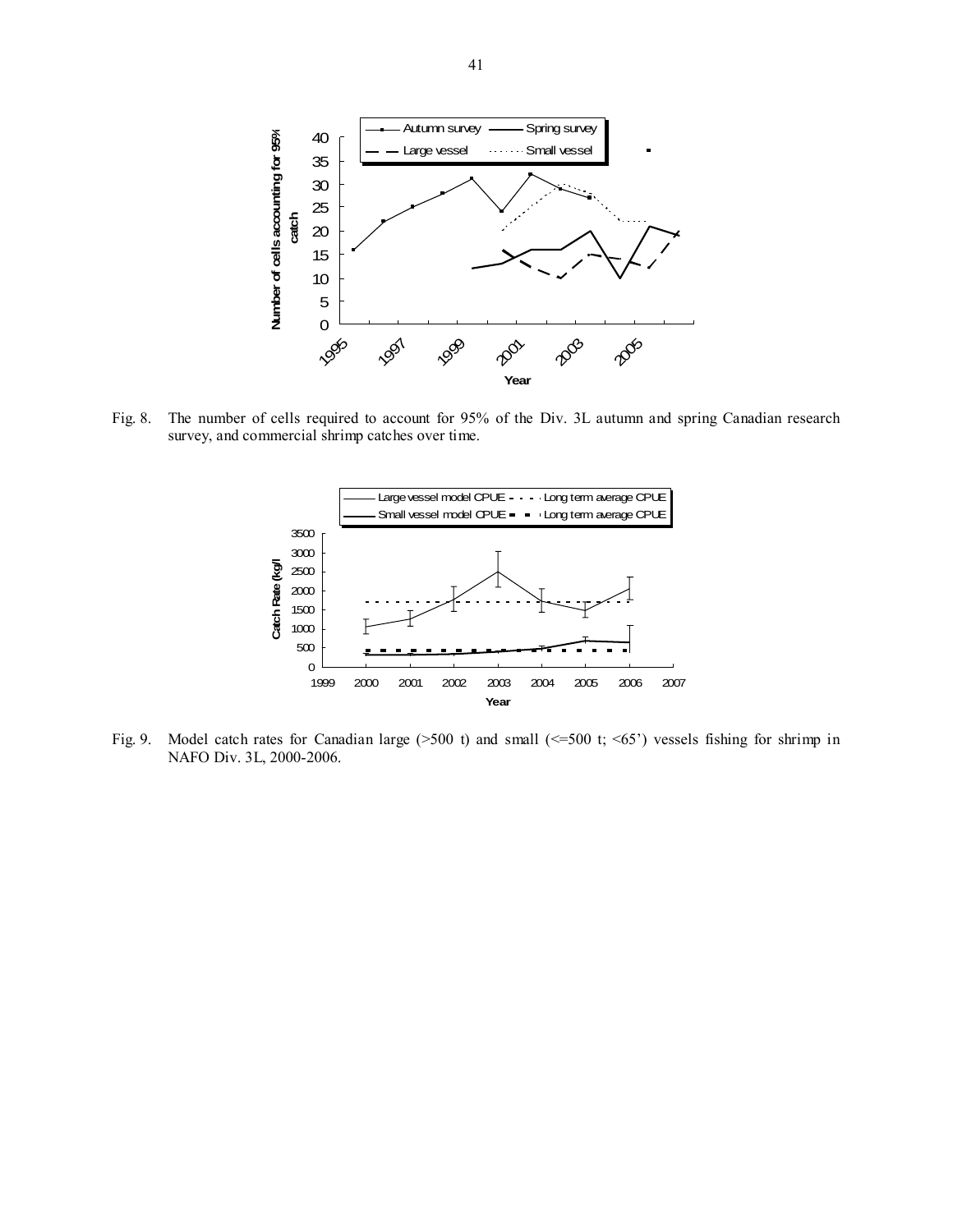

Fig. 10. The distribution of residuals around estimated values for parameters used to model Canadian large vessel Div. 3L shrimp catch rates, 2000-2006.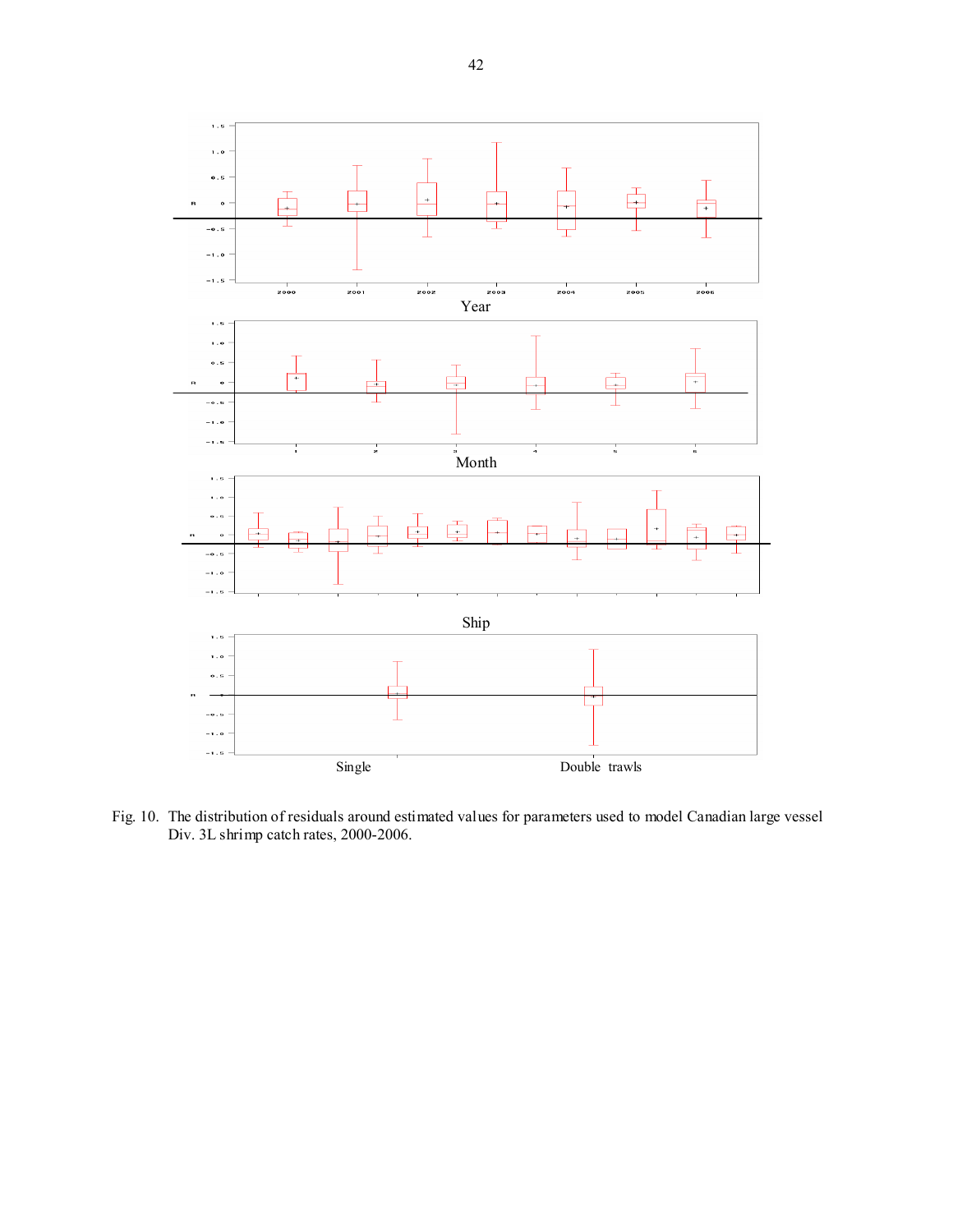

Fig. 11. The distribution of residuals around estimated values for parameters used to model Canadian small vessel Div. 3L shrimp catch rates, 2000-2006.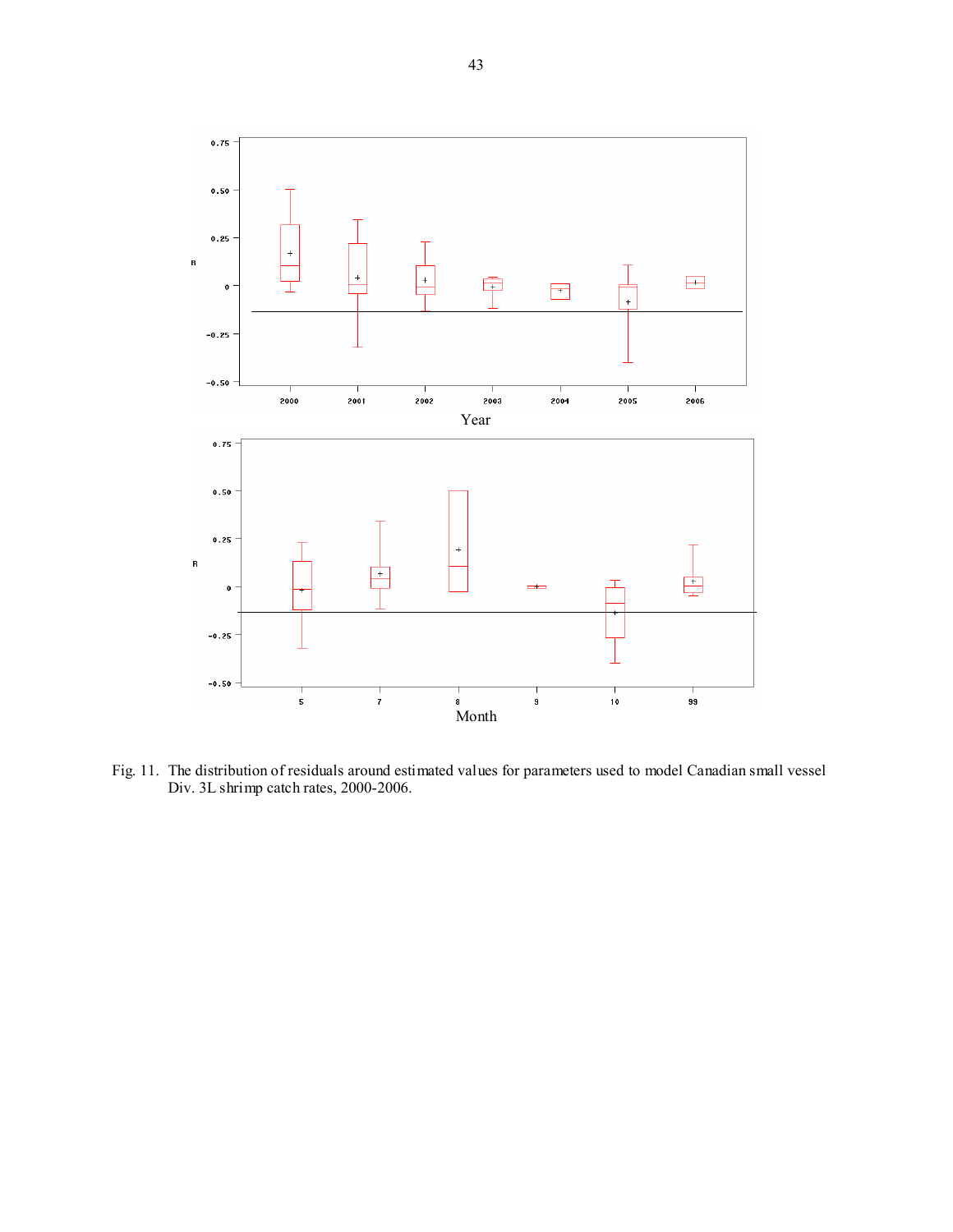

Fig. 12. Model and raw catch rates for non Canadian vessels fishing shrimp in the NAFO Div. 3L NRA, 200-2006. The modeled rate made use of data from Estonia, Greenland, Iceland, Norway and Russia.



Fig. 13. The distribution of residuals around estimated values for parameters used to model non Canadian vessel Div. 3L shrimp catch rates, 2000-2006.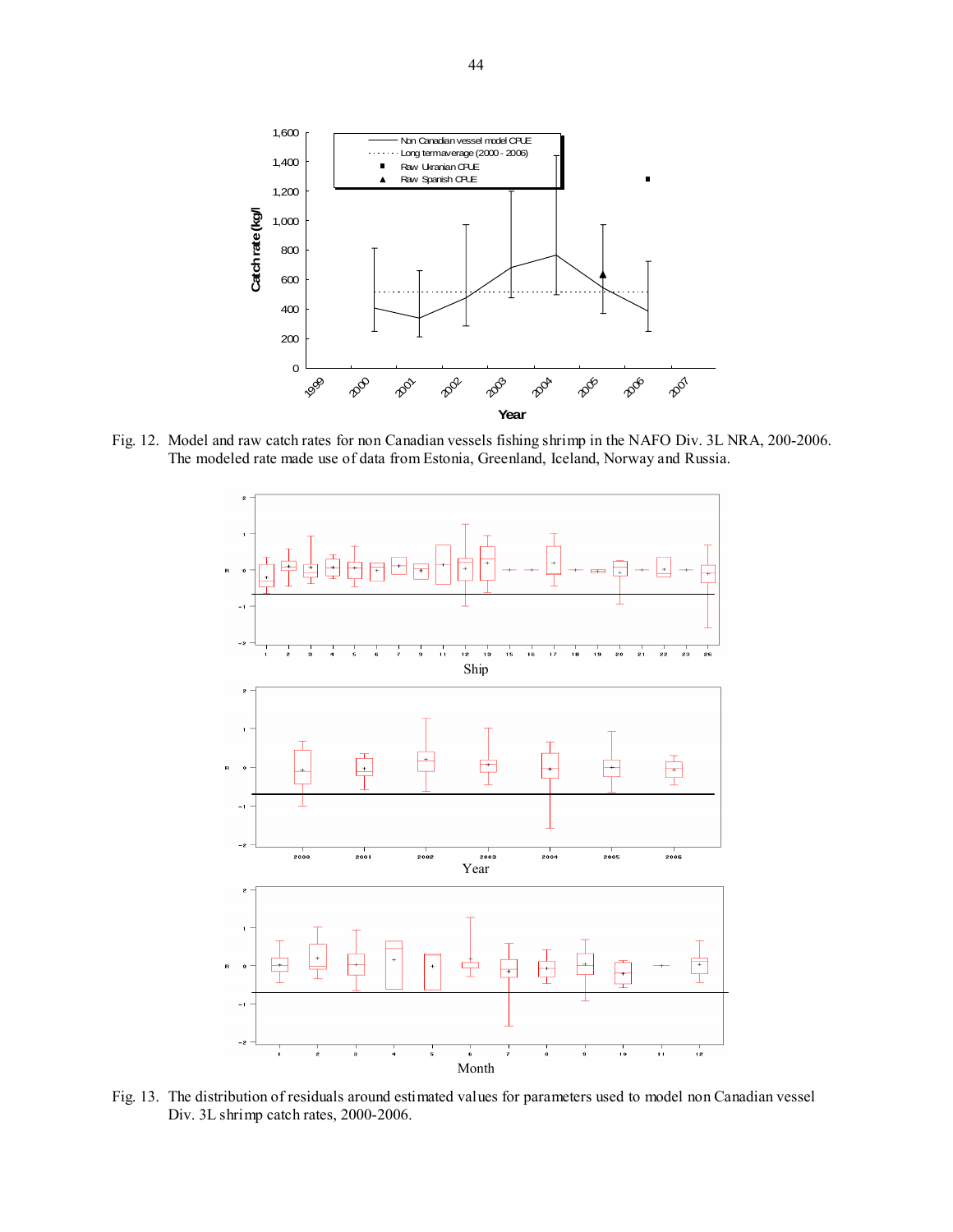

Fig. 14. Observed northern shrimp length frequencies from the Canadian large vessel (>500 t) fleet fishing shrimp in NAFO Div. 3L over the period 2000-2006.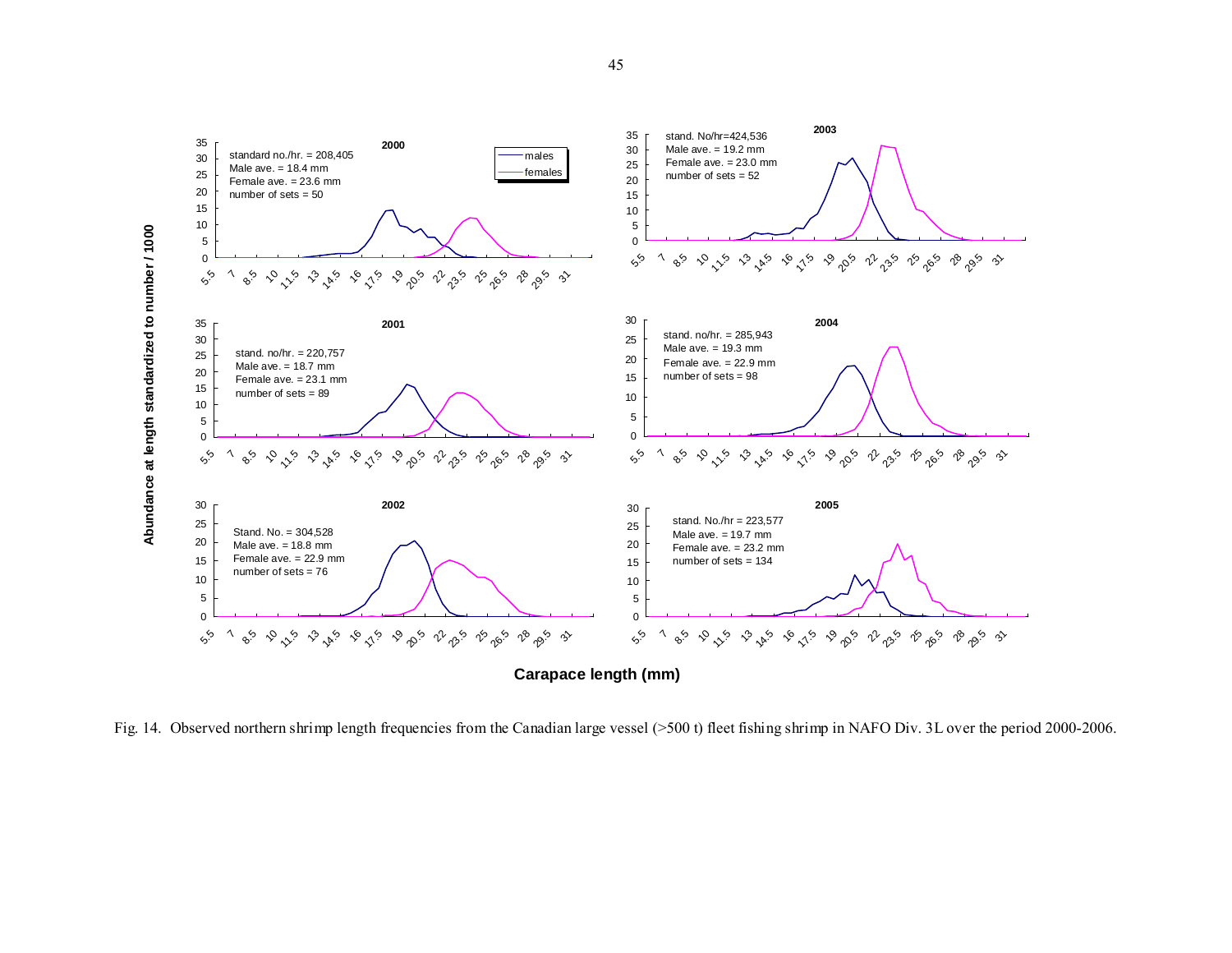0 500 1000 1500 2000 2500  $\mathbf{o}$ **10.5**  $\sqrt{2}$  $n^{3.5}$  $\zeta$ 16.5  $\kappa$ 19.5 v ps 2<sup>4</sup> 25<sup>5</sup> 2<sup>1</sup> 285  $$ males females number shrimp / hr = 102,015 no. samples = 12 Female ave.= 23.18 mm CL Male ave.= 20.44 mm CL **2005** 0 500 1000 1500 2000 2500  $\mathsf{o}_\mathsf{S}$ **10.5** 22 M  $\zeta$ 16.5  $\sqrt{8}$ 19.5  $\sim$ 25 2<sup>4</sup> 25.5 n po  $3^{\circ}$ number shrimp / hr = 73,295 no. samples = 16 Female ave.= 23.99 mm CL Male ave.= 20.45 mm CL **2006** 0 500 1000 1500 2000 2500 9 10.5 22 25 v<sub>o</sub> vo.  $\sqrt{8}$ 19.5  $\vec{r}$   $\vec{v}$ r<sup>4</sup> r<sup>5</sup>.5  $\psi^{\delta}$  $3^{\circ}$ number shrimp / hr = 35,610 no. samples = 26 Female ave.= 23.58 mm CL Male ave.= 19.40 mm CL **Length frequency in commercial catch (103 )**

**Carapace length (mm)**

Fig. 15. Observed northern shrimp length frequencies from Icelandic vessels fishing shrimp in NAFO Div. 3L over the period 2004-2006.

**2004**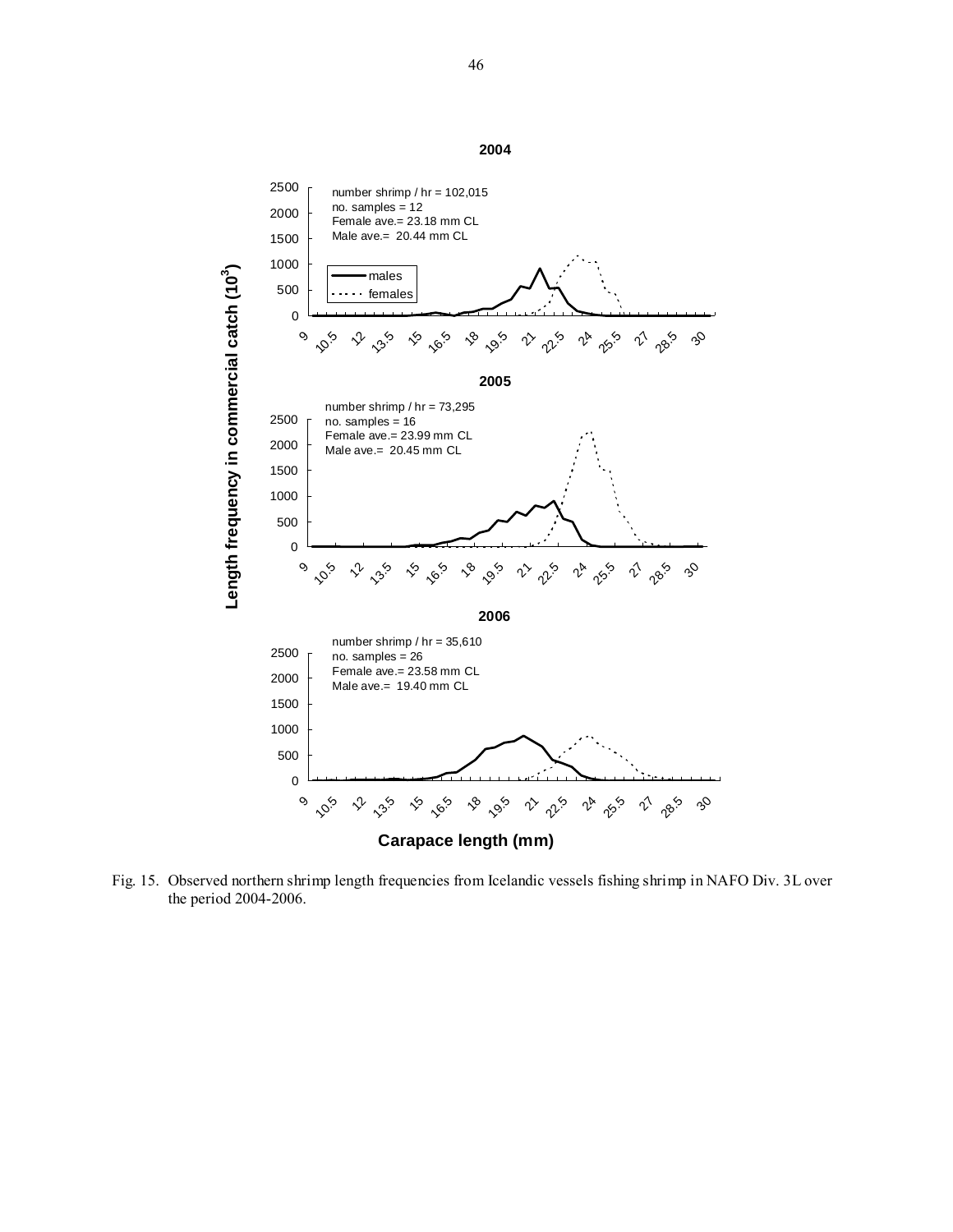

Fig. 16. Observed northern shrimp length frequencies from a Ukranian vessel fishing shrimp in NAFO Div. 3L during May-July, 2006.



Fig. 17. A comparison between  $L_{50}$  values derived from the Canadian autumn research bottom trawl surveys and those from the winter (January-March) observed large vessel (>500 t) commercial length frequencies. *L50* refers to the size at which 50% of the shrimp population changes from male to female.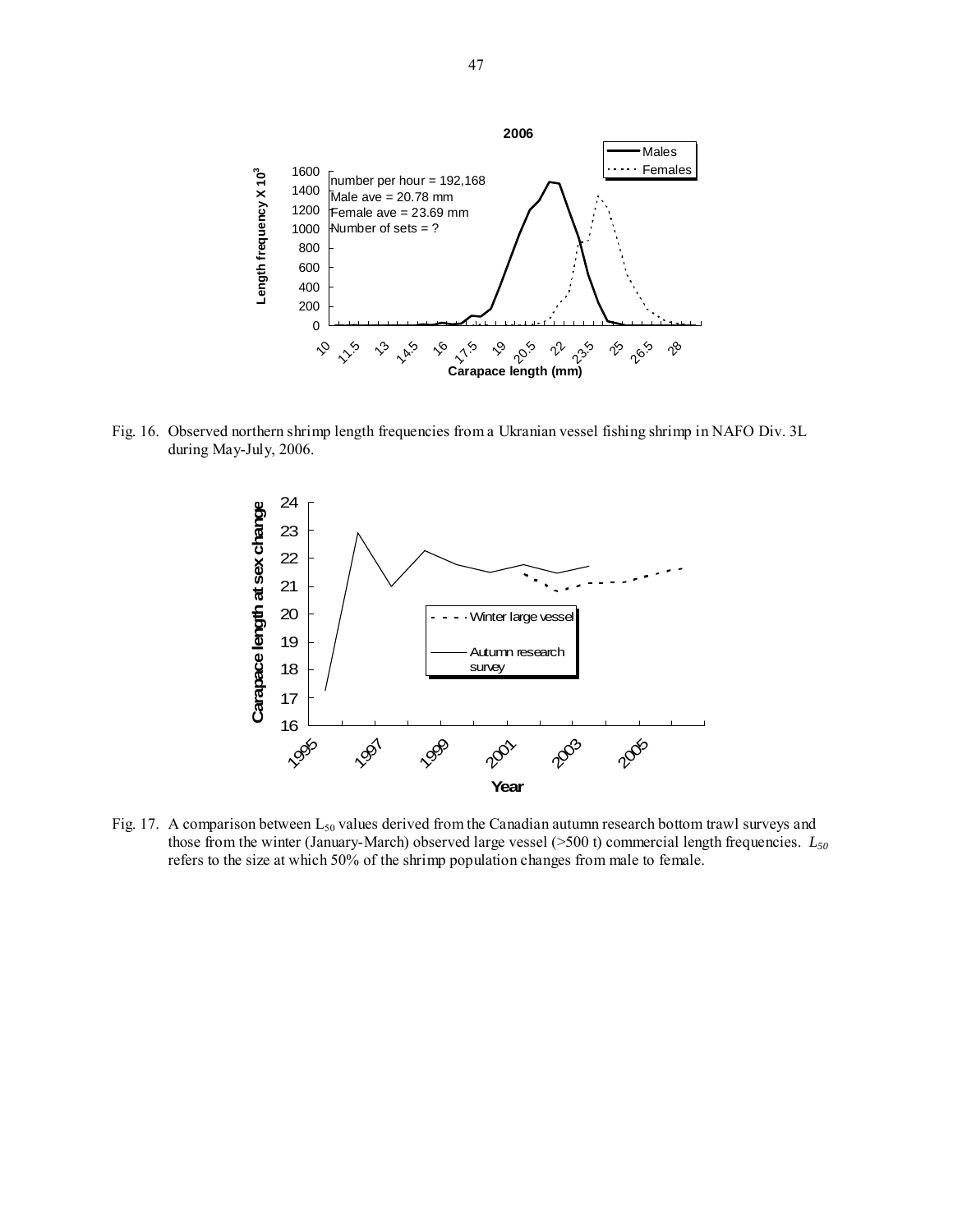

Fig. 18. Autumn northern shrimp (*Pandalus borealis*) biomass and abundance indices within NAFO Div. 3LNO, as determined using stratified area expansion calculations. Data were from annual Canadian multi-species bottom trawl surveys using a Campelen 1800 shrimp trawl. Due to an incomplete survey there are no estimates for 2004. (Standard 15 min. tows).



Fig. 19. Spring northern shrimp (*Pandalus borealis*) biomass and abundance indices within NAFO Div. 3LNO, as determined using stratified area expansion calculations. Data were from annual Canadian multi-species bottom trawl surveys using a Campelen 1800 shrimp trawl. Not all strata were surveyed in 3NO, however, at least 97% of the biomass/abundance has been attributed to 3L therefore the 2006 values are for 3L only. (Standard 15 min. tows).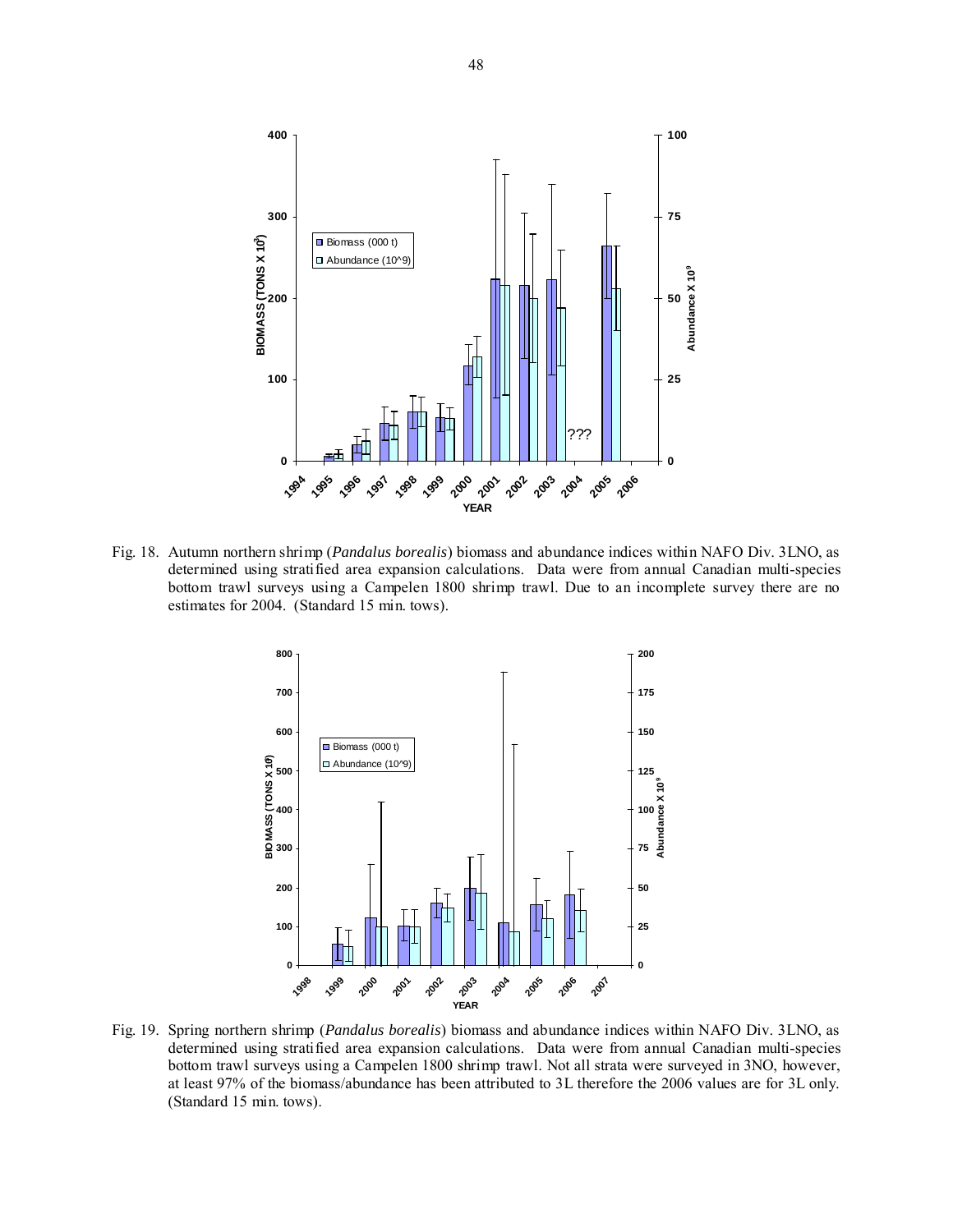

**NAFO Divisions 3LNO**

Fig. 20. Abundance at length for NAFO Div. 3LNO northern shrimp (*Pandalus borealis*) estimated by stratified areal expansion analysis of Canadian autumn multi-species bottom trawl survey data 1995-2005.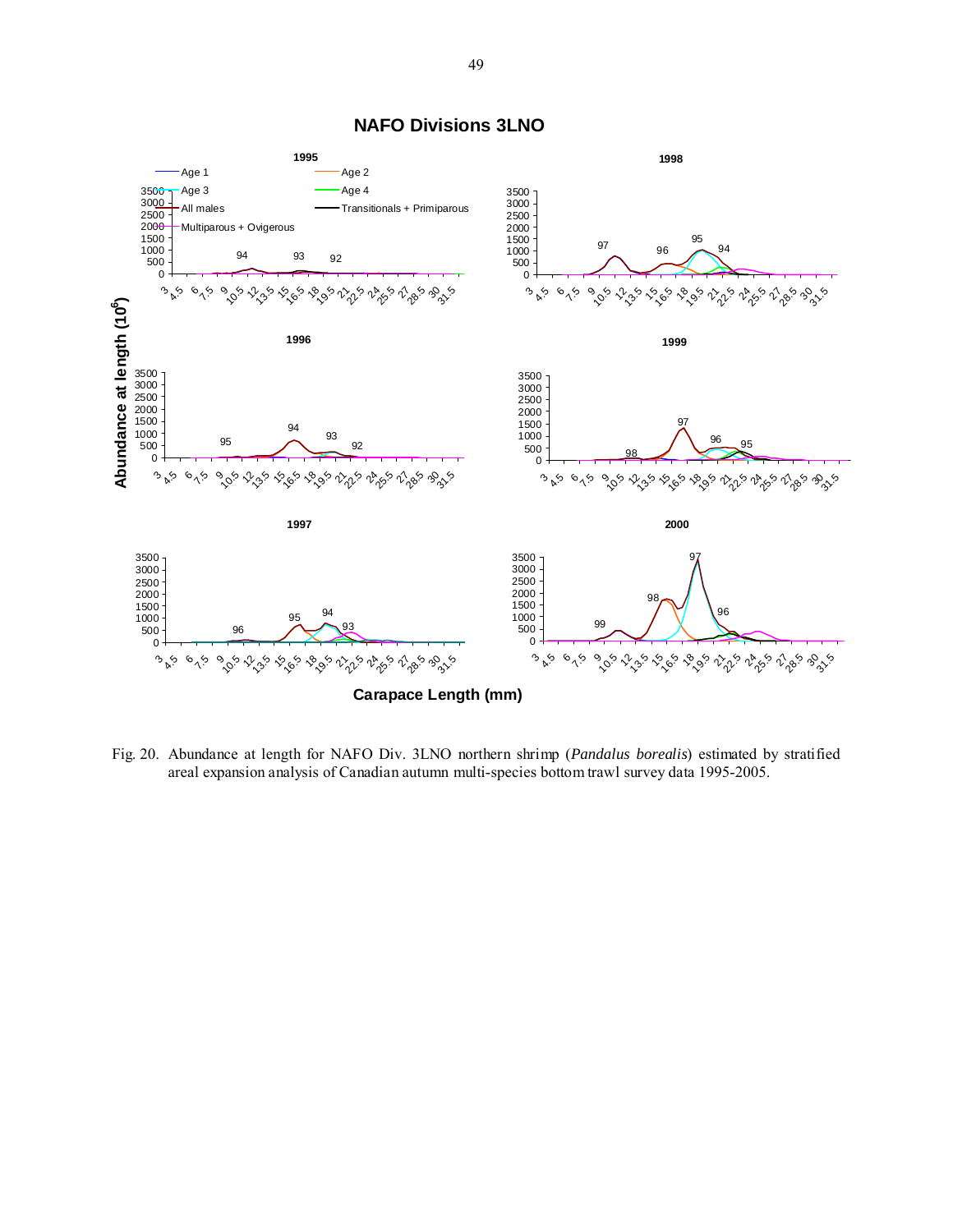

Fig. 20. Abundance at length for NAFO Div. 3LNO northern shrimp (*Pandalus borealis*) estimated by stratified areal expansion analysis of Canadian autumn multi-species bottom trawl survey data 1995-2005. (Continued)

**NAFO Divisions 3LNO**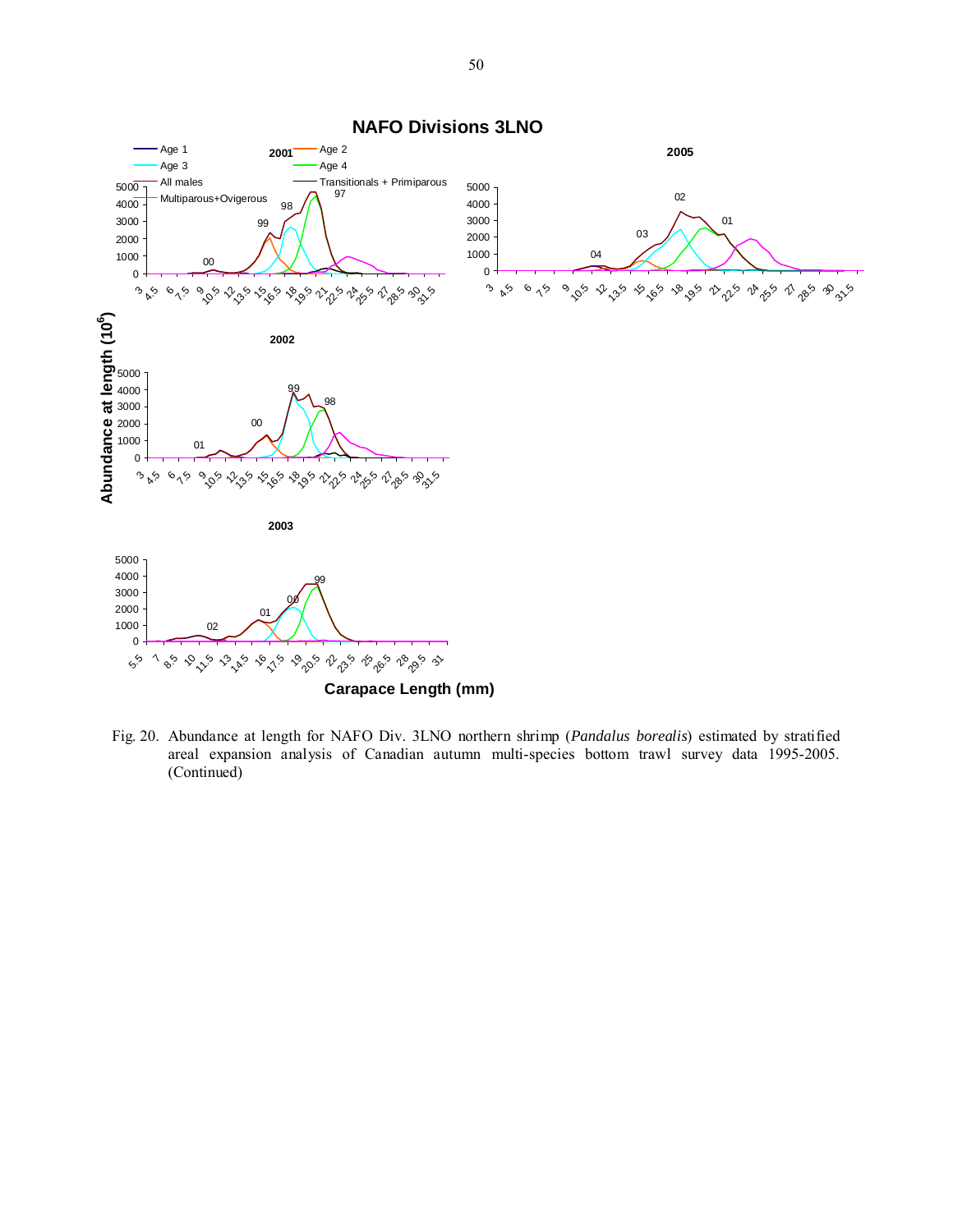

**Carapace length (mm)**

Fig. 21. Abundance at length for NAFO Div. 3LNO northern shrimp (*Pandalus borealis*) estimated by stratified areal expansion analysis of Canadian spring multi-species bottom trawl survey data 1999- 2006.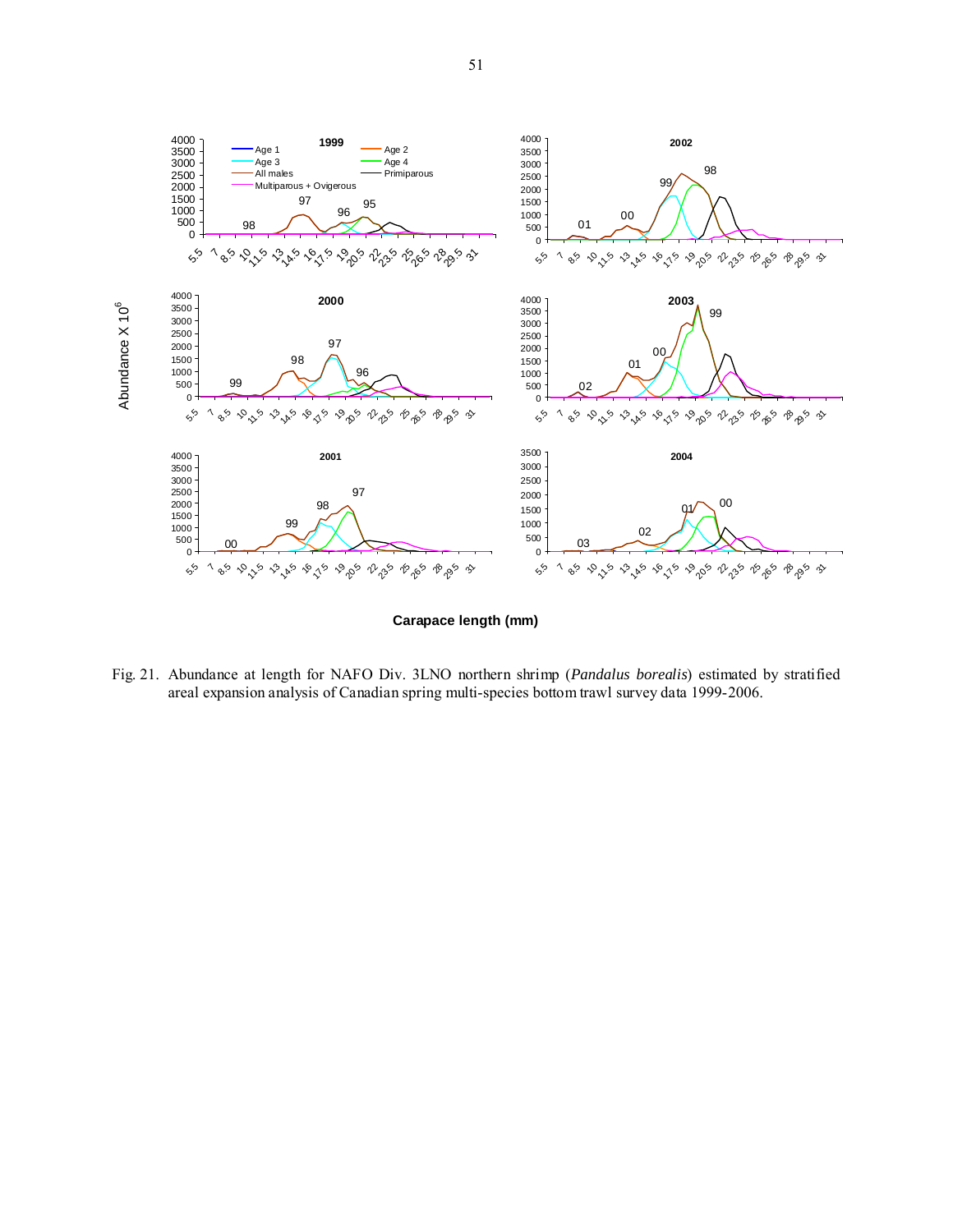

Fig. 21. Abundance at length for NAFO Div. 3LNO northern shrimp (*Pandalus borealis*) estimated by stratified areal expansion analysis of Canadian spring multi-species bottom trawl survey data 1999- 2006. (continued).



Fig. 22. Abundances of male and female shrimp within Div. 3LNO as estimated from Canadian multi-species survey data using areal expansion calculations.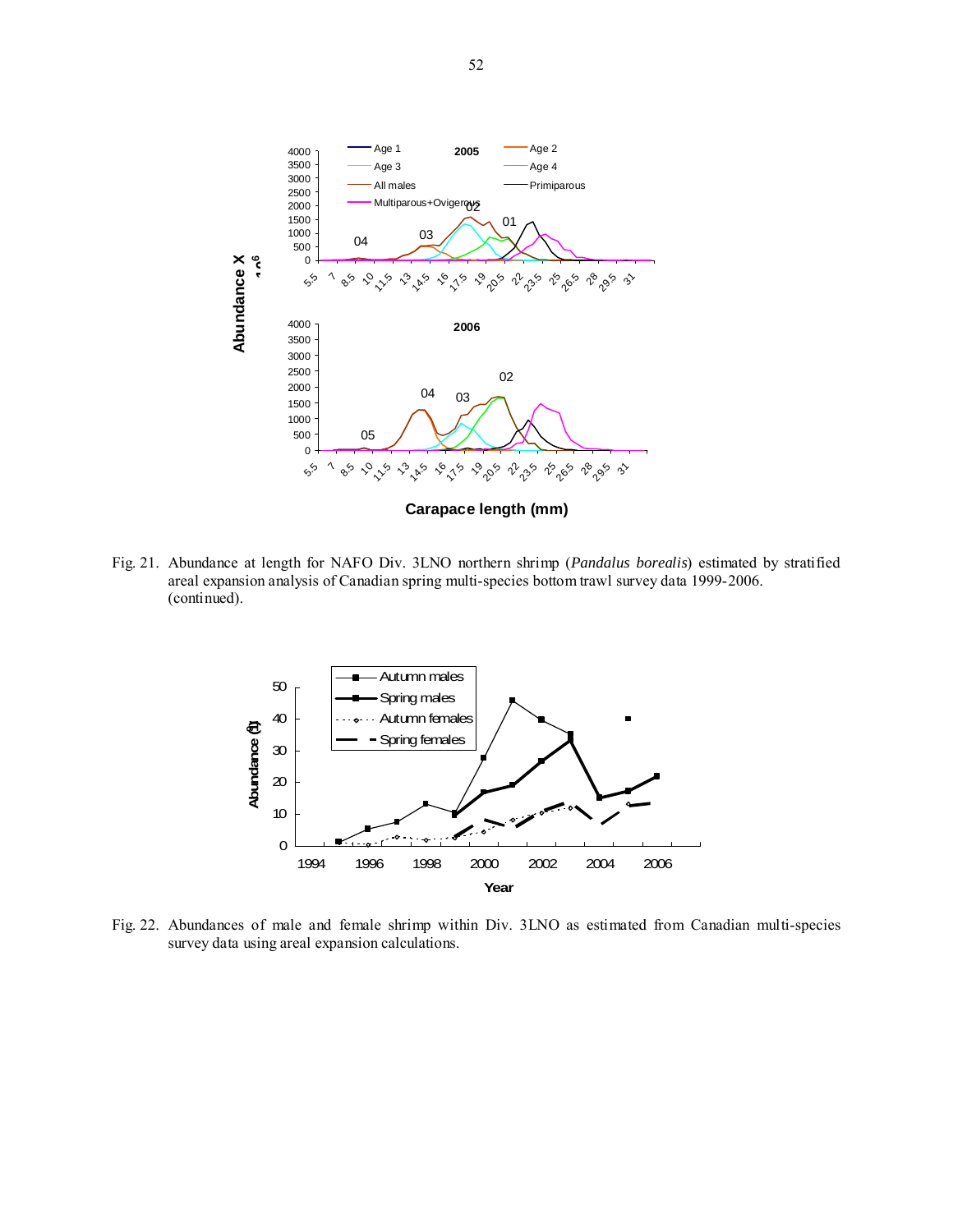

Fig. 23. Fishable biomass (000 t) defined as the weight of all females + the weight of all males with carapace lengths => 17.5 mm. The fishable biomass was determined using areal expansion calculations of data from the spring and autumn annual Canadian research bottom trawl data.



Fig. 24. NAFO Div. 3LNO spawning stock biomass as determined from annual Canadian autumn multi-species research bottom trawl survey data, 1995-2005.



Fig. 25. NAFO Div. 3LNO spawning stock biomass as determined from annual Canadian spring multi-species research bottom trawl survey data, 1999-2006.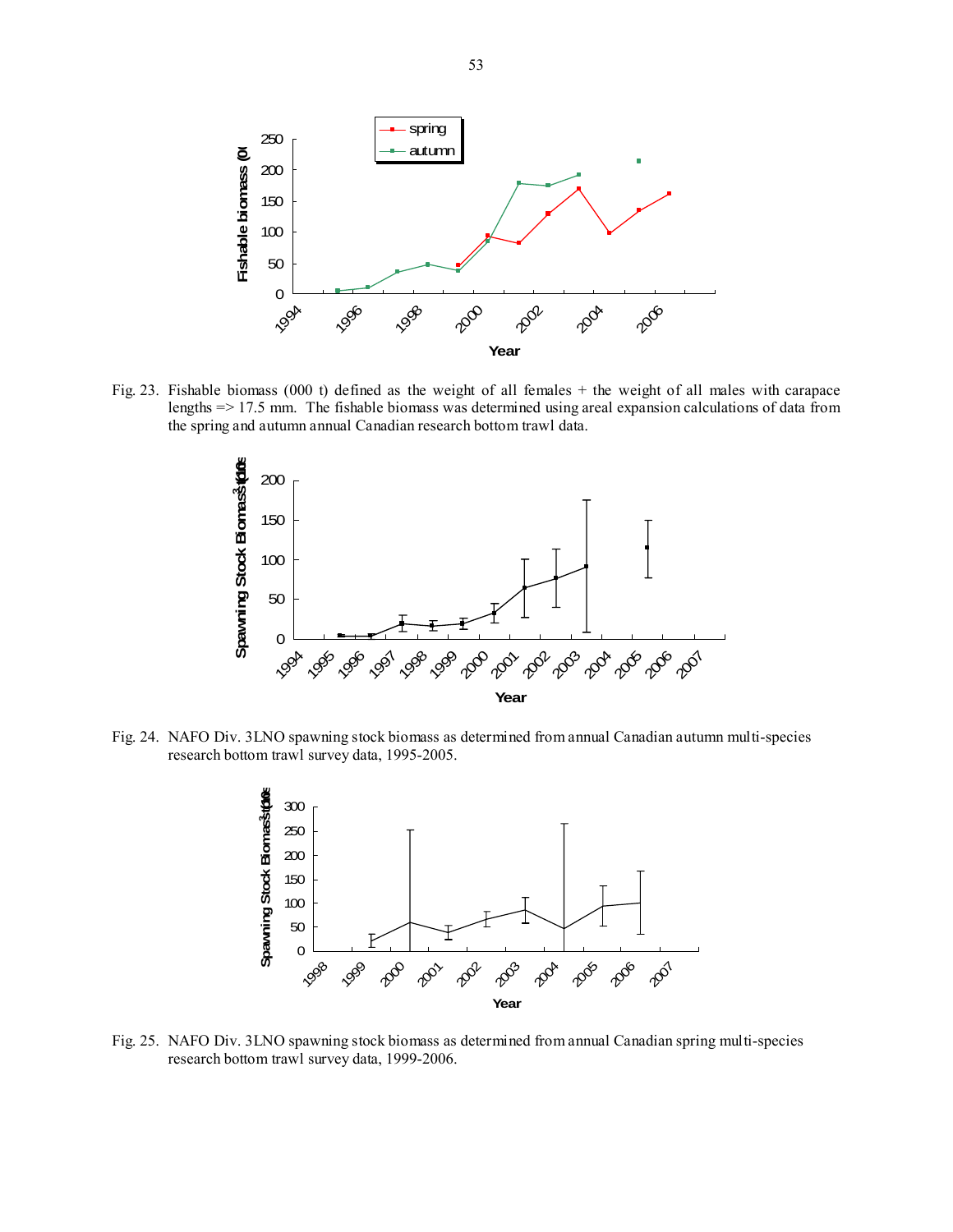

Fig. 26. The autumn and spring recruitment indices (age 2 abundance) as determined from Mix analysis of Canadian research bottom trawl data.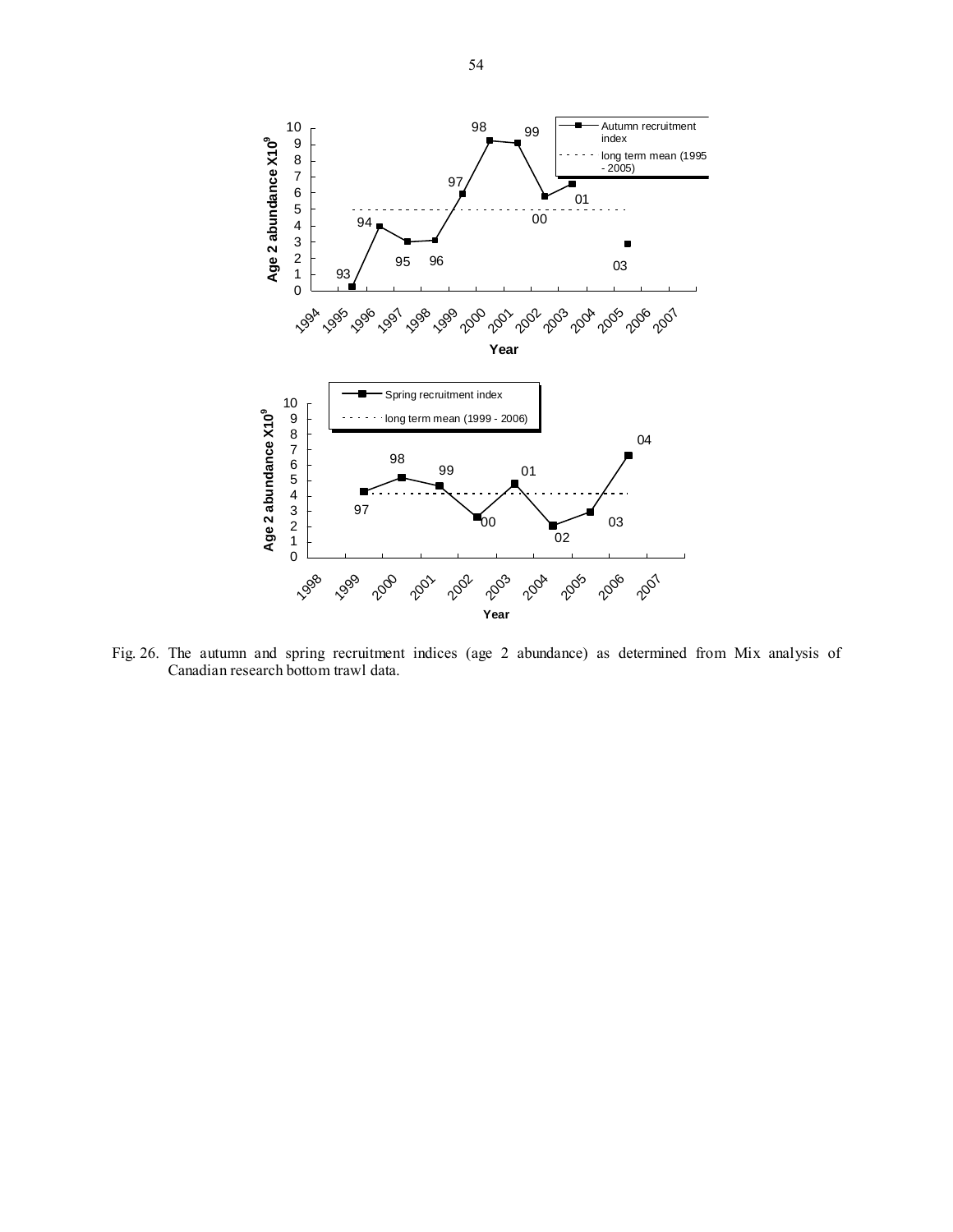

Fig. 27. The regression of fishable biomass with various lags against the recruitment indices (age 2 abundance) using Canadian autumn survey data.